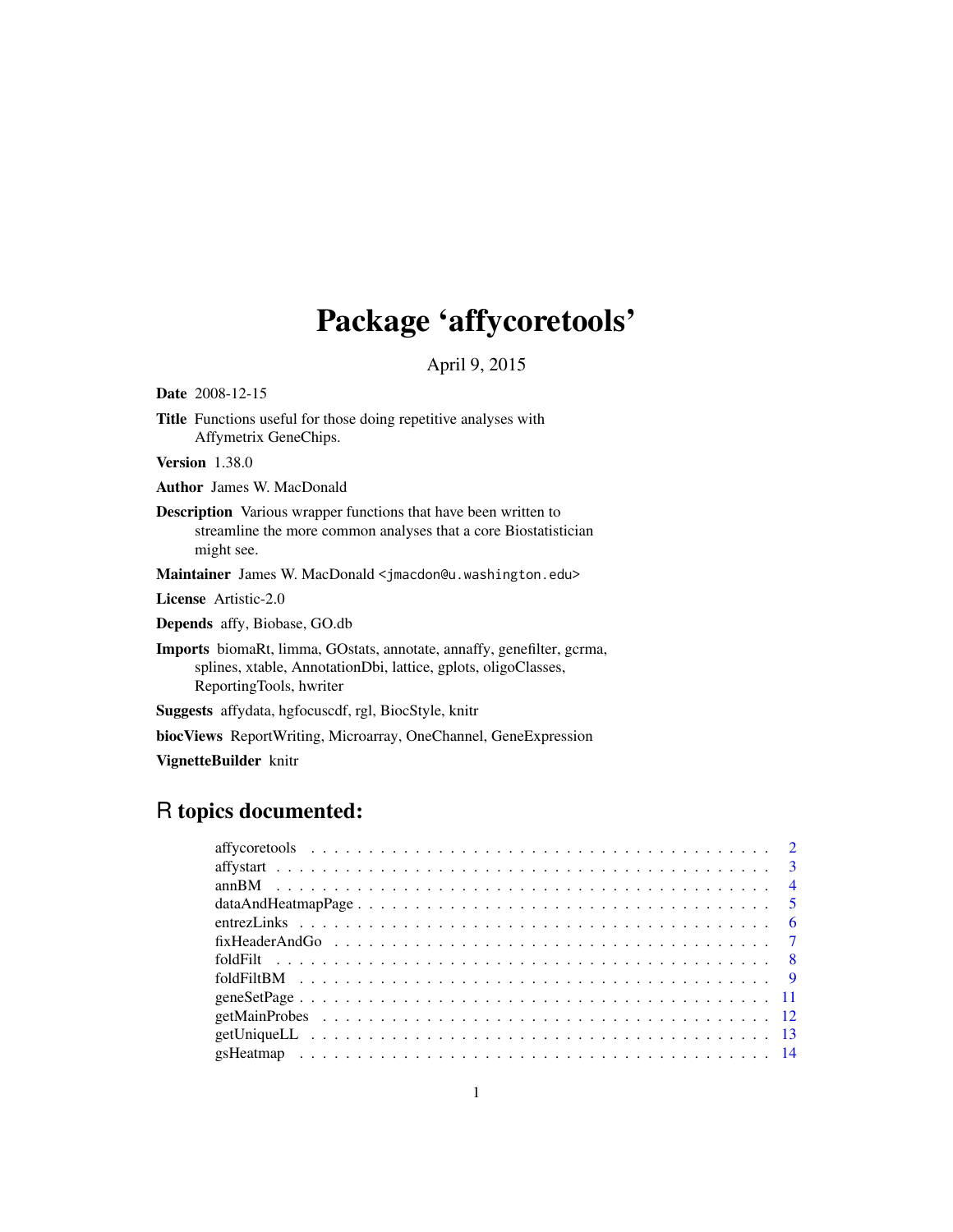<span id="page-1-0"></span>

|       | 23 |
|-------|----|
|       |    |
|       |    |
|       |    |
|       |    |
|       |    |
|       |    |
|       |    |
|       |    |
|       |    |
|       | 35 |
|       |    |
|       | 38 |
|       | 39 |
|       | 40 |
|       | 42 |
|       | 43 |
|       | 45 |
|       |    |
|       |    |
|       |    |
| Index | 51 |
|       |    |

affycoretools *Make repetitive analyses of microarray and RNA-Seq data simpler with affycoretools.*

#### Description

The affycoretools package is primarily intended to make analyses of Affymetrix GeneChip data simpler and more straightforward. There are any number of packages designed for preprocessing or analyzing Affy data, but there are not so many that help streamline the analysis to help create useful output that can be given to collaborators.

#### Details

The affycoretools package is primarily intended to be used as a way to do reproducible research, where the analysis and documentation are all held in a single file, that is then processed by R to create the output data, as well as a nicely formatted pdf that documents the analysis. The affycoretools package can be used with either Sweave or knitr documents, although these days knitr is really the way to go.

In addition, affycoretools can be used with either annaffy or ReportingTools to create useful output in HTML or text format to share with your collaborators. However, ReportingTools is being actively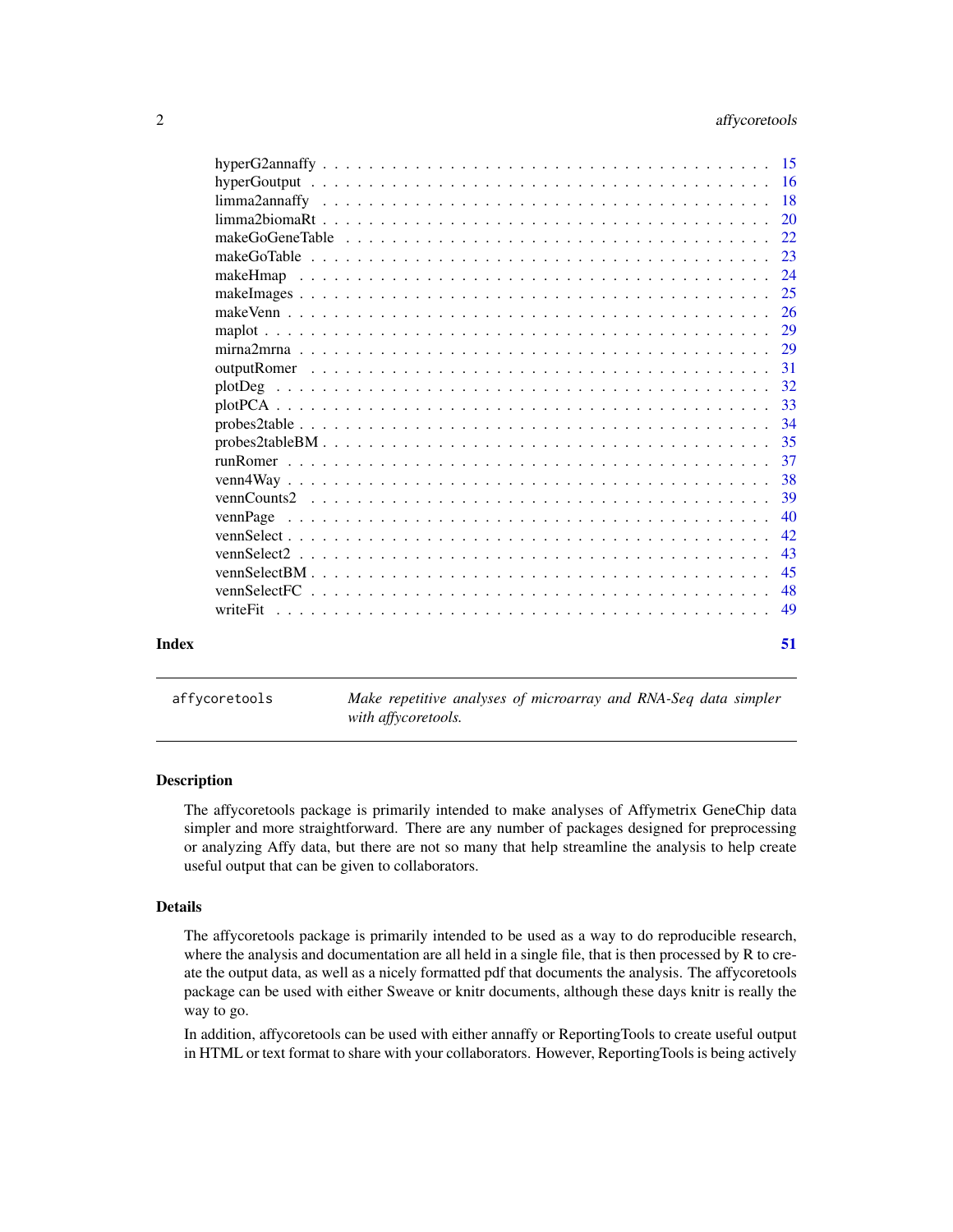#### <span id="page-2-0"></span>affystart 3

developed and maintained, whereas annaffy is not, so the intention is to slowly convert all the functions to primarily use ReportingTools.

#### Author(s)

James W. MacDonald <jmacdon@u.washington.edu>

affystart *Pre-processing for Affymetrix Data*

#### Description

This function is designed to automatically read in all cel files in a directory, make all pre-processing QC plots and compute expression measures.

#### Usage

```
affystart(..., filenames = NULL, groups = NULL, groupnames = NULL,
 plot = TRUE, pca = TRUE, squarepca = FALSE, plottype = "pdf",
 express = c("rma", "mas5", "gcrma"), addname = NULL, output = "txt",
  annotate = FALSE, ann.vec = c("SYMBOL", "GENENAME", "ENTREZID", "UNIGENE",
  "REFSEQ"))
```

| .          | Requires that all variables be named.                                                                                                                                                                                                          |
|------------|------------------------------------------------------------------------------------------------------------------------------------------------------------------------------------------------------------------------------------------------|
| filenames  | If not all cel files in a directory will be used, pass a vector of filenames.                                                                                                                                                                  |
| groups     | An integer vector indicating the group assignments for the PCA plot.                                                                                                                                                                           |
| groupnames | A character vector with group names for PCA legend.                                                                                                                                                                                            |
| plottype   | What type of plot to save. Can be "pdf", "postscript", "png", "jpeg", or "bmp".<br>Defaults to "pdf". Note that "png" and "jpeg" may not be available on a given<br>computer. See the help page for capabilities and png for more information. |
| plot       | Should density and degradation plots be made? Defaults to TRUE.                                                                                                                                                                                |
| pca        | Should a PCA plot be made? Defaults to TRUE.                                                                                                                                                                                                   |
| squarepca  | Should the y-axis of the PCA plot be made comparable to the x-axis? This may<br>aid in interpretation of the PCA plot. Defaults to FALSE.                                                                                                      |
| express    | One of either rma, mas5, gcrma. Defaults to rma. Partial matching OK.                                                                                                                                                                          |
| addname    | Used to append something to the name of the pca plot and the expression values<br>output file (e.g., if function is run twice using different methods to compute<br>expression values).                                                        |
| output     | What format to use for the output of expression values. Currently only supports<br>text format.                                                                                                                                                |
| annotate   | Boolean. Add annotation data to the output file?                                                                                                                                                                                               |
| ann. vec   | A character vector of annotation data to add to the output file.                                                                                                                                                                               |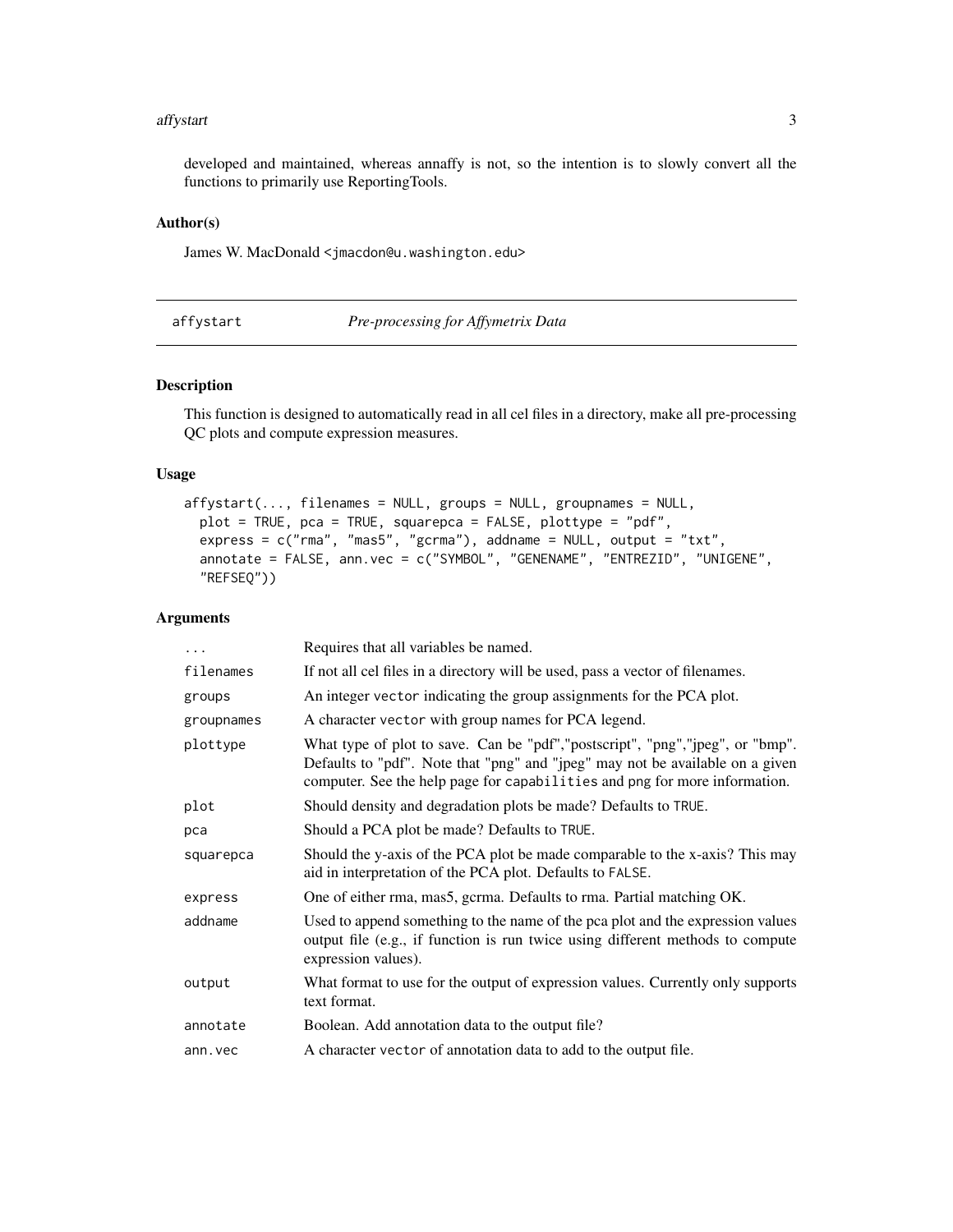#### <span id="page-3-0"></span>Value

Returns an ExpressionSet.

#### Author(s)

James W. MacDonald <jmacdon@u.washington.edu>

#### See Also

plotHist, plotDeg, plotPCA

annBM *Select Available Annotation from a Biomart*

#### Description

These functions are designed to do two things that are useful for an end user. If called with no arguments, they will output a character vector of annotation sources that are typically available from a Biomart database. If called with a 'mart' connection (typically created by a call to [useMart](#page-0-0)), they will return a character vector of annotation sources that exist for that particular Biomart and species. If called with a 'mart' connection and a character vector of annotation sources, they will return a list that is intended to be used by other functions for creating HTML pages. This last function doesn't have any real utility for the end user.

#### Usage

```
annBM(mart, annot, species)
```
#### Arguments

| mart    | A 'mart' connection, typically created by a call to use Mart.                                         |
|---------|-------------------------------------------------------------------------------------------------------|
| annot   | A character vector of annotation sources. This is not typically useful for an end<br>user to specify. |
| species | A species name, of the form e.g., 'happiens'                                                          |

#### Details

The purpose of these functions is to either give an example of typical annotation sources that may be available at a particular Biomart, or to output those sources that are known to exist at a Biomart.

linksBM is intended to list those annotation sources that may be turned into hyperlinks whereas annBM is intended to list those annotation sources that will not be linked.

These functions have only a few of the possible annotation sources, and currently there is no simple way to extend these sources. Additions to the list are possible, however. Please contact me if there is something in particular that should be included in either list.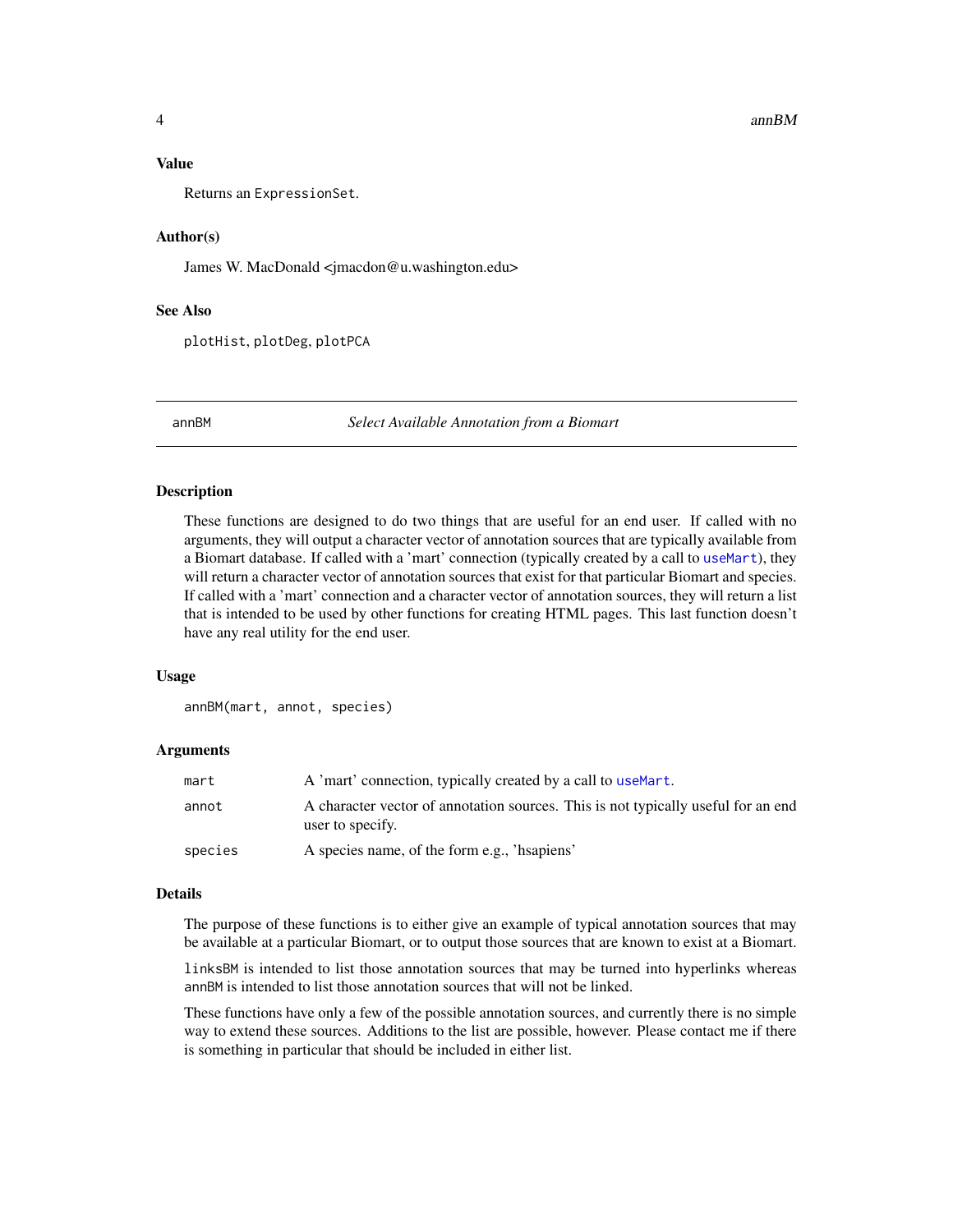#### <span id="page-4-0"></span>dataAndHeatmapPage 5

#### Value

Normally called by an end user to output a character vector of annotation sources.

#### Author(s)

James W. MacDonald <jmacdon@u.washington.edu>

#### Examples

annBM()

dataAndHeatmapPage *A function to create an annotated HTML table for all genes in a significant gene set as well as a heatmap of these data.*

#### Description

This is intended to be an internal function to runRomer. It is documented here only because it may be necessary to pass alternative arguments to this function from runRomer.

#### Usage

dataAndHeatmapPage(eset, fit, ind, columns = NULL, fname, heatmap, title,  $key = TRUE, fitind = NULL, affy = TRUE, ...)$ 

| eset     | An ExpressionSet containing normalized, summarized gene expression data.                                        |
|----------|-----------------------------------------------------------------------------------------------------------------|
| fit      | An MArrayLM object.                                                                                             |
| ind      | Numeric vector indicating which rows of the Expression Set to use.                                              |
| columns  | Numeric vector indicating which columns of the ExpressionSet to use. If<br>NULL, all columns will be used.      |
| fname    | The filename of the resulting output, without the 'html' file extension.                                        |
| heatmap  | Character. The filename of the heatmap to append to the bottom of the HTML<br>page.                             |
| title    | Title to be placed at the top of the resulting HTML page.                                                       |
| key      | Character. The filename of the heatmap key to append to the bottom of the<br>HTML page.                         |
| fitind   | Numeric. Which column of the MArrayLM object to use for output in the HTML<br>table.                            |
| affy     | Boolean. Are these Affymetrix arrays? If TRUE, then links will be generated to<br>netaffx for the probeset IDs. |
| $\cdots$ | Included to allow arbitrary commands to be passed to lower level functions.                                     |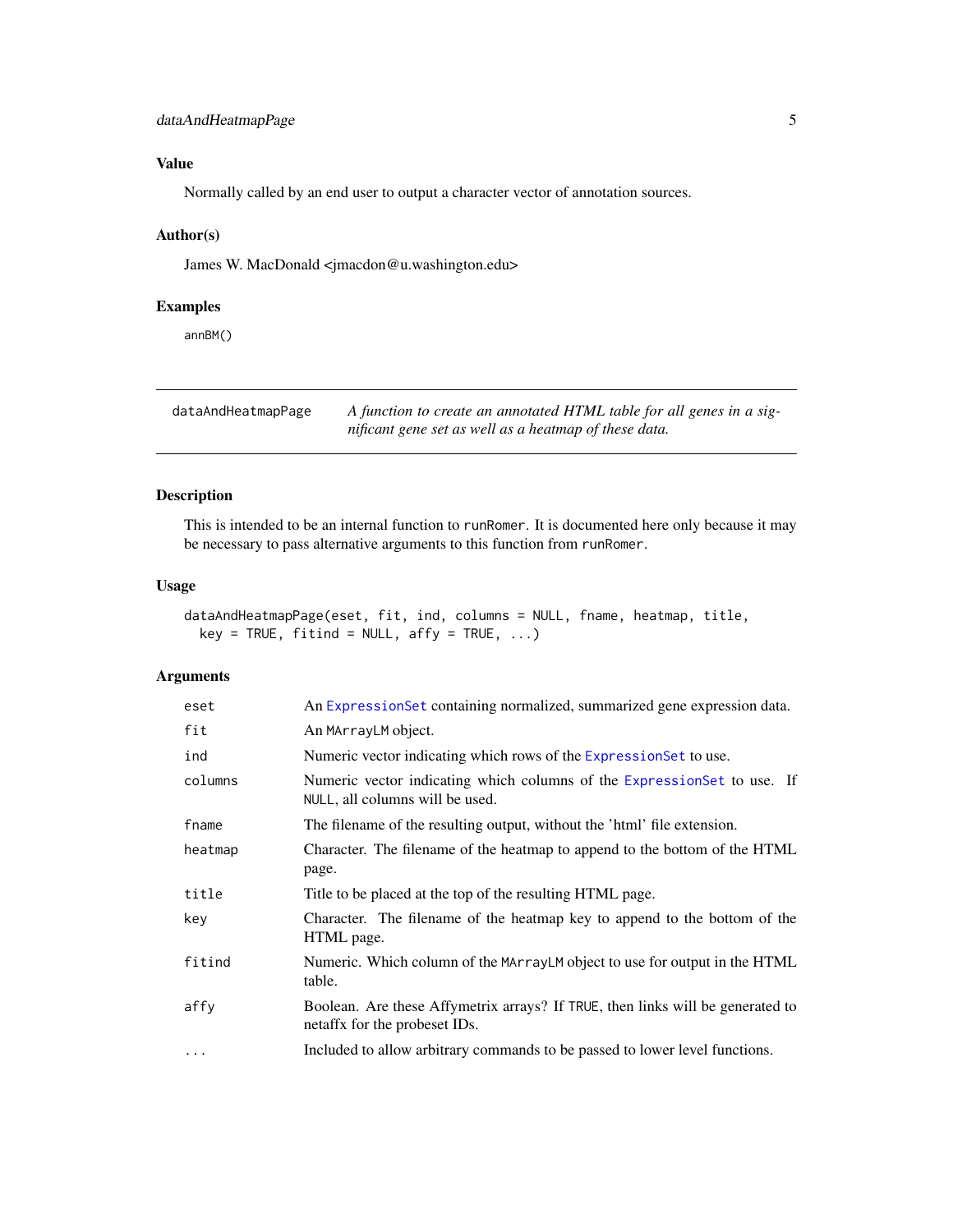#### <span id="page-5-0"></span>Details

This function creates an annotation table using probes2table if an annotation file is used, otherwise data will be output in a simple HTML table. A heatmap showing the expression values for all the genes in the gene set is then placed below this table, along with a key that indicates the range of the expression values.

#### Author(s)

James W. MacDonald

entrezLinks *Add links to data when using ReportingTools*

#### Description

These functions are intended to add links to the Affymetrix, Entrez Gene, and AmiGO databases when creating HTML tables using ReportingTools.

#### Usage

```
entrezLinks(df, ...)
```
#### Arguments

| df                      | A data frame, usually created using the select function of the Annotation Dbi<br>package. For Entrez ID data, the column name must be ENTREZID. For Affy<br>data, the column name must be PROBEID, and for GO data the column name<br>must be Term. Any other names will fail. |
|-------------------------|--------------------------------------------------------------------------------------------------------------------------------------------------------------------------------------------------------------------------------------------------------------------------------|
| $\cdot$ $\cdot$ $\cdot$ | Allows one to pass arbitrary arguments to lower level functions. Currently un-<br>supported.                                                                                                                                                                                   |

#### Details

These functions are not actually intended to be called directly. Instead, they are used as targets for the .modifyDF argument of the publish function of ReportingTools. See the example below for more detail.

#### Value

A data.frame is returned, with links included.

#### Author(s)

James W. MacDonald <jmacdon@u.washington.edu>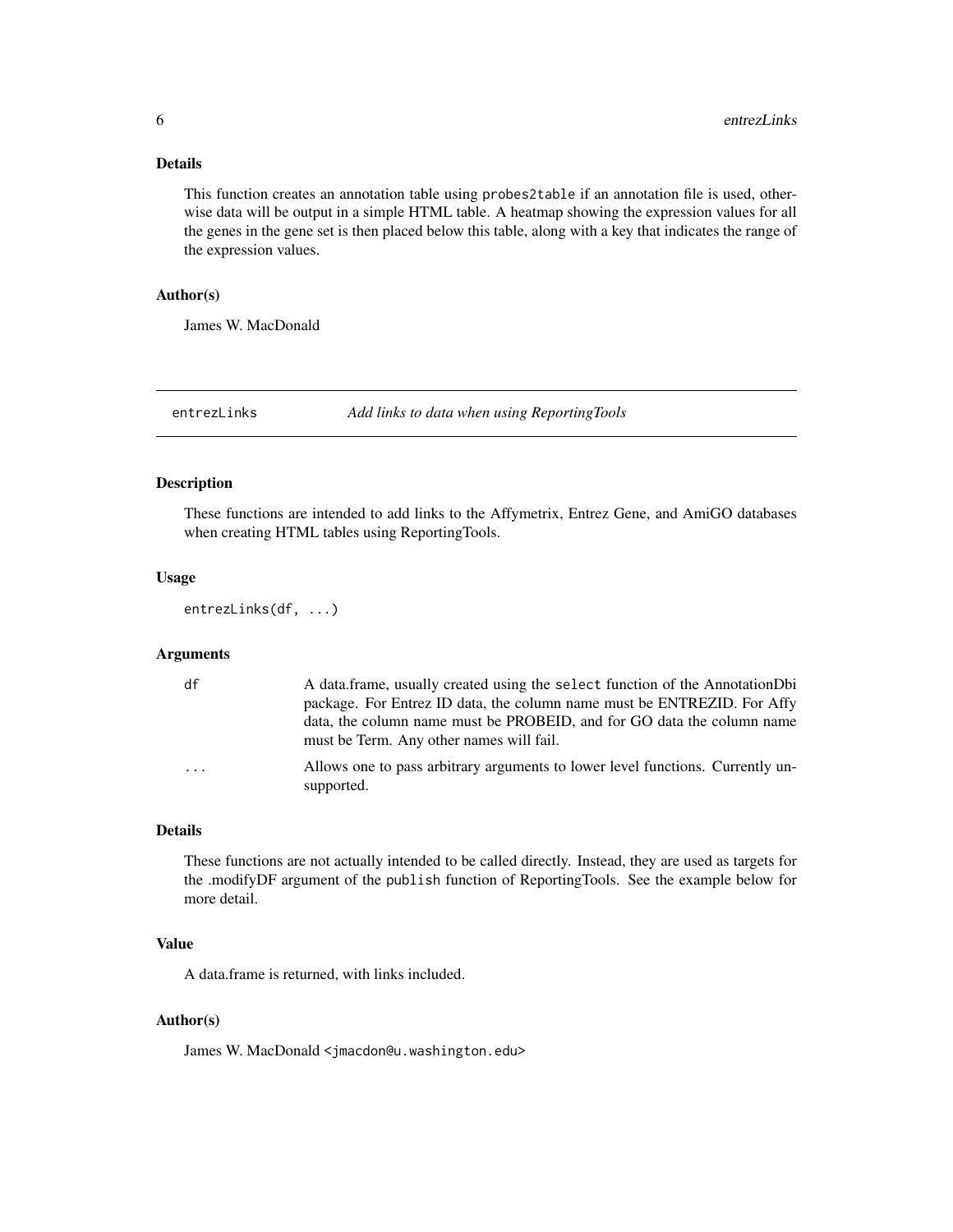#### <span id="page-6-0"></span>fixHeaderAndGo 7

#### Examples

```
## Not run:
## say we have an ExpressionSet from HuGene 1.0 ST array
## and fit a model using limma
fit <- lmFit(eset, design)
fit2 <- eBayes(fit)
## now annotate the genes using select()
fit2$genes <- select(hugene10sttranscriptcluster.db, featureNames(eset),
c("ENTREZID","SYMBOL"))
## and create an HTML page with links to Affy and Entrez
out <- topTable(fit2, coef=2)
htab <- HTMLReport("The title","a_short_name")
publish(out, htab, .modifyDF = list(affyLinks, entrezLinks))
finish(htab)
## End(Not run)
```
fixHeaderAndGo *Fix data.frame header for use with ReportingTools*

#### **Description**

Internal function used to automatically test for columns that can be converted to links

#### Usage

fixHeaderAndGo(df, affy = TRUE, probecol = "PROBEID")

#### Arguments

| df       | A data.frame                                                                               |
|----------|--------------------------------------------------------------------------------------------|
| affv     | Boolean; does the data frame contain Affymetrix probeset IDs?                              |
| probecol | Character. The column header containing Affymetrix probeset IDs. Defaults to<br>"PROBEID". |

#### Details

This is an internal function designed to test for the presence of Affymetrix Probeset IDs or Entrez Gene IDs, and if found, generate a list that can be passed to the ReportingTools publish function in order to generate hyperlinks. The underlying assumption is that the data will have been annotated using a Bioconductor annotation package, and thus Affy probeset IDs will have a column header "PROBEID", and Entrez Gene IDs will have a header "ENTREZID" (or any combination of upper and lowercase letters).

#### Value

Returns a list of length two (with names mdf and df). The mdf object can be passed to the [publish](#page-0-0) using the .modifyDF argument, and the df object is input dat.frame with column names corrected to conform to affyLinks and entrezLinks, so links will be generated correctly.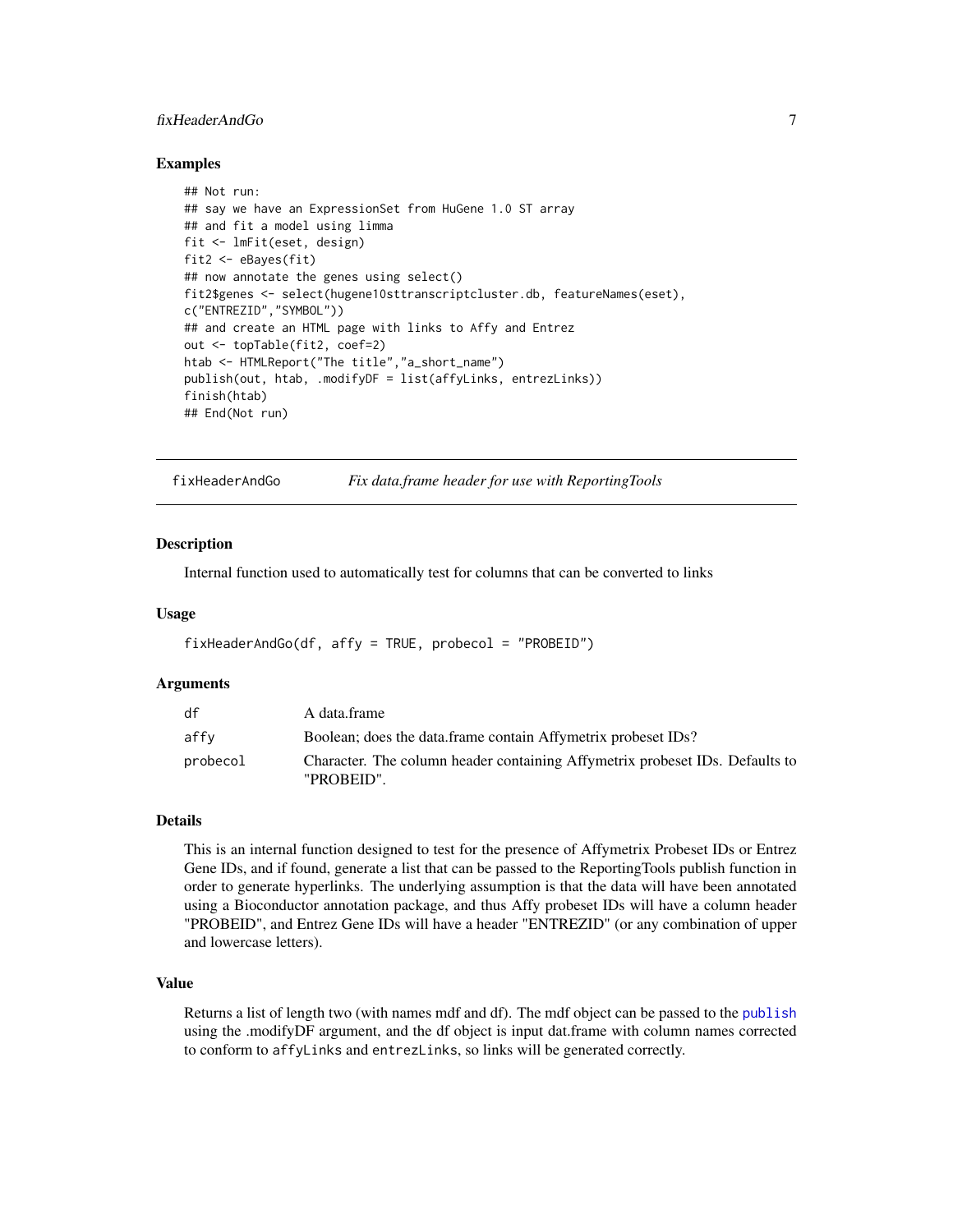<span id="page-7-0"></span>8 foldFilt

#### Author(s)

Jim MacDonald

foldFilt *Output Fold Change Data*

#### Description

This function is designed to take an ExpressionSet and some comparisons and output either HTML tables, text files, or both.

#### Usage

```
foldFilt(object, fold = 1, groups, comps, compnames, save = FALSE,
  text = TRUE, html = TRUE, filterfun = NULL)
```
#### Arguments

| object    | An ExpressionSet object                                                                                                                                                                                                                                                                                                                                                                                                                                            |
|-----------|--------------------------------------------------------------------------------------------------------------------------------------------------------------------------------------------------------------------------------------------------------------------------------------------------------------------------------------------------------------------------------------------------------------------------------------------------------------------|
| fold      | The log fold change cutoff to use. Note that this is log base two.                                                                                                                                                                                                                                                                                                                                                                                                 |
| groups    | A vector of group identifiers. Probably easiest to use a numeric vector                                                                                                                                                                                                                                                                                                                                                                                            |
| comps     | A list containing all the comparisons to be made. Each list item should be a<br>vector of length two. See details for more information.                                                                                                                                                                                                                                                                                                                            |
| compnames | A character vector of the names for each of the comparisons to be made. This<br>will be the name of the resulting HTML or text file.                                                                                                                                                                                                                                                                                                                               |
| save      | Boolean. If TRUE, a list will be returned. The first item in the list will be a vector<br>showing the number of 'significant' genes for each comparison. The second<br>item will be a matrix of -1's, 0's and 1's indicating a significant difference, and<br>the direction of the difference. The first item is useful for creating Sweave -<br>based reports and the second is useful for making Vennn diagrams using the<br>vennDiagram from the limma package. |
| html      | Boolean - if TRUE, output HTML tables                                                                                                                                                                                                                                                                                                                                                                                                                              |
| text      | Boolean - if TRUE, output text tables                                                                                                                                                                                                                                                                                                                                                                                                                              |
| filterfun | A filtering function, created by genefilter to filter the data using additional<br>criteria. See details for more information                                                                                                                                                                                                                                                                                                                                      |

#### Details

This function is useful for outputting annotated gene lists for multiple fold change comparisons. The genes will be ordered by the absolute fold change. Note that this function is essentially a wrapper to call annaffy, so is only useful for Affymetrix GeneChips for which there is an annotation package.

Without attaching a data file to this package, it is not possible to give a working example. Instead, here is a 'for instance'.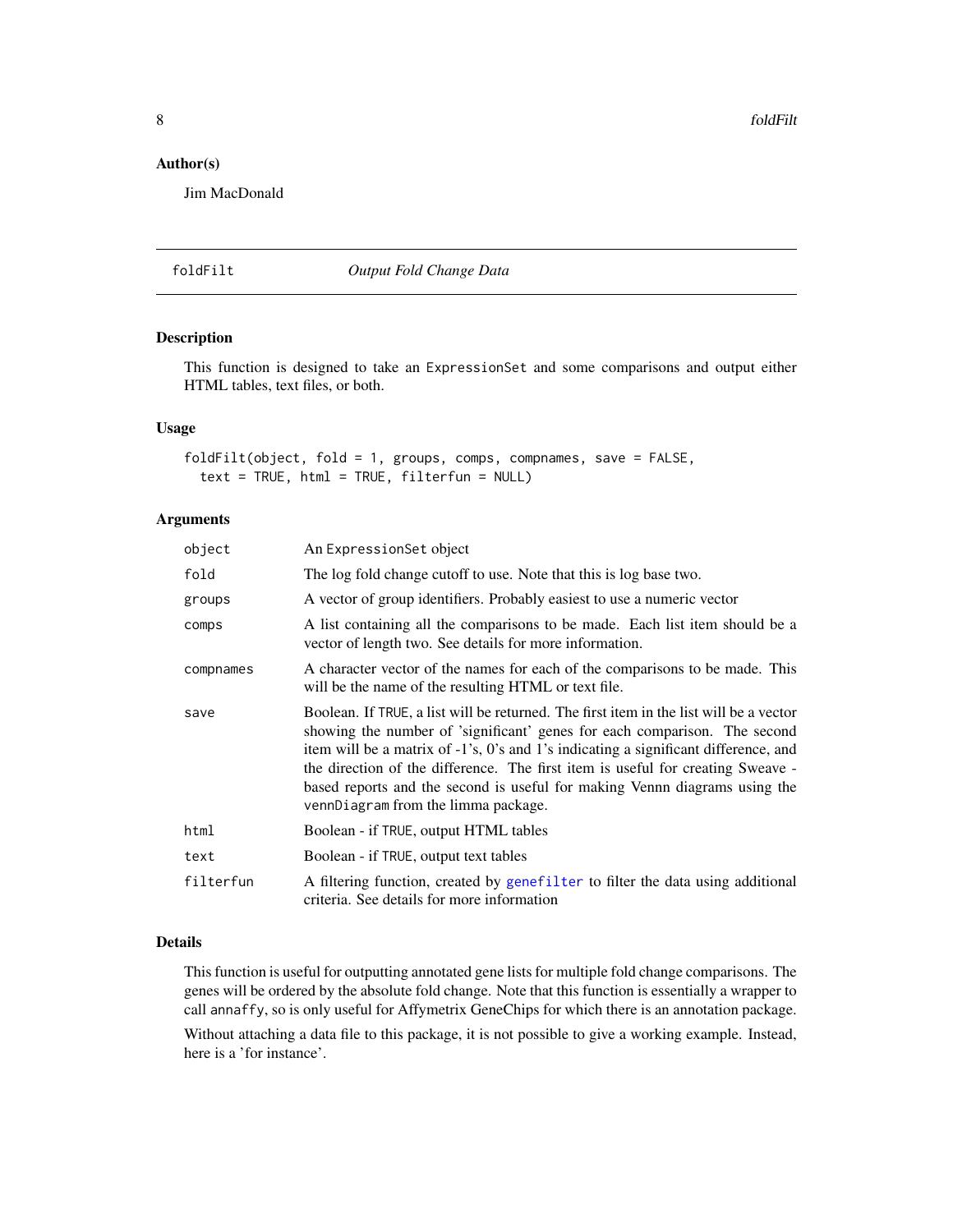#### <span id="page-8-0"></span>foldFiltBM 9

Say you have an ExpressionSet containing four Affy HG-U133Plus2 chips. There is no replication, and you simply want to output genes with a two-fold or greater difference between the first chip and each of the last three (the first chip is the control, and the other three are experimentals). The ExpressionSet is called eset.

Additionally, say we don't want any genes called significant if both of the samples have very low expression. We can set up a filter using the **genefilter** package.

f1 <- $kOverA(1,6)$ 

filt  $\leq$ -filterfun(f1)

foldFilt(eset, groups=1:4, comps=list(c(2, 1), c(3, 1), c(4, 1)), compnames=c("Expt1-Cont","Expt2-Cont", "Expt $3$ -Cont"), filterfun = filt)

This will output three HTML tables called 'Expt1-Cont.html', etc., each containing sorted genes that have two-fold or greater differences between the two samples.

#### Value

Returns a list; see above for the elements of the list. This function is mainly called for the side effect of outputting HTML or text files containing annotated 'significant' gene lists.

#### Author(s)

James W. MacDonald <jmacdon@u.washington.edu>

foldFiltBM *Output Fold Change Data using biomaRt*

#### Description

This function is designed to take an ExpressionSet and some comparisons and output HTML tables. It is very similar to foldFilt except it uses the biomaRt package to annotate genes and the annotate package to create the HTML table(s).

#### Usage

```
foldFiltBM(object, fold = 1, groups, comps, compnames, species,
  links = linksBM()[1:3], other, an BMA()[1:3], filterfun = NULL,ann.source = "entrezgene", affyid = FALSE, html = TRUE, text = TRUE,
  save = FALSE)
```

| object | An Expression Set object                                                                                                                |
|--------|-----------------------------------------------------------------------------------------------------------------------------------------|
| fold   | The log fold change cutoff to use. Note that this is log base two.                                                                      |
| groups | A vector of group identifiers. Probably easiest to use a numeric vector                                                                 |
| comps  | A list containing all the comparisons to be made. Each list item should be a<br>vector of length two. See details for more information. |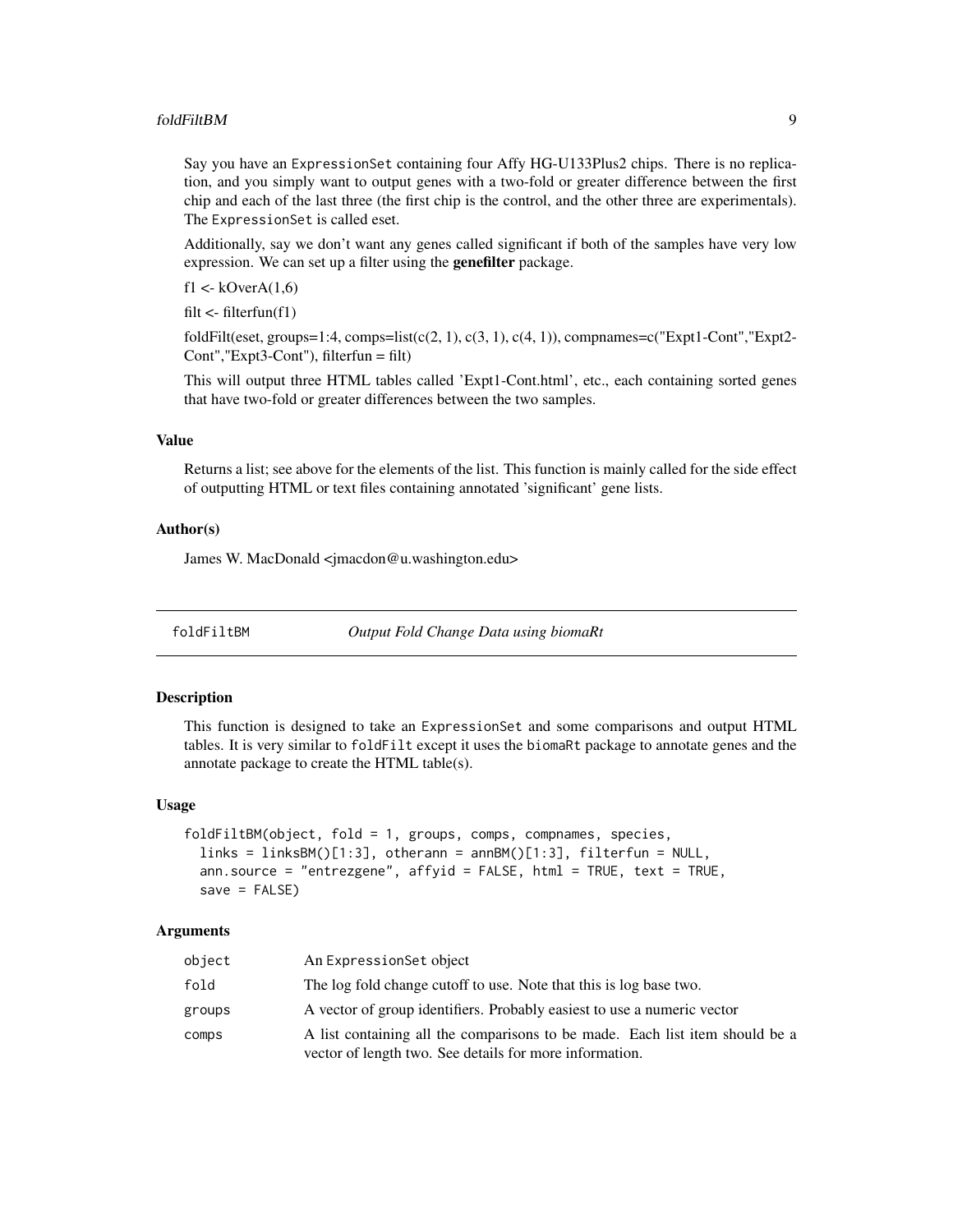| species<br>for human is "hsapiens" or for mouse is "mmusculus".<br>links<br>linksBM for possible values.<br>otherann<br>annBM for possible values.<br>filterfun<br>criteria. See details for more information<br>ann.source<br>default value is "entrezgene". See details for other possibilities.<br>affyid<br>Boolean. Are the IDs used to annotate these data Affymetrix IDs?<br>Boolean. Output HTML tables? Defaults to TRUE<br>html<br>Boolean. Output text tables? Defaults to TRUE<br>text<br>save<br>from the limma package. | compnames | A character vector of the names for each of the comparisons to be made. This<br>will be the name of the resulting HTML or text file.                                                                                                                                                                                                                                                                                                |
|---------------------------------------------------------------------------------------------------------------------------------------------------------------------------------------------------------------------------------------------------------------------------------------------------------------------------------------------------------------------------------------------------------------------------------------------------------------------------------------------------------------------------------------|-----------|-------------------------------------------------------------------------------------------------------------------------------------------------------------------------------------------------------------------------------------------------------------------------------------------------------------------------------------------------------------------------------------------------------------------------------------|
|                                                                                                                                                                                                                                                                                                                                                                                                                                                                                                                                       |           | The species name. This must be in a particular format for biomaRt. An example                                                                                                                                                                                                                                                                                                                                                       |
|                                                                                                                                                                                                                                                                                                                                                                                                                                                                                                                                       |           | A character vector of things to annotate with hyperlinks to online databases. See                                                                                                                                                                                                                                                                                                                                                   |
|                                                                                                                                                                                                                                                                                                                                                                                                                                                                                                                                       |           | A character vector of things to annotate with text only (i.e., no hyperlinks). See                                                                                                                                                                                                                                                                                                                                                  |
|                                                                                                                                                                                                                                                                                                                                                                                                                                                                                                                                       |           | A filtering function created by genefilter to filter the data using additional                                                                                                                                                                                                                                                                                                                                                      |
|                                                                                                                                                                                                                                                                                                                                                                                                                                                                                                                                       |           | The annotation source of the IDs that will be used to annotate the genes. The                                                                                                                                                                                                                                                                                                                                                       |
|                                                                                                                                                                                                                                                                                                                                                                                                                                                                                                                                       |           |                                                                                                                                                                                                                                                                                                                                                                                                                                     |
|                                                                                                                                                                                                                                                                                                                                                                                                                                                                                                                                       |           |                                                                                                                                                                                                                                                                                                                                                                                                                                     |
|                                                                                                                                                                                                                                                                                                                                                                                                                                                                                                                                       |           |                                                                                                                                                                                                                                                                                                                                                                                                                                     |
|                                                                                                                                                                                                                                                                                                                                                                                                                                                                                                                                       |           | Boolean. If TRUE, a list will be returned. The first item in the list will be a vector<br>showing the number of 'significant' genes for each comparison. The second item<br>will be a matrix of -1's, 0's and 1's indicating a significant difference, and the<br>direction of the difference. The first item is useful for creating Sweave - based<br>reports and the second is useful for making Vennn diagrams using vennDiagram |

#### Details

This function is useful for outputting annotated gene lists for multiple fold change comparisons. The genes will be ordered by the absolute fold change.

This function currently only supports Affymetrix data. It is designed for Affymetrix chips that don't have an annotation package, which includes data that have been analyzed using the 're-mapped' CDFs supplied to BioC by MBNI at University of Michigan.

The IDs that will be used to annotate the genes depend on the source of the data. If, for example, one is using an Affymetrix chip that doesn't have a BioC annotation package, then the IDs will be Affymetrix IDs. To find out the correct name to use for the ann.source argument, one can create a connection to a Biomart database using [useMart](#page-0-0) and then get a list of available Affy arrays using getAffyArrays.

If one is using one of the re-mapped CDFs from MBNI at University of Michigan, then the IDs to use depend on the mapping used to create the CDF. At this time, only three types of CDFs can be used; EntrezGene, UniGene, and RefSeq. One can determine the correct ann.source argument by creating a connection to a Biomart database, and then calling linksBM(mart,linksBM())[[3]].

One can also protect against selecting probesets that have very small expression values for all samples (which likely have a large fold change due to noise, rather than signal) by using the filterfun argument. An example would be:

 $f < kOverA(1, 6)$ 

filt <- filterfun(f)

Then add filterfun  $=$  filt as an argument to the call to  $f$ old $F$ ilt.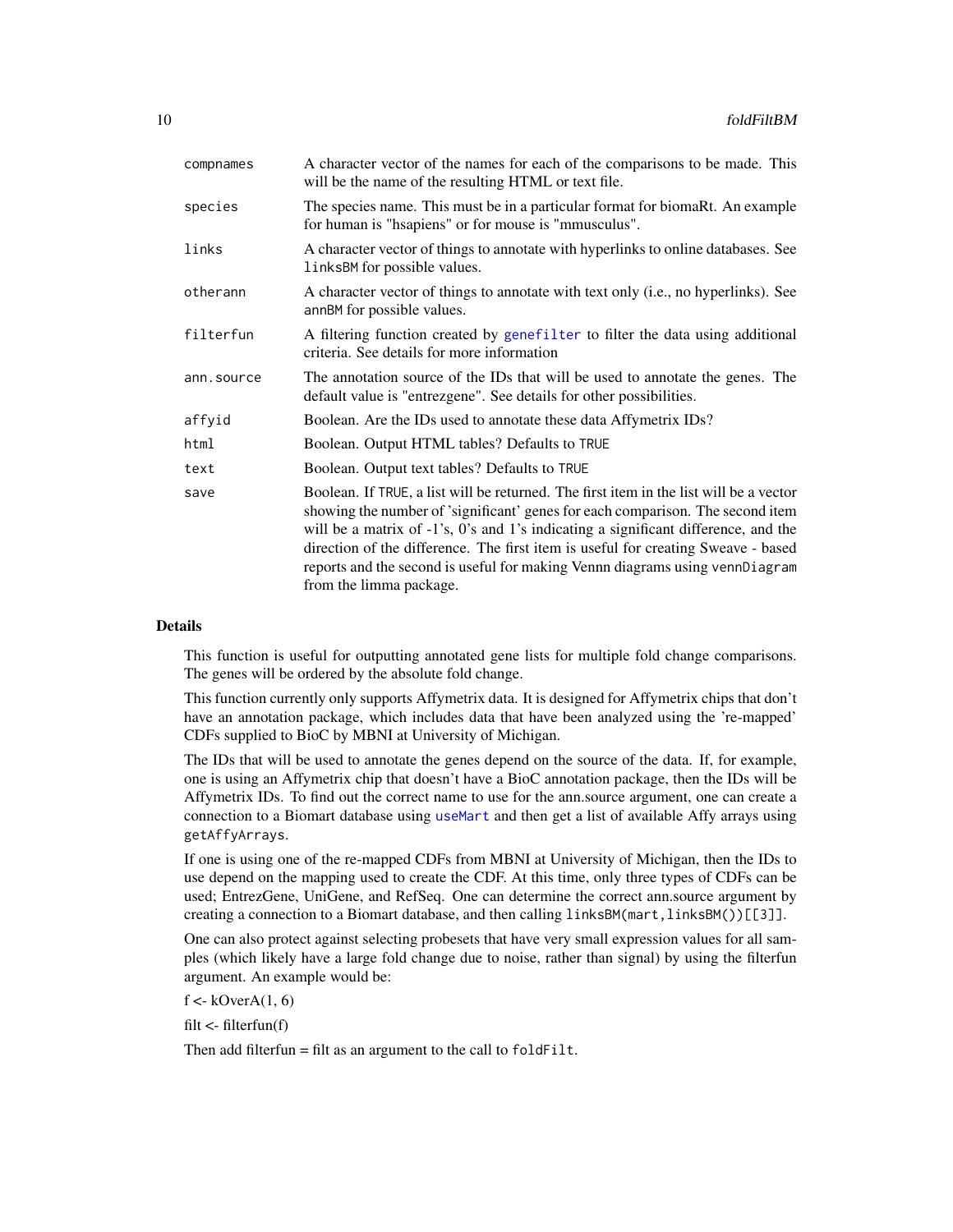#### <span id="page-10-0"></span>geneSetPage 11

#### Value

Returns a list; see above for the elements of the list. This function is mainly called for the side effect of outputting HTML or text files containing annotated 'significant' gene lists.

#### Author(s)

James W. MacDonald <jmacdon@u.washington.edu>

| geneSetPage | A function to create an HTML page for each gene set, as well as the |
|-------------|---------------------------------------------------------------------|
|             | HTML pages for each significant gene set.                           |

#### Description

This is intended to be an internal function to runRomer, and is not intended to be called by end users. However, the ... argument to runRomer allows one to pass arguments to lower level functions, so the arguments are described here.

#### Usage

```
geneSetPage(rslts, genesets, eset, fit, file, cutoff = 0.05, dir = ".",
  subdir = ".", colums = NULL, colname = NULL, col = NULL,
 caption = NULL, fitind = NULL, bline = NULL, affy = TRUE, \dots)
```

| rslts    | The results from running romer on one gene set.                                                                                             |
|----------|---------------------------------------------------------------------------------------------------------------------------------------------|
| genesets | Character. A vector of gene symbols for one gene set.                                                                                       |
| eset     | An ExpressionSet containing normalized, summarized gene expression data.                                                                    |
| fit      | An MArrayLM object, containing the fitted data.                                                                                             |
| file     | Filename for the resulting HTML page.                                                                                                       |
| cutoff   | Numeric. The cutoff for significance for a given gene set. Defaults to 0.05.                                                                |
| dir      | The directory to write the results. Defaults to the working directory.                                                                      |
| subdir   | The subdirectory to write the individual gene set results. Defaults to the working<br>directory.                                            |
| columns  | Numeric. The columns of the Expression Set to use for the individual gene set<br>output pages. See dataAndHeatmapPage for more information. |
| colnames | Character. Alternative column names for the resulting heatmap. See dataAndHeatmapPage<br>for more information.                              |
| col      | A vector of colors for the heatmap. Defaults to bluered.                                                                                    |
| caption  | Caption to put at the top of the HTML page.                                                                                                 |
| fitind   | Numeric. The columns of the MArrayLM object to use for the individual HTML<br>tables.                                                       |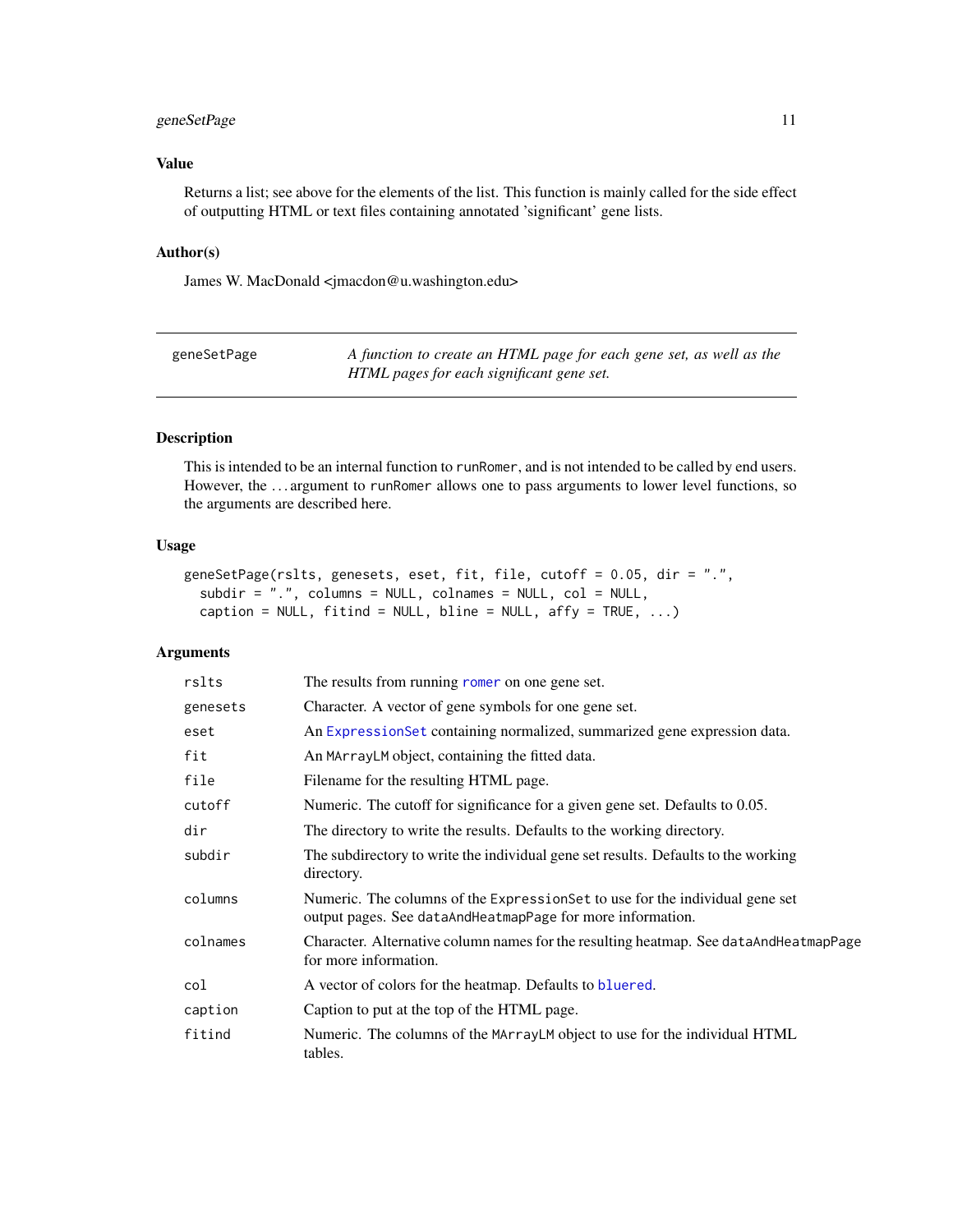<span id="page-11-0"></span>

| bline | Defaults to NULL. Otherwise, a numeric vector indicating which columns of the<br>data are the baseline samples. The data used for the heatmap will be centered<br>by subtracting the mean of these columns from all data. |
|-------|---------------------------------------------------------------------------------------------------------------------------------------------------------------------------------------------------------------------------|
| affy  | Boolean; are these Affymetrix arrays? If TRUE, the Affymetrix probeset IDs will<br>contain links to the netaffx site.                                                                                                     |
| .     | Allows arguments to be passed to lower-level functions. See dataAndHeatmapPage<br>and gsHeatmap for available arguments.                                                                                                  |

#### Details

This function creates a 'midlevel' HTML table that contains each gene set that was significant, with a link to an HTML table that shows data for each gene in that gene set (with annotation), as well as a heatmap showing the expression levels. Normally this is not run by end users, but is called as part of the runRomer function.

#### Value

Nothing is returned. Called only for the side effect of creating HTML tables.

#### Author(s)

James W. MacDonald <jmacdon@u.washington.edu>

getMainProbes *Remove control probesets from ST arrays*

#### Description

This function is designed to remove all but the 'main' type of probesets from the Gene ST array types.

#### Usage

getMainProbes(input)

#### Arguments

input Either a character string (e.g., "pd.hugene.1.0.st.v1") or a FeatureSet object.

#### Value

If the argument is a character string, returns a data.frame containing probeset IDs along with the probeset type, that can be used to subset e.g., an ExpressionSet of Gene ST data, or an MArrayLM object created from Gene ST data. Note that the order of the probesets is not guaranteed to match the order in your ExpressionSet or MArrayLM object, so that should be checked first. If the argument is a FeatureSet object, it returns a FeatureSet object with only main probes remaining.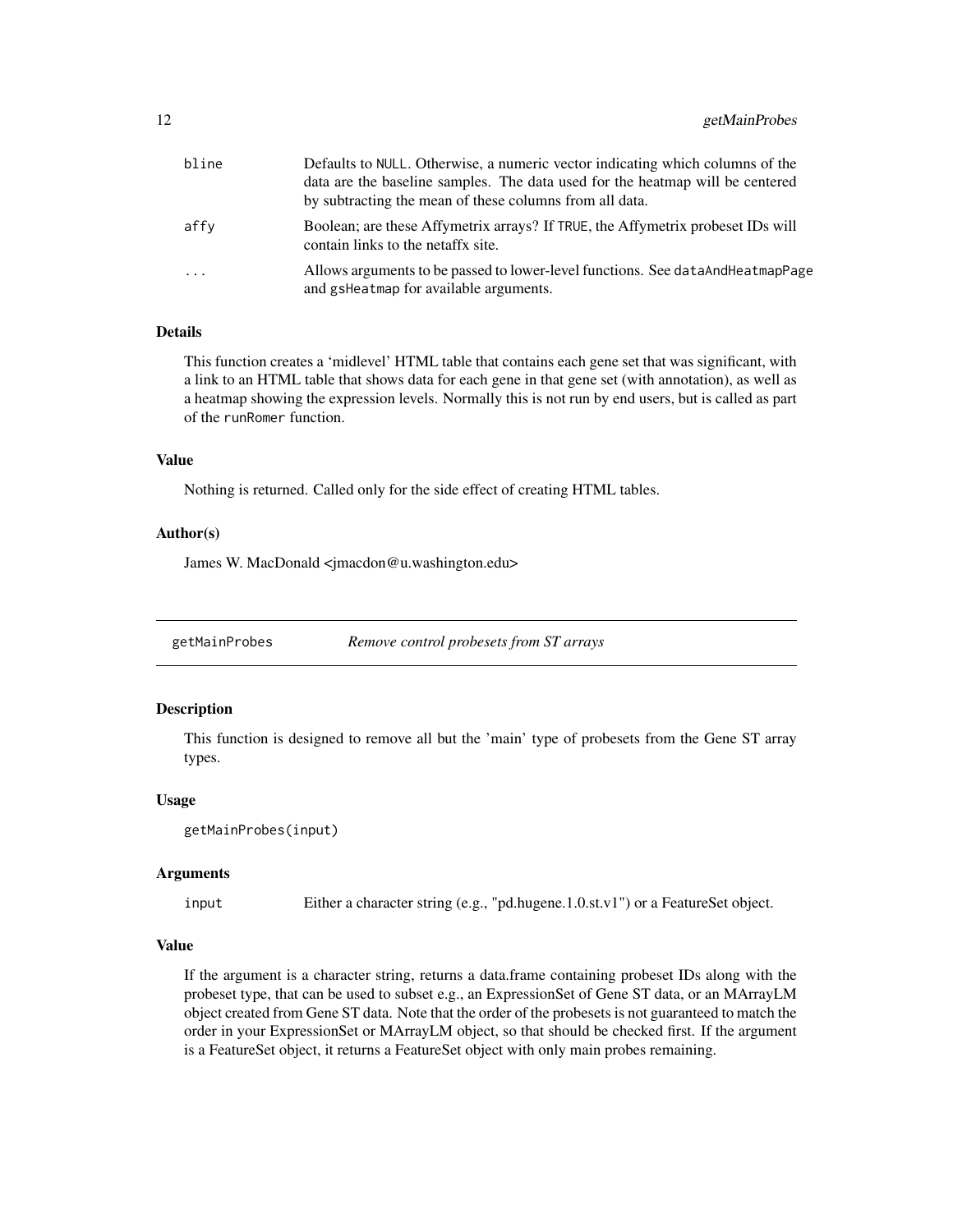#### <span id="page-12-0"></span>getUniqueLL 13

#### Author(s)

James W. MacDonald <jmacdon@u.washington.edu>

#### getUniqueLL *Subset a Vector of Probesets*

#### Description

This function will take a vector of Affy IDs and return a vector of Entrez IDs that have replicated IDs removed. The resulting vector will still have the corresponding Affy IDs appended as names, which is important for some functions.

#### Usage

```
getUniqueLL(probes, annot)
```
#### Arguments

| probes | A vector of probe IDs                    |
|--------|------------------------------------------|
| annot  | The annotation package for the chip used |

#### Details

Subsetting a set of Affy IDs to unique Entrez Gene IDs is a common thing to do prior to doing a hypergeometric test. Functions such as [hyperGTest](#page-0-0) can use un-named vectors of Entrez IDs (e.g., unique(getLL(probeIDs, annot))), but there is some functionality that requires the Entrez Gene IDs to be in a named vector, with the names being the associated Probeset IDs.

As an example, hyperGoutput will only work correctly if the input Entrez ID vector is named with the associated Probeset IDs.

#### Value

A named vector of unique Entrez IDs

#### Author(s)

James W. MacDonald <jmacdon@u.washington.edu>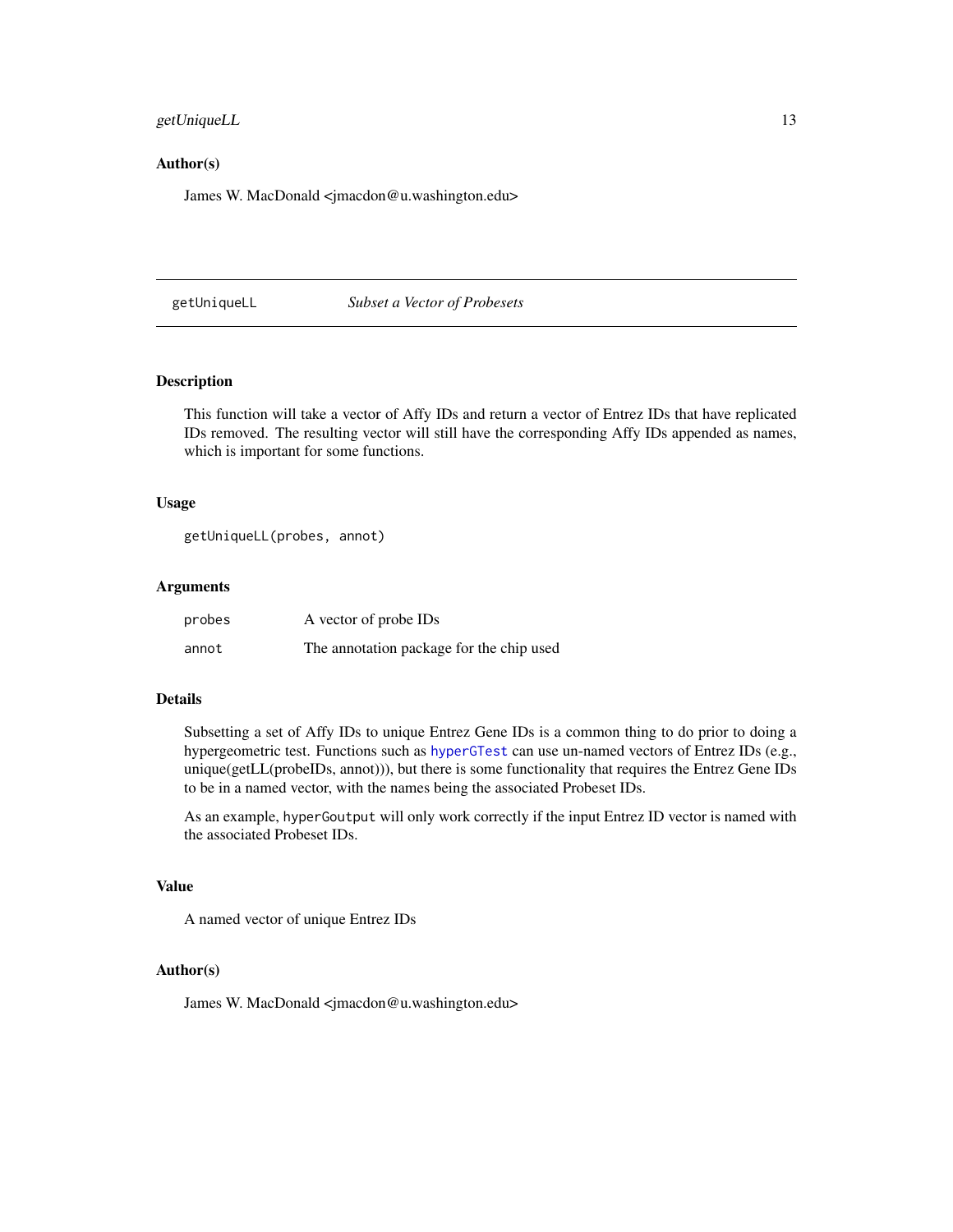<span id="page-13-0"></span>

#### Description

This is an internal function called by runRomer and is not intended to be used directly. It is documented here only because arguments may be passed down via the dots argument.

#### Usage

```
gsHeatmap(eset, ind, filename, columns = NULL, colnames = NULL,
  col = NULL, annot = NULL, scale.row = FALSE, key = TRUE,
 bline = NULL)
```
#### Arguments

| eset      | An ExpressionSet containing normalized, summarized gene expression data.                                                                                                                                                                                            |  |
|-----------|---------------------------------------------------------------------------------------------------------------------------------------------------------------------------------------------------------------------------------------------------------------------|--|
| ind       | Numeric vector indicating which rows of the ExpressionSet to use.                                                                                                                                                                                                   |  |
| filename  | The filename for the heatmap and associated key.                                                                                                                                                                                                                    |  |
| columns   | Numeric vector indicating which columns of the ExpressionSet to use. If<br>NULL, all columns will be used.                                                                                                                                                          |  |
| colnames  | Character. Substitute column names for the heatmap. If NULL, the sampleNames<br>will be used.                                                                                                                                                                       |  |
| col       | A vector of colors to use for the heatmap. If NULL, the bluered function will be<br>used.                                                                                                                                                                           |  |
| annot     | A matrix or data.frame containing gene symbols to annotate the heatmap. This<br>will normally be extracted automatically from the 'fit' object passed to geneSet-<br>Page. If there is no annotation in the fit object, then the probe IDs will be used<br>instead. |  |
| scale.row | Boolean. Should the data be scaled by row? Defaults to FALSE.                                                                                                                                                                                                       |  |
| key       | Boolean. Should a key be produced that shows the numeric range for the colors<br>of the heatmap? Defaults to TRUE.                                                                                                                                                  |  |
| bline     | A numeric vector, usually extracted from a contrast matrix, used to 'sweep' the<br>mean baseline sample means from the heatmap data. The end result will be a<br>heatmap in which the colors correspond to log fold changes from the baseline<br>samples.           |  |

#### Details

As noted above, this is only intended to be called indirectly by runRomer. However, certain arguments such as scale.row, or col, etc, can be passed down to this function via the dots argument, allowing the end user to have more control over the finished product.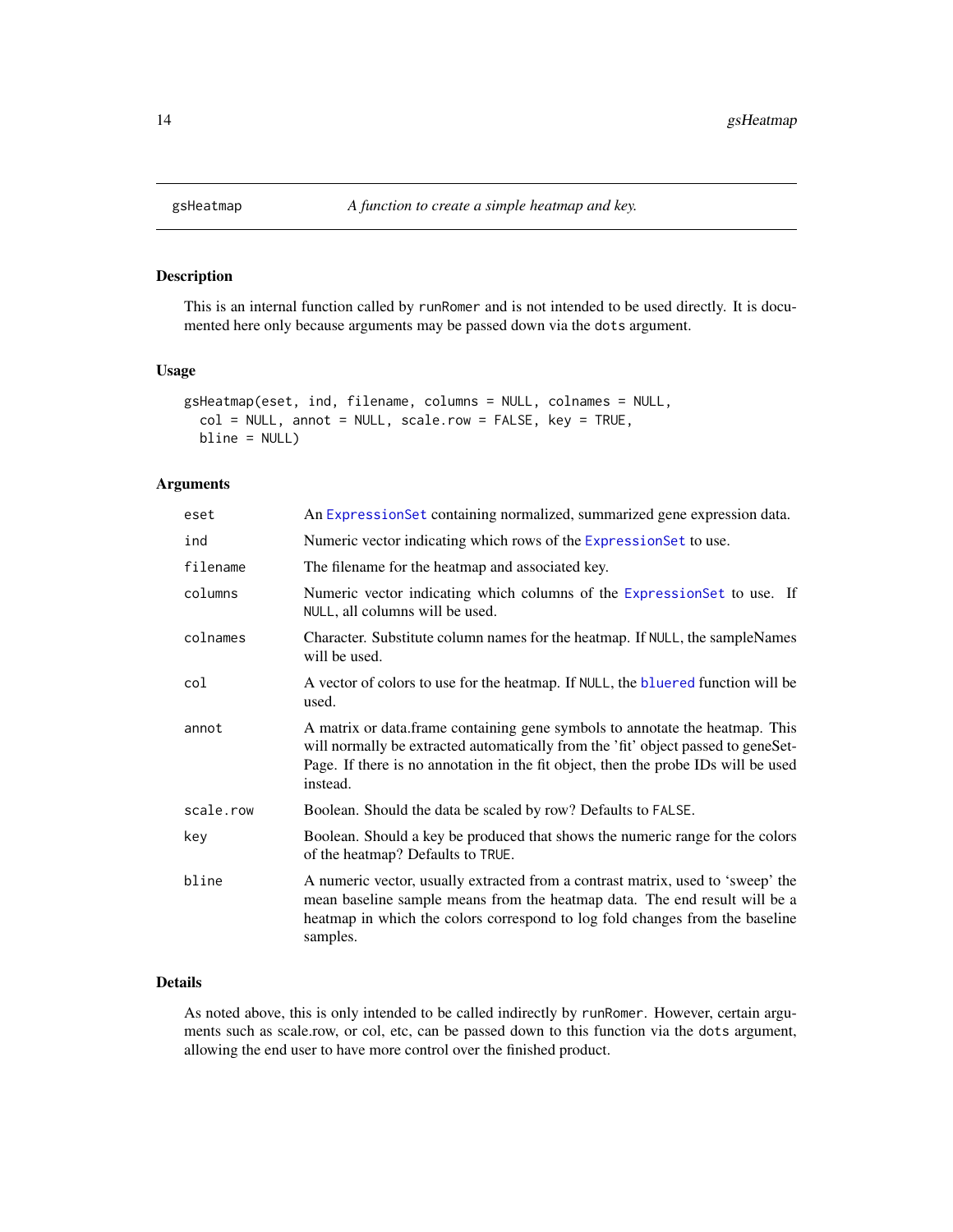### <span id="page-14-0"></span>hyperG2annaffy 15

#### Value

Nothing is returned. Called only for the side effect of creating heatmaps in 'png' format.

#### Author(s)

James W. MacDonald <jmacdon@u.washington.edu>

hyperG2annaffy *HTML tables from GOIDs*

#### Description

Output HTML tables containing the 'enriched' genes for each GO term resulting from a call to hyperGtable.

#### Usage

```
hyperG2annaffy(probids, lib, eset, fit = NULL, subset = NULL, comp = 1,
  type = "MF", pvalue = 0.05, min.count = 10)
```

| probids   | A vector of Affymetrix probe IDs                                                                                                                                                                                                                                                                           |
|-----------|------------------------------------------------------------------------------------------------------------------------------------------------------------------------------------------------------------------------------------------------------------------------------------------------------------|
| lib       | An annotation package (e.g., hgu95av2)                                                                                                                                                                                                                                                                     |
| eset      | An ExpressionSet                                                                                                                                                                                                                                                                                           |
| fit       | An lmFit object. Only necessary if statistics are desired in the resulting table.<br>Defaults to NULL.                                                                                                                                                                                                     |
| subset    | A numeric vector used to select GO terms to output (see description for more<br>information). Defaults to NULL                                                                                                                                                                                             |
| comp      | Which contrast/parameter estimate should be used to extract the relevant statis-<br>tics? Only used if fit is not NULL. See description for more information.                                                                                                                                              |
| type      | One of "MF", "CC", "BP", indicating molecular function, cellular component,<br>or biological process, respectively.                                                                                                                                                                                        |
| pvalue    | The significance level used to choose GO terms                                                                                                                                                                                                                                                             |
| min.count | The minimum number of a given GO term that must be on the chip in order to<br>choose that GO term. This protects against very low p-values that result from<br>the situation where there are very few genes with a given GO term on the chip,<br>but one or two are found in the set of significant genes. |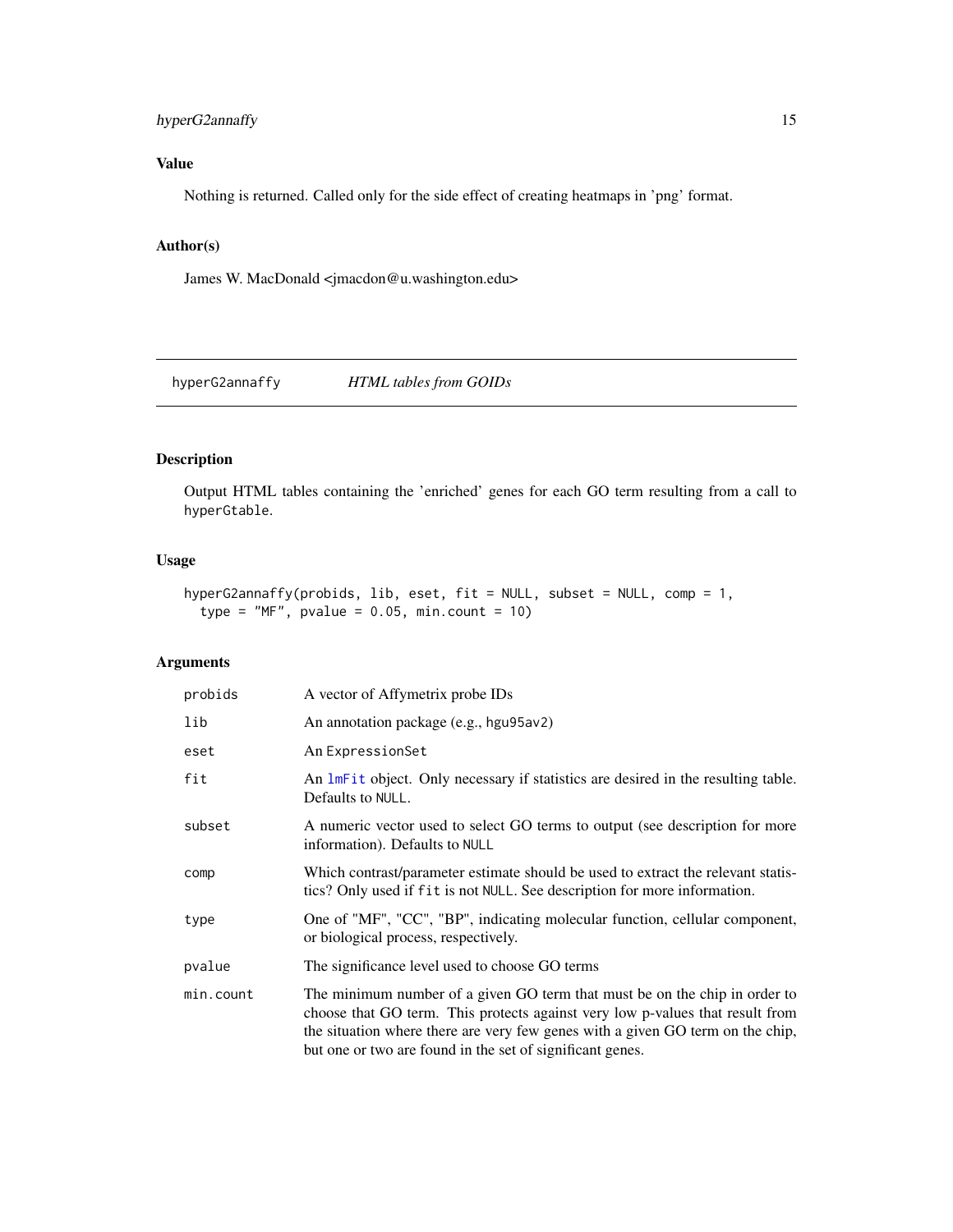#### <span id="page-15-0"></span>Details

This function is used to create HTML tables based on the output of hyperGtable. The basic idea is as follows; as part of an analysis, say hyperGtable was used to create a table of 'enriched' GO terms. Unfortunately, the table only lists GO terms and the number of probesets that are annotated to those GO terms, and the client may be interested in knowing what probesets are enriched for each (or some) GO term.

The default behaviour is to output an HTML table for each GO term, containing the probesets that are annotated at that term (and that are in the set of significant genes). If only some of the GO terms are of interest, one may use the subset argument to select only particular rows. In addition, if the relevant t-statistics, p-values and fold changes are of interest, one can also use the fit argument to point to an [lmFit](#page-0-0) object that contains these data, as well as the comp argument to indicate which parameter or contrast to use. Note that the comp argument defaults to 1, so the first parameter or contrast will be extracted by default.

#### Value

This function is used only for the side effect of creating HTML tables.

#### Author(s)

James W. MacDonald <jmacdon@u.washington.edu>

hyperGoutput *Output Tables Based on Hypergeometric Test*

#### Description

This function will output various tables containing probesets that are annotated to a particular GO, KEGG, or PFAM term. The tables are based on the results from a call to hyperGtest.

#### Usage

```
hyperGoutput(hyptObj, eset, pvalue, categorySize, sigProbesets, fit = NULL,
  subset = NULL, comp = 1, output = c("significant", "all", "split"),statistics = c("tstat", "pval", "FC"), html = TRUE, text = TRUE, ...)
```

| hyptObi      | A HyperGResult object, usually produced by a call to hyperGTest                                                                    |
|--------------|------------------------------------------------------------------------------------------------------------------------------------|
| eset         | An ExpressionSet object                                                                                                            |
| pvalue       | The p-value cutoff used for selecting significant GO terms. If not specified, it<br>will be extracted from the HyperGResult object |
| categorySize | Number of terms in the universe required for a term to be significant. See details<br>for more information                         |
| sigProbesets | Vector of probeset IDs that were significant in the original analysis.                                                             |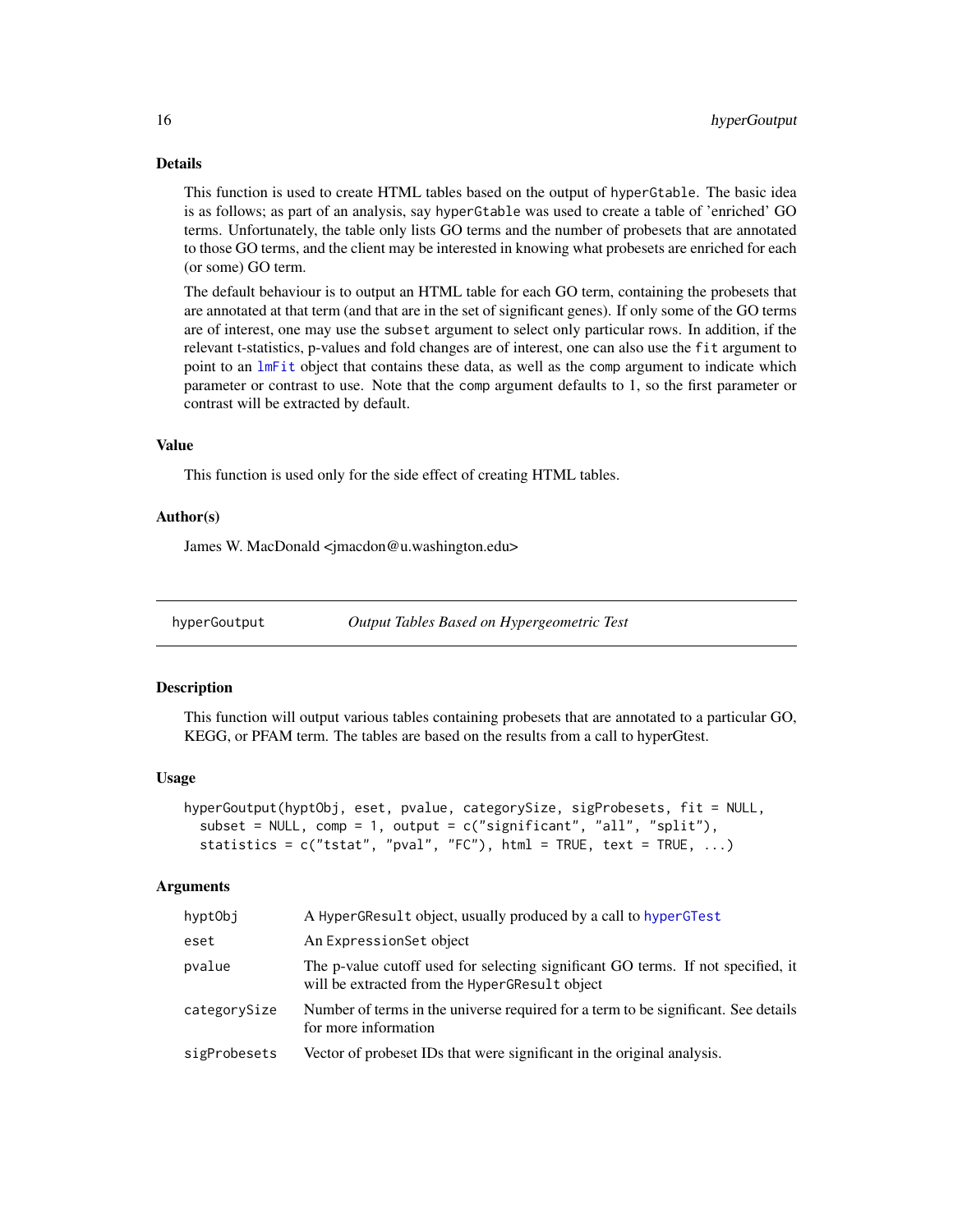#### hyperGoutput 17

| fit        | An MArrayLM object, produced from a call to eBayes                                                                                                                                                            |
|------------|---------------------------------------------------------------------------------------------------------------------------------------------------------------------------------------------------------------|
| subset     | Numeric vector used to select particular tables to output. The default is to output<br>tables for all terms. See details for more information                                                                 |
| comp       | Numeric vector of length one, used to indicate which comparison in the MArrayLM<br>object to use for extracting relevant statistics. See details for more information                                         |
| output     | One of 'selected', 'all', or 'split'. See details for more information                                                                                                                                        |
| statistics | Which statistics to output in the resulting tables. Choices include 'tstat', 'pval',<br>or 'FC', corresponding to t-statistics, p-values, and fold change, respectively                                       |
| html       | Boolean. Output HTML tables? Defaults to TRUE                                                                                                                                                                 |
| text       | Boolean. Output text tables? Defaults to TRUE                                                                                                                                                                 |
| $\ddotsc$  | Allows end user to pass further arguments. The most notable would be an<br>anncols argument, passed to probes2table to control the hyperlinked anno-<br>tation columns. See aaf, handler for more information |

#### Details

This function is designed to be used to output the results from a hypergeometric test for overrepresented terms. This function would be used at the end of an analysis such as:

1.) Compute expression values 2.) Fit a model using limma 3.) Output significant probesets using limma2annaffy 4.) Perform hypergeometric test using [hyperGTest](#page-0-0)

At step 4, one can output a list of the over-represented terms using [htmlReport](#page-0-0). One might then be interested in knowing which probesets contributed to the significance of a particular term, which is what this function is designed to do.

One argument that can be passed to [htmlReport](#page-0-0) (and also to hyperGoutput) is categorySize, which gives a lower bound for the number of probesets with a particular term in the universe. In other words, assume that a particular GO term is annotated to three probesets on a given chip. If, after doing a t-test to detect differentially expressed probesets, one of those probesets were found to be significantly differentially expressed and was then used to do a hypergeometric test, that GO term would be significant, with a small p-value. However, this is probably not very strong evidence that the GO term is actually over-represented, since there were only three to begin with. By setting categorySize to a sensible value (such as 10), this situation can be avoided.

This function will output HTML and/or text tables containing annotation information about each probeset as well as the expression values. In addition, if limma were used to fit the model, the relevant statistics (t-statistic, p-value, fold change) can also be output in the table by passing the [MArrayLM](#page-0-0) object that resulted from a

call to [eBayes](#page-0-0). The statistics argument can

be used to control which statistics are output.

By default hyperGoutput will output tables for all significant terms, which may end up being quite a few tables. Usually only a few terms are of interest, so there is a subset argument that can be used to select only those terms. This argument follows directly from the order of the table output by [htmlReport](#page-0-0) or [summary](#page-0-0). For instance, if the first, third and fifth terms in the HTML table output by [htmlReport](#page-0-0) were of interest, one would use subset= $c(1,3,5)$ .

One critical step prior to the hypergeometric test is to subset the probesets to unique Entrez Gene IDs. It should be noted however, that the functions used by hypergOutput will output all the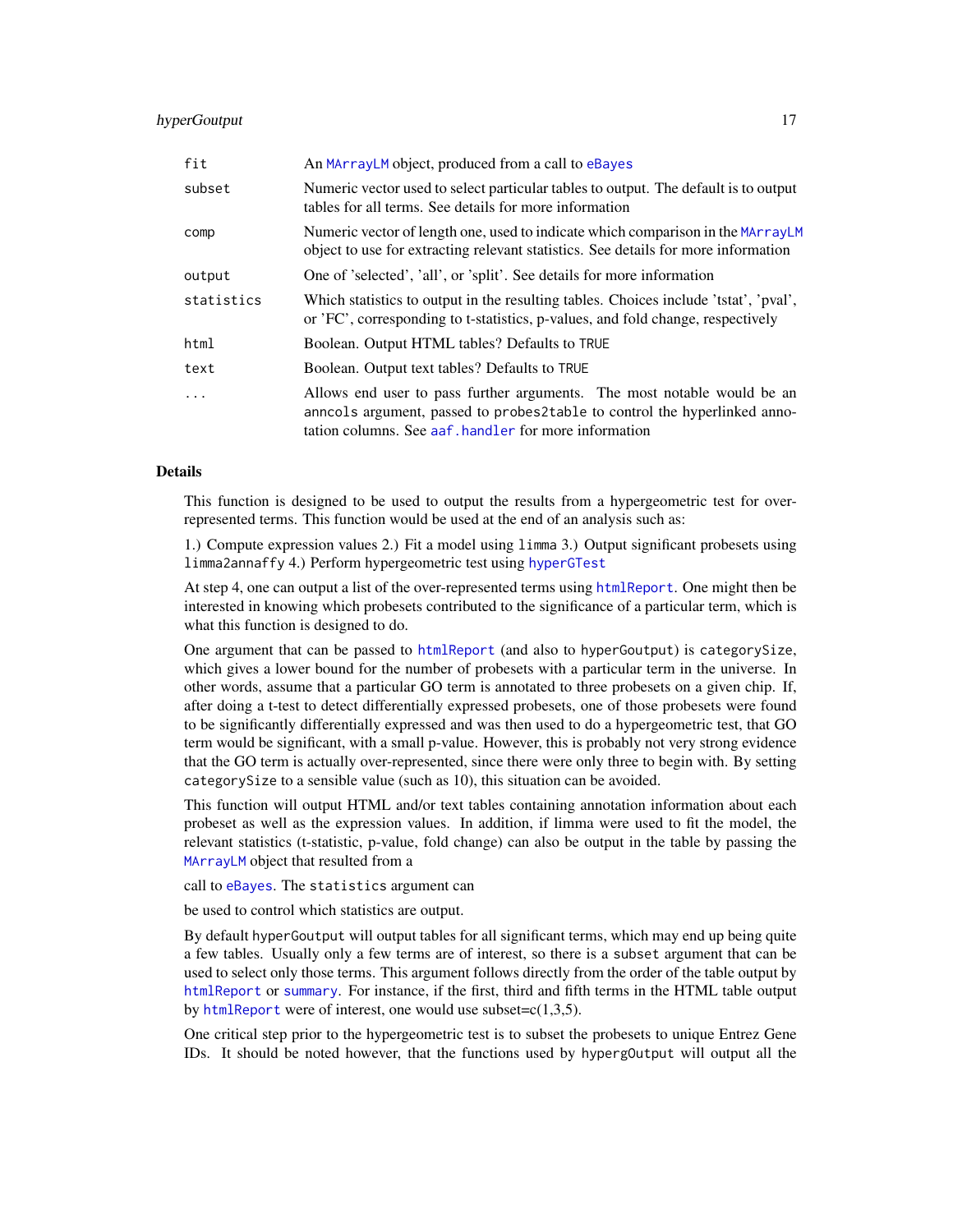probesets annotated to a particular term. The output argument is used to control this behavior. If output = "significant" (the default), then only those probesets that correspond to the original subsetting will be output. If output  $=$  "all", then all probesets will be output (grouped by Entrez ID), with the 'significant' probeset first. If output = "split", then all the probesets will be output, with all the 'significant' probesets first, followed by the other probesets, grouped by Entrez ID.

Note that the 'significant' probesets come from one of two sources. First, one can pass a character vector of probeset IDs corresponding to those that were significant in the original analysis (recommended). Second, if the geneIds slot of the GOHyperGParams object containes a named vector of Entrez Gene IDs, then the names from that vector will be used. This can be accomplished by using either [findLargest](#page-0-0) or getUniqueLL.

Since the geneIds are by definition a unique set of Entrez Gene IDs, any duplicate probeset IDs will have been removed, so the first method is to be preferred for accuracy.

#### Value

This function returns no value, and is called solely for the side effect of outputting HTML and/or text tables.

#### Author(s)

James W. MacDonald <jmacdon@u.washington.edu>

#### See Also

[hyperGTest](#page-0-0), [htmlReport](#page-0-0), [probeSetSummary](#page-0-0)

limma2annaffy *Function to Create HTML Tables from limma Objects*

#### **Description**

This function is designed to take an ExpressionSet and an lmFit, model.matrix, and contrast object from limma and convert into HTML tables using annaffy. The alternate function limma2annaffy.na is designed to be run without user intervention.

#### Usage

```
limma2annaffy(eset, fit, design, contrast, lib, adjust = "fdr",
 anncols = aaf.handler() [c(1:3, 6:7, 9:12)], number = 30, pfilt = NULL,fldfilt = NULL, tstat = TRUE, pval = TRUE, FC = TRUE,
 expression = TRUE, html = TRUE, text = FALSE, save = FALSE,
 addname = NULL, addtitle = NULL, interactive = TRUE, natFC = FALSE)
```
<span id="page-17-0"></span>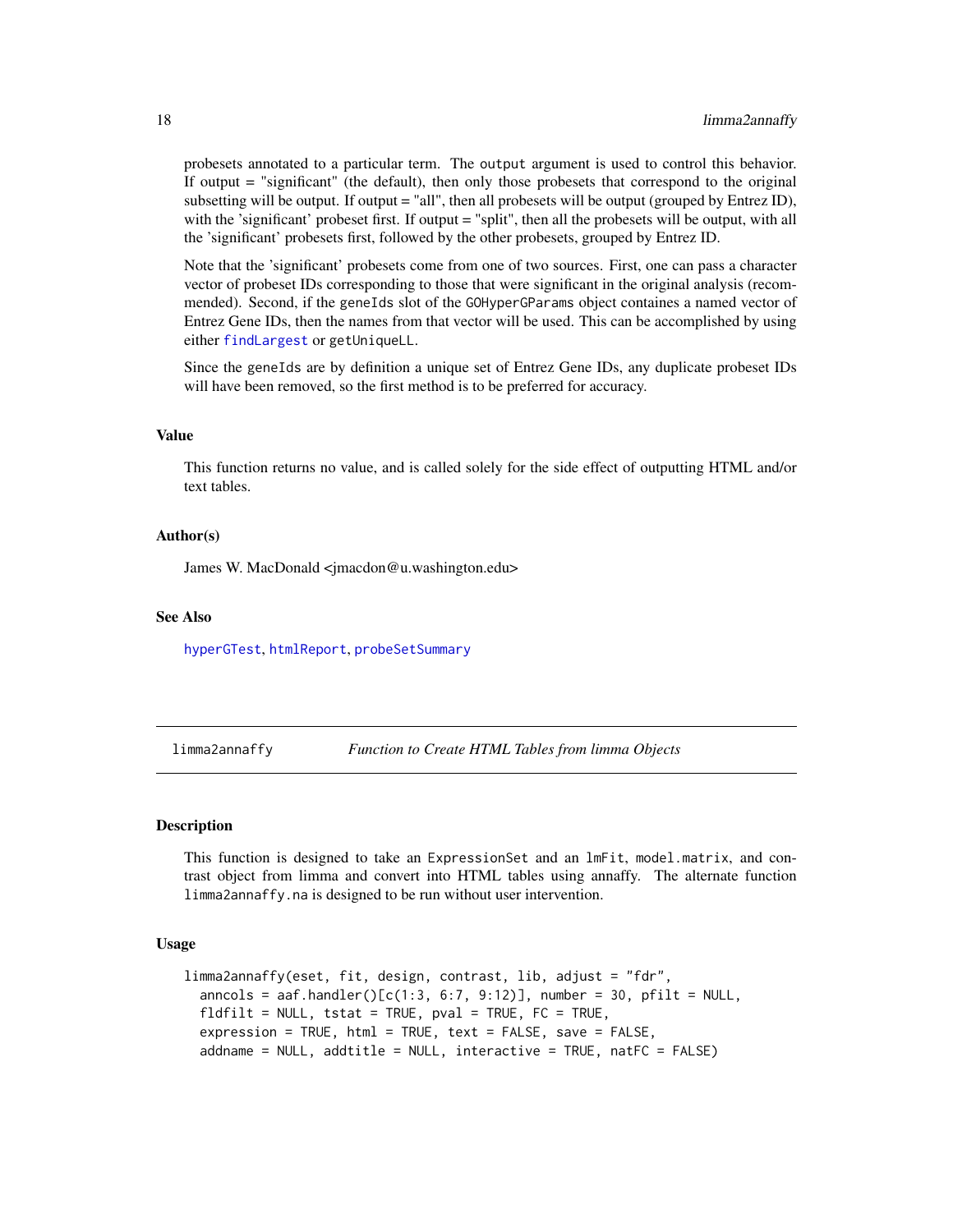### limma2annaffy 19

#### Arguments

| eset        | An ExpressionSet containing affymetrix expression values.                                                                                                                                                                                                                                                                                                            |
|-------------|----------------------------------------------------------------------------------------------------------------------------------------------------------------------------------------------------------------------------------------------------------------------------------------------------------------------------------------------------------------------|
| fit         | An ImFit object.                                                                                                                                                                                                                                                                                                                                                     |
| design      | A model.matrix object.                                                                                                                                                                                                                                                                                                                                               |
| contrast    | A contrasts matrix from limma.                                                                                                                                                                                                                                                                                                                                       |
| lib         | An annotation package for the Affy chips used.                                                                                                                                                                                                                                                                                                                       |
| adjust      | Multiplicity adjustment. Choices are "fdr","holm","hommel","bonferroni", or<br>"none". Partial matching allowed.                                                                                                                                                                                                                                                     |
| anncols     | A vector of things to annotate, produced by a call to aaf.handler().                                                                                                                                                                                                                                                                                                 |
| number      | Number of genes to output to table. See details for more information.                                                                                                                                                                                                                                                                                                |
| pfilt       | A p-value to filter output. See details for more information.                                                                                                                                                                                                                                                                                                        |
| fldfilt     | A fold change to filter output. See details for more information.                                                                                                                                                                                                                                                                                                    |
| tstat       | Boolean: Output t-statistics in table? Defaults to FALSE.                                                                                                                                                                                                                                                                                                            |
| pval        | Boolean: Output (adjusted) p-values in table? Defaults to FALSE.                                                                                                                                                                                                                                                                                                     |
| <b>FC</b>   | Boolean: Output fold changes in table? Defaults to FALSE.                                                                                                                                                                                                                                                                                                            |
| expression  | Boolean: Output expression values in table? Defaults to TRUE.                                                                                                                                                                                                                                                                                                        |
| html        | Boolean: Output data in HTML tables? Defaults to TRUE.                                                                                                                                                                                                                                                                                                               |
| text        | Boolean: Output data in text tables? Defaults to TRUE.                                                                                                                                                                                                                                                                                                               |
| save        | Boolean: Save tables as R objects for further processing? Defaults to FALSE.                                                                                                                                                                                                                                                                                         |
| addname     | A character vector to add to the end of the automatically generated output file<br>names. Useful for multiple calls to eliminate over-writing of existing HTML or<br>text tables.                                                                                                                                                                                    |
| addtitle    | A character vector to add to the title for the HTML table. By default the title will<br>be the same as the filename. If the addname argument is not NULL, then that will<br>be appended to the filename (and will be used as the HTML title). If addtitle is<br>not NULL, it will be appended to the filename and that will then be used as the<br>HTML table title. |
| interactive | Boolean: Is this an interactive call, or run as part of a script (e.g., in an Sweave<br>document)? Defaults to TRUE                                                                                                                                                                                                                                                  |
| natFC       | Boolean: Add 'unlogged' fold change to output? This is intended for people<br>who don't understand logs or fractions. If the fold change is positive, it is simply<br>exponentiated (e.g., $2^x$ x where x is the log fold change). If negative, we use -<br>$2^{\wedge}$ (-x), so e.g., a log fold change of -2 will result in a -4.                                |

#### Details

This function is designed to automatically output HTML or text tables, with filenames taken from the column names of the contrast matrix. The number of genes output can be controlled several different ways. First, if pfilt and fldfilt are both NULL, the top genes will be output based on the number variable. Otherwise, the genes are filtered based on p-value, fold change, or both. If the genes are filtered this way, the number of genes to be output will be listed and the filter(s) can then be adjusted if necessary.

This function currently only supports Affymetrix data.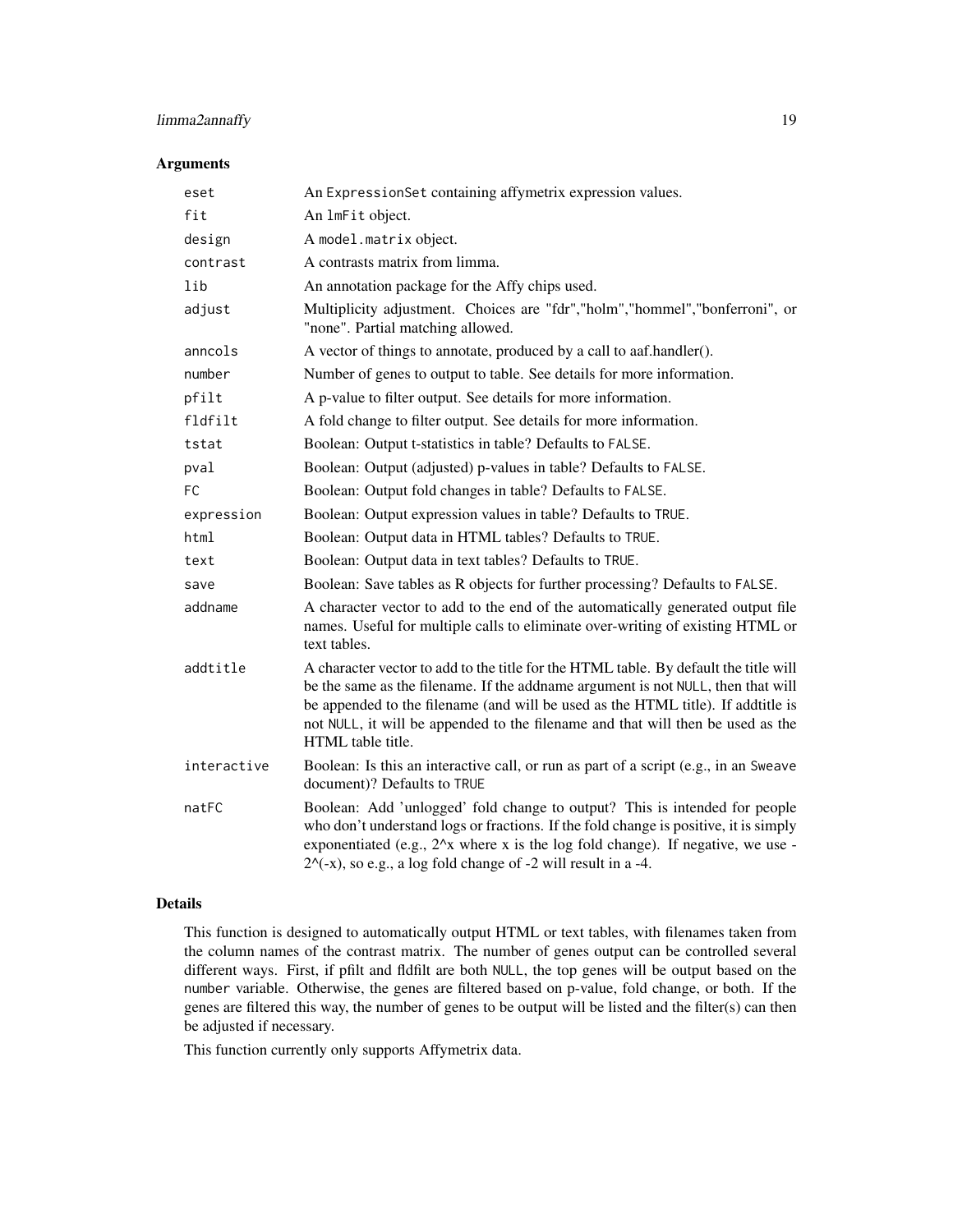#### <span id="page-19-0"></span>Value

If save is TRUE, a list of tables from [topTable](#page-0-0) will be output.

#### Author(s)

James W. MacDonald <jmacdon@u.washington.edu>

#### See Also

[topTable](#page-0-0), [aafTableAnn](#page-0-0)

| limma2biomaRt | Function to Create HTML Tables from limma Objects using biomaRt |
|---------------|-----------------------------------------------------------------|
|               | for Annotation                                                  |

#### Description

This function is designed to take an ExpressionSet and an lmFit, model.matrix, and contrast object from limma and convert into HTML and text tables using biomaRt. The alternate function limma2biomaRt.na is designed to be run without user intervention.

#### Usage

```
limma2biomaRt(eset, fit, design, contrast, species, links = linksBM()[1:3],
 otherdata = annBM()[1:3], ann.source = "entrezgene", adjust = "fdr",number = 30, pfilt = NULL, fldfilt = NULL, tstat = TRUE,
 pval = TRUE, FC = TRUE, expression = TRUE, html = TRUE, text = TRUE,
  save = FALSE, addname = NULL, interactive = TRUE, affyid = FALSE)
```

| eset       | An ExpressionSet containing affymetrix expression values.                                                                                            |
|------------|------------------------------------------------------------------------------------------------------------------------------------------------------|
| fit        | An ImFit object.                                                                                                                                     |
| design     | A model.matrix object.                                                                                                                               |
| contrast   | A contrasts matrix from limma.                                                                                                                       |
| species    | The species name. This must be in a particular format for biomarkt. An example<br>for human is "happiens", or for mouse "mmusculus".                 |
| links      | A character vector of things to annotate with hyperlinks to online databases. See<br>links BM for possible values.                                   |
| otherdata  | A character vector of things to annotate with text only (i.e., no hyperlinks). See<br>annBM for possible values.                                     |
| ann.source | The annotation source of the IDs that will be used to annotate the genes. The<br>default value is "entrezgene". See details for other possibilities. |
| adjust     | Multiplicity adjustment. Choices are "fdr", "holm", "hommel", "bonferroni", or<br>"none". Partial matching allowed.                                  |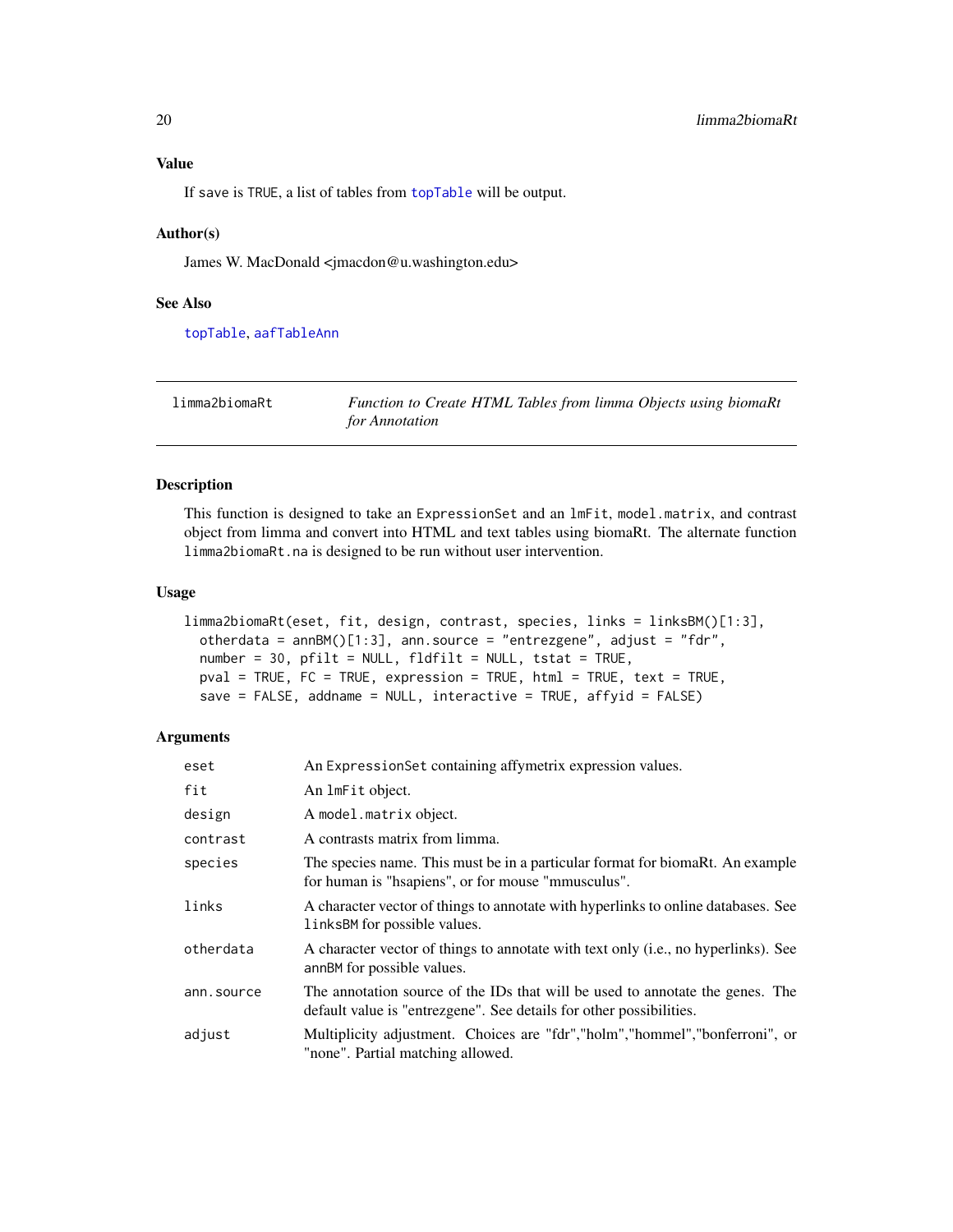#### limma2biomaRt 21

| number      | Number of genes to output to table. See details for more information.                                                                                                             |
|-------------|-----------------------------------------------------------------------------------------------------------------------------------------------------------------------------------|
| pfilt       | A p-value to filter output. See details for more information.                                                                                                                     |
| fldfilt     | A fold change to filter output. See details for more information.                                                                                                                 |
| tstat       | Boolean: Output t-statistics in table? Defaults to FALSE.                                                                                                                         |
| pval        | Boolean: Output (adjusted) p-values in table? Defaults to FALSE.                                                                                                                  |
| FC          | Boolean: Output fold changes in table? Defaults to FALSE.                                                                                                                         |
| expression  | Boolean: Output expression values in table? Defaults to TRUE.                                                                                                                     |
| html        | Boolean: Output data in HTML tables? Defaults to TRUE.                                                                                                                            |
| text        | Boolean: Output data in text tables? Defaults to TRUE                                                                                                                             |
| save        | Boolean: Save tables as R objects for further processing? Defaults to FALSE.                                                                                                      |
| addname     | A character vector to add to the end of the automatically generated output file<br>names. Useful for multiple calls to eliminate over-writing of existing HTML or<br>text tables. |
| interactive | Boolean: Is this an interactive call, or run as part of a script (e.g., in an Sweave<br>document)? Defaults to TRUE                                                               |
| affyid      | Boolean. Are the IDs used to annotate these data Affymetrix IDs?                                                                                                                  |
|             |                                                                                                                                                                                   |

#### Details

This function is designed to automatically output HTML tables, with filenames taken from the column names of the contrast matrix. The number of genes output can be controlled several different ways. First, if pfilt and fldfilt are both NULL, the top genes will be output based on the number variable. Otherwise, the genes are filtered based on p-value, fold change, or both. If the genes are filtered this way, the number of genes to be output will be listed and the filter(s) can then be adjusted if necessary.

This function currently only supports Affymetrix data. It is designed for Affymetrix chips that don't have an annotation package, which includes data that have been analyzed using the 're-mapped' CDFs supplied to BioC by MBNI at University of Michigan.

The IDs that will be used to annotate the genes depend on the source of the data. If, for example, one is using an Affymetrix chip that doesn't have a BioC annotation package, then the IDs will be Affymetrix IDs. To find out the correct name to use for the ann.source argument, one can create a connection to a Biomart database using [useMart](#page-0-0) and then get a list of available Affy arrays using [listFilters](#page-0-0).

If one is using one of the re-mapped CDFs from MBNI at University of Michigan, then the IDs to use depend on the mapping used to create the CDF. At this time, only three types of CDFs can be used; EntrezGene, UniGene, and RefSeq. One can determine the correct ann.source argument by creating a connection to a Biomart database, and then calling linksBM(mart,linksBM())[[3]].

#### Value

If save is TRUE, a list of tables from [topTable](#page-0-0) will be output.

#### Author(s)

James W. MacDonald <jmacdon@u.washington.edu>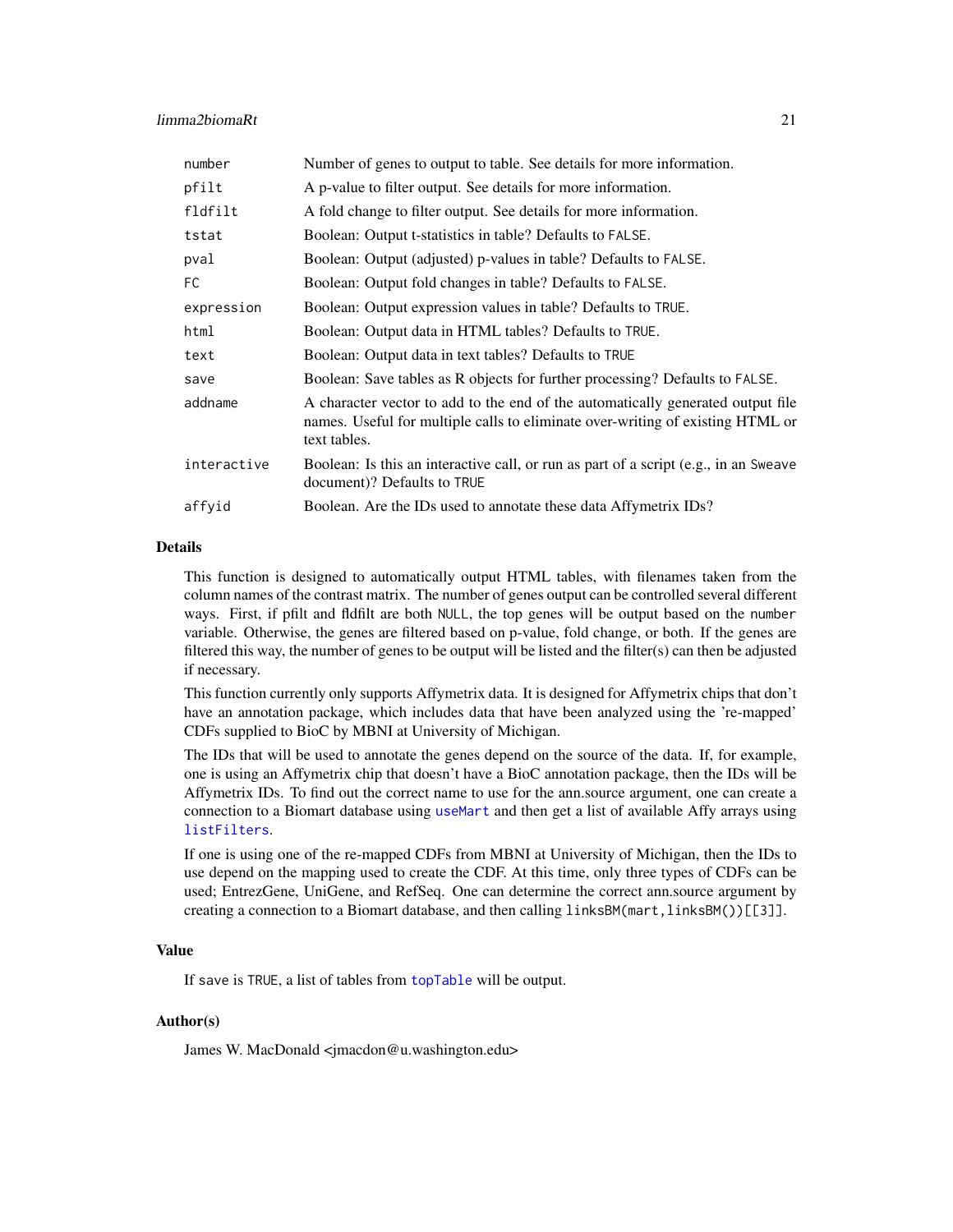#### <span id="page-21-0"></span>See Also

[topTable](#page-0-0), [aafTableAnn](#page-0-0)

makeGoGeneTable *Make Gene table from GO analysis results*

#### Description

A function to create an HTML table showing genes that gave rise to a significant GO term

#### Usage

```
makeGoGeneTable(fit.table, probe.sum.table, go.id, cont.name, base.dir = NULL,
  extraname = NULL, probecol = "PROBEID", affy = TRUE)
```
#### Arguments

| fit.table       | The output from topTable                                                                    |  |
|-----------------|---------------------------------------------------------------------------------------------|--|
| probe.sum.table |                                                                                             |  |
|                 | The output from running probeset Summary on a GOH yper GR esults object.                    |  |
| go.id           | The GO ID of interest                                                                       |  |
| cont.name       | The contrast name.                                                                          |  |
| base.dir        | Character. Where should the HTML tables be generated? Defaults to NULL.                     |  |
| extraname       | Character. An extra name that can be used if the contrast name isn't descriptive<br>enough. |  |
| probecol        | The column name in the topTable object that contains probe IDs. Defaults to<br>PROBEID.     |  |
| affy            | Boolean. Are the arrays from Affymetrix?                                                    |  |

#### Details

This is an internal function, not intended to be called by the end user. Documentation here for clarity. After running a GO analysis, it is advantageous to output a table listing those genes that gave rise to a significant GO term. This function creates the table, along with links to Netaffx (if the data are Affymetrix) and to the NCBI Gene database (if there are Entrez Gene IDs).

#### Value

Returns an [HTMLReportRef](#page-0-0) object.

#### Author(s)

Jim MacDonald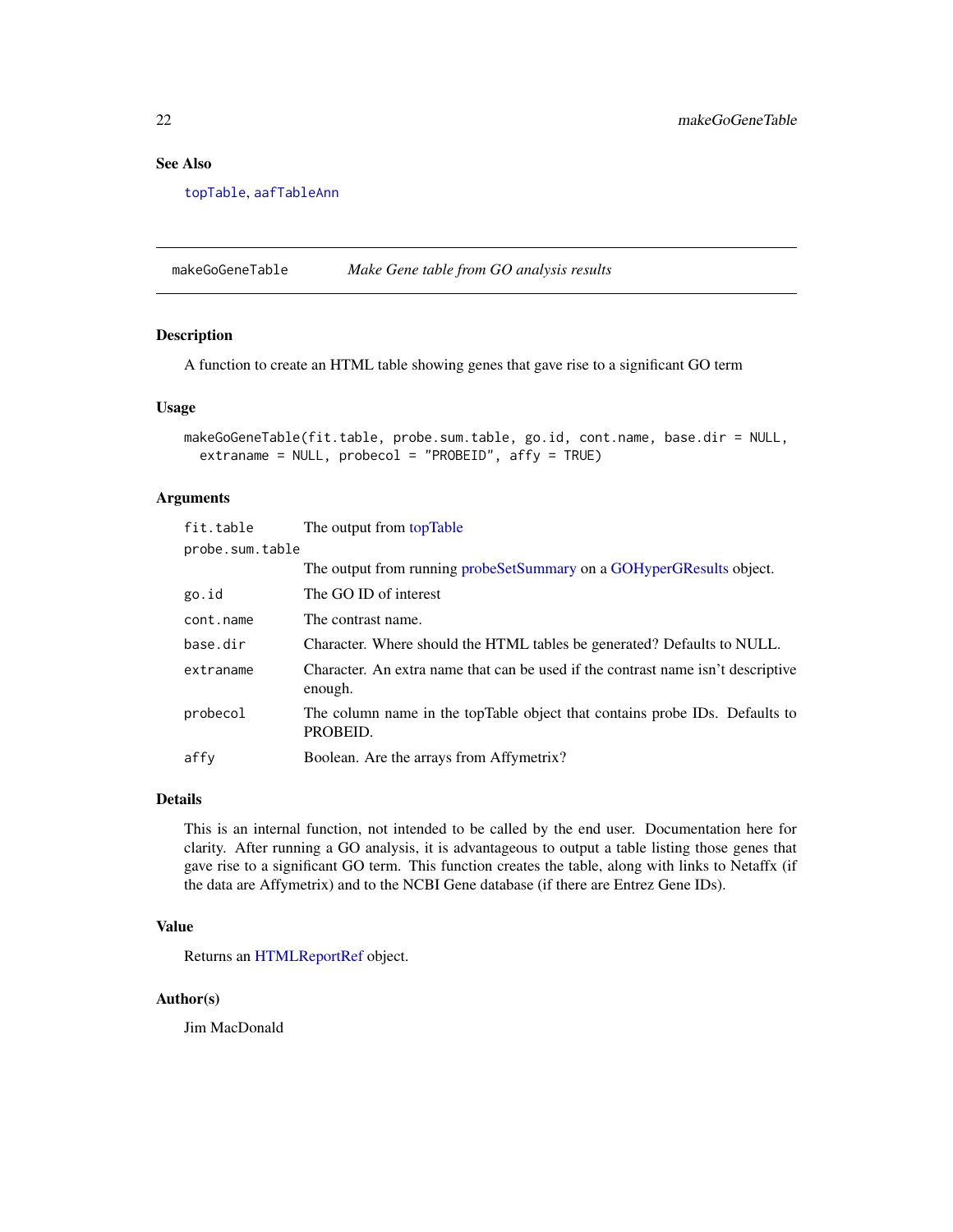<span id="page-22-0"></span>

#### **Description**

This function is used to create HTML tables to present the results from a Gene Ontology (GO) analysis.

#### Usage

```
makeGoTable(fit.table, go.summary, probe.summary, cont.name,
 base.dir = "GO_results", extraname = NULL, probecol = "PROBEID",
 affy = TRUE)
```
#### Arguments

| fit.table     | The output from topTable                                                                    |
|---------------|---------------------------------------------------------------------------------------------|
| go.summary    | The output from running summary on a GOHyperGResults object.                                |
| probe.summary | The output from running probeset Summary on a GOH yper GResults object.                     |
| cont.name     | The contrast name.                                                                          |
| base.dir      | Character. Where should the HTML tables be generated? Defaults to GO_results.               |
| extraname     | Character. An extra name that can be used if the contrast name isn't descriptive<br>enough. |
| probecol      | The column name in the topTable object that contains probe IDs. Defaults to<br>PROBEID.     |
| affy          | Boolean. Are the arrays from Affymetrix?                                                    |

#### Details

After running a GO analysis, it is often useful to first present a table showing the set of significant GO terms for a given comparison, and then have links to a sub-table for each GO term that shows the genes that were responsible for the significance of that term. The first table can be generated using the [summary](#page-0-0) function, but it will not contain the links to the sub-table. The ReportingTools package has functionality to make these tables and sub-tables automatically, but the default is to include extra glyphs in the main table that are not that useful.

This function is intended to generate a more useful version of the table that one normally gets from ReportingTools.

#### Value

Returns an [HTMLReportRef](#page-0-0) object, which can be used when creating an index page to link to the results.

#### Author(s)

Jim MacDonald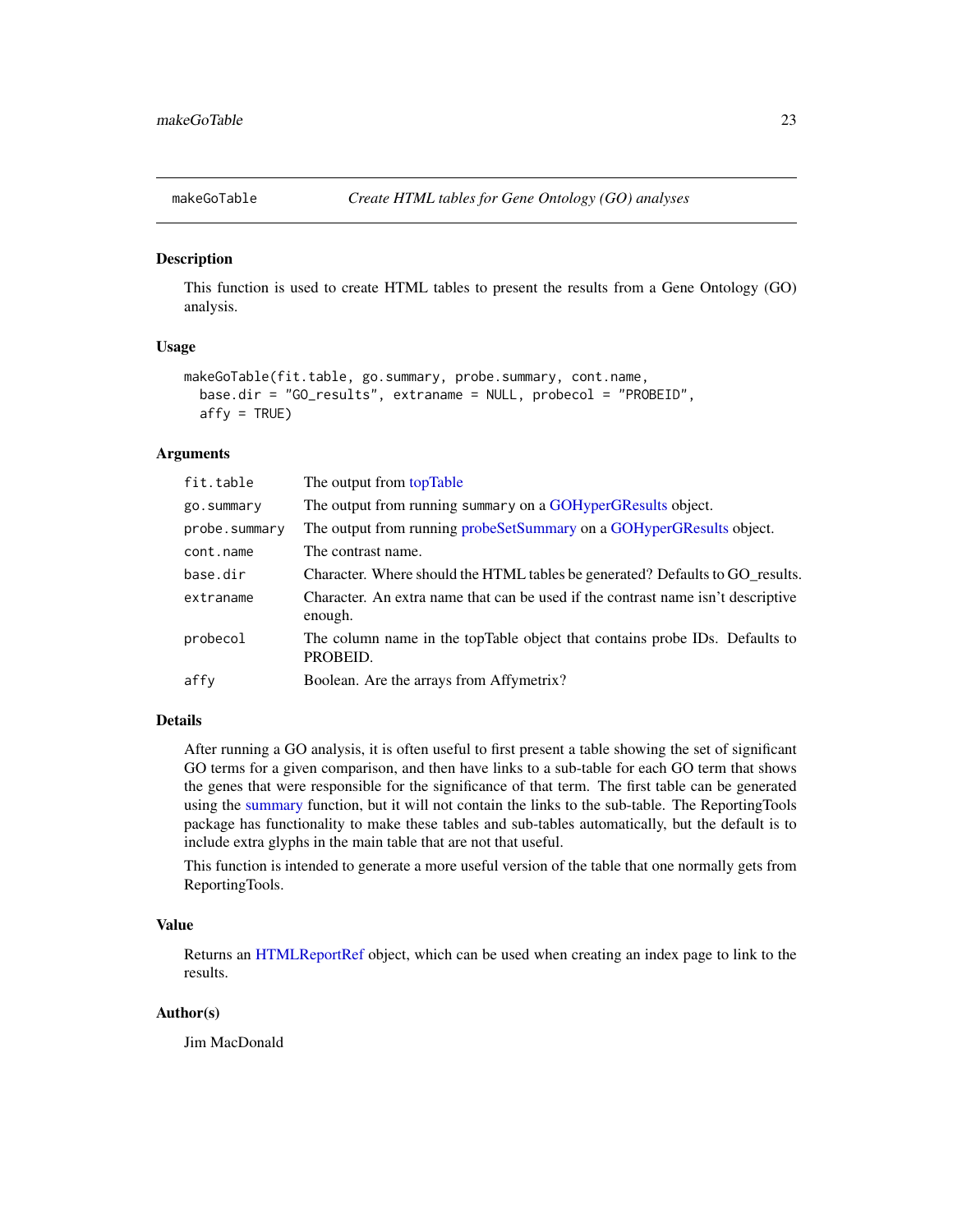<span id="page-23-0"></span>24 makeHmap

<span id="page-23-1"></span>makeHmap *A function to create a heatmap-like object or matrix of correlations between miRNA and mRNA data.*

#### Description

This function is intended for use when both miRNA and mRNA data are available for the same samples. In this situation it may be advantageous to compute correlations between the two RNA types, in order to detect mRNA transcripts that are targeted by miRNA.

#### Usage

```
makeHmap(mRNAdat, miRNAdat, mRNAlst, mRNAvec = NULL, miRNAvec = NULL,
  chipPkg, header, plot = TRUE, out = TRUE)
```
#### **Arguments**

| mRNAdat  | An ExpressionSet, data. frame or matrix of mRNA expression values. The<br>row.names for these data should correspond to the manufacturer's probe ID.<br>Currently, the only manufacturer supported is Affymetrix.  |
|----------|--------------------------------------------------------------------------------------------------------------------------------------------------------------------------------------------------------------------|
| miRNAdat | An Expression Set, data. frame or matrix of mRNA expression values. The<br>row.names for these data should correspond to the manufacturer's probe ID.<br>Currently, the only manufacturer supported is Affymetrix. |
| mRNAlst  | A list of mRNA probe IDs where the names of each list item are mirBase<br>miRNA IDs. Usually this will be the output from mirna2mrna.                                                                              |
| mRNAvec  | A numeric vector used to subset or reorder the mRNA data, by column. If NULL,<br>this will simply be 1:ncol(mRNAdat).                                                                                              |
| miRNAvec | A numeric vector used to subset or reorder the miRNA data, by column. If NULL,<br>this will simply be 1:ncol(miRNAdat).                                                                                            |
| chipPkg  | Character. The name of the chip-specific annotation package (e.g., "hgu133plus2.db").                                                                                                                              |
| header   | Character. The plot title if a heatmap is output.                                                                                                                                                                  |
| plot     | Boolean. Should a heatmap be generated?                                                                                                                                                                            |
| out      | Boolean. Should the matrix of correlation coefficients be output?                                                                                                                                                  |
|          |                                                                                                                                                                                                                    |

#### Details

As noted above, this function is intended to generate output from simultaneous analyses of miRNA and mRNA data for the same samples, the goal being either a heatmap like plot of correlations, or the data (or both).

If creating a plot, note that if the number of significant mRNA probes is large, the resulting heatmap will have many rows and will not plot correctly on the usual graphics device within R. In order to visualize, it is almost always better to output as a pdf. In addition, the dimensions of this pdf will have to be adjusted so the row names for the heatmap will be legible. As an example, a heatmap with 10 miRNA transcripts and 100 mRNA transcripts will likely need a pdf with a width argument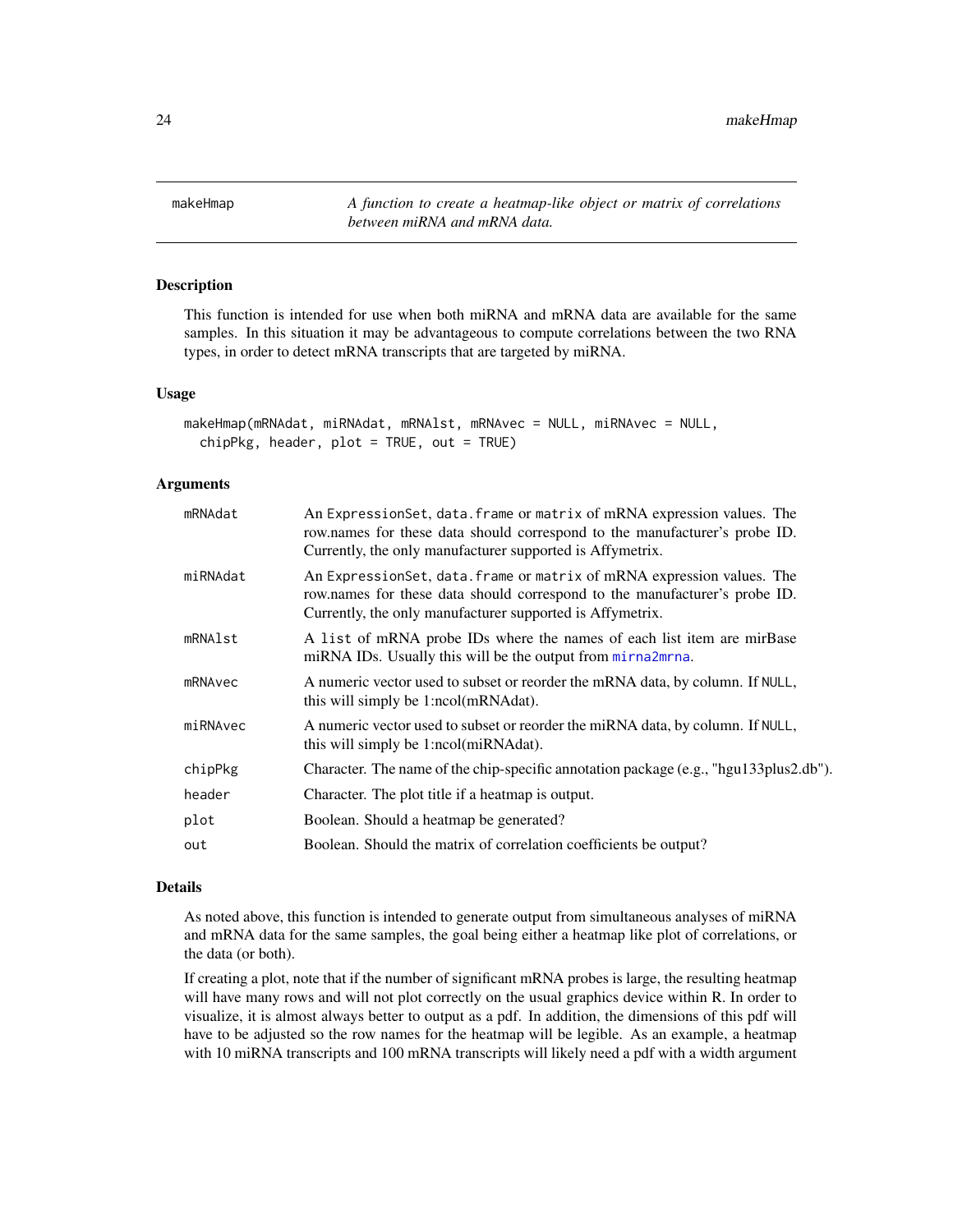#### <span id="page-24-0"></span>makeImages 25

of 6 and a height argument of 25 or 30. It may require some experimentation to get the correct arguments to the pdf function.

Also please note that this function by necessity outputs rectangular data. However, there will be many instances in which a given miRNA isn't thought to target a particular mRNA. Whenever this occurs, the heatmap will have a white cell, and the output data for that combination will be NA.

#### Value

This function will output a numeric matrix if the 'out' argument is TRUE.

#### Author(s)

James W. MacDonald

#### See Also

mirna2mrna

makeImages *Add dotplot images*

#### Description

A function to add dotplot glyphs and links to HTML tables

#### Usage

```
makeImages(df, eset, grp.factor, design, contrast, colind, boxplot = FALSE,
  repdir = "./reports", extraname = NULL, ...)
```

| df         | A data.frame from calling topTable. Note that the row names for this data.frame<br>must be consistent with the "eset" object. In other words, if "eset" is an Expression Set,<br>then the row names of the data frame must consistent with the feature Names of<br>the ExpressionSet. |
|------------|---------------------------------------------------------------------------------------------------------------------------------------------------------------------------------------------------------------------------------------------------------------------------------------|
| eset       | A matrix, data.frame, or ExpressionSet. If using RNA-Seq data, use voom<br>from edgeR to create an EL is t object, and then pass in the "E" list item.                                                                                                                                |
| grp.factor | A factor that indicates which group ALL of the samples belong to. This will be<br>subsetted internally, so do not subset yourself.                                                                                                                                                    |
| design     | The design matrix used by limma or edgeR to fit the model.                                                                                                                                                                                                                            |
| contrast   | The contrast matrix used by limma or edgeR to make comparisons.                                                                                                                                                                                                                       |
| colind     | Which column of the contrast matrix are we using? In other words, for which<br>comparison are we creating a table?                                                                                                                                                                    |
| boxplot    | Boolean. If TRUE, the output HTML table will have a boxplot showing differ-<br>ences between groups. If FALSE (default), the table will have dotplots.                                                                                                                                |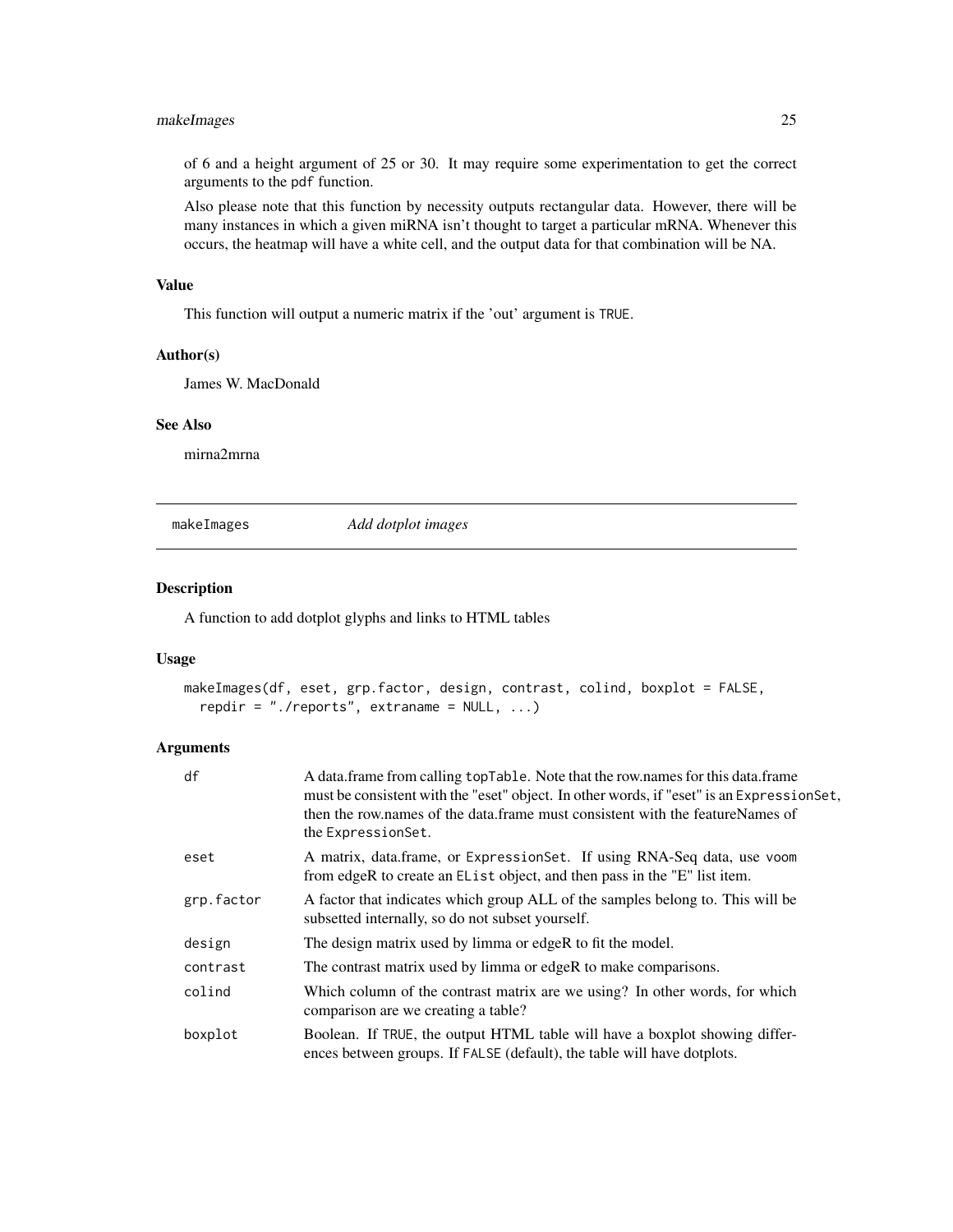<span id="page-25-0"></span>

| repdir    | A directory in which to put the HTML tables. Defaults to a "reports" directory<br>in the working directory.                                                                                                                                                                                                                                                                                                          |
|-----------|----------------------------------------------------------------------------------------------------------------------------------------------------------------------------------------------------------------------------------------------------------------------------------------------------------------------------------------------------------------------------------------------------------------------|
| extraname | By default, the tables will go in a "reports" subdirectory, and will be named<br>based on the column name of the contrast that is specified by the colind argu-<br>ment (after replacing any spaces with an underscore). If this will result in name<br>collisions (e.g., a previous file will be over-written because the resulting names<br>are the same), then an extraname can be appended to ensure uniqueness. |
| $\cdots$  | Allows arbitrary arguments to be passed down to lower level functions.                                                                                                                                                                                                                                                                                                                                               |

#### Details

This function is intended to create little dotplot glyphs that can be added to an HTML table of results from e.g., a microarray or RNA-Seq experiment, showing graphically how much the different groups are changing. The glyphs have unlabeled axes to make them small enough to fit in an HTML table, and clicking on a glyph will result in a new page loading with a full sized dotplot, complete with axis labels.

This function is very similar to the stock functions in the ReportingTools package, but the standard glyphs for that package consist of a dotplot on top of a boxplot, which seems too busy to me. In addition, for most microarray analyses there are not enough replicates to make a boxplot useful.

#### Value

A list, two items. The first item is the input data.frame with the glyphs included, ready to be used with ReportingTools to create an HTML table. The second item is a pdf of the most differentially expressed comparison. This is useful for those who are using e.g., knitr or Sweave and want to be able to automatically insert an example dotplot in the document to show clients what to expect.

#### Author(s)

James W. MacDonald <jmacdon@u.washington.edu>

makeVenn *High-level function for making Venn diagrams and outputting the results from the diagrams in HTML and CSV files.*

#### **Description**

This function is designed to output CSV and HTML tables based on an analysis using the limma package, with output generated using the ReportingTools package.

#### Usage

```
makeVenn(fit, contrast, design, groups = NULL, collist = NULL,
 p.value = 0.05, lfc = 0, method = "both", adj.meth = "BH",
  titleadd = NULL, fileadd = NULL, baseUrl = ".",reportDirectory = "./venns", affy = TRUE, probecol = "PROBEID", ...)
```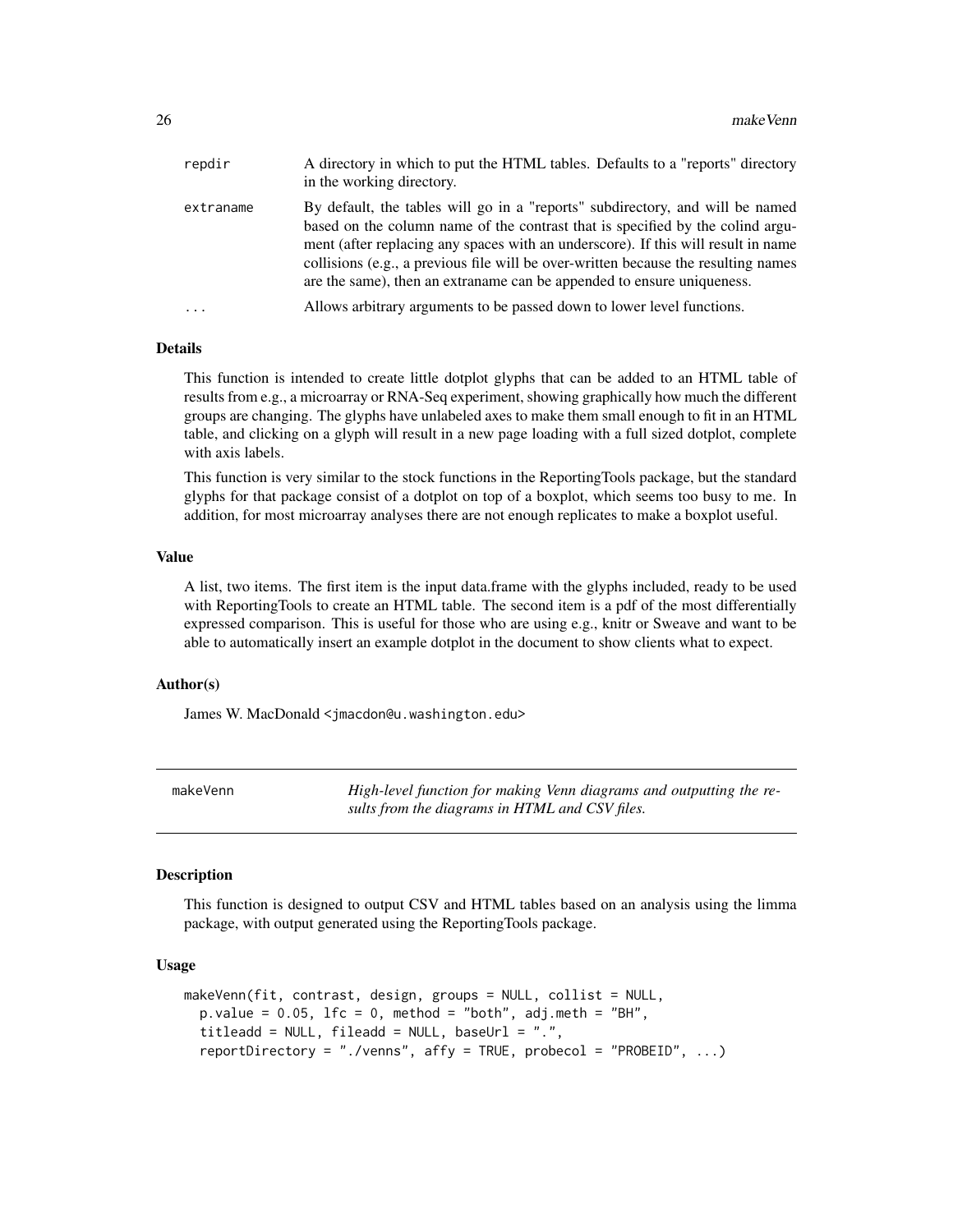#### makeVenn 27

#### Arguments

| fit             | An MArrayLM object, from a call to eBayes.                                                                                                                                                                                                                                                                  |
|-----------------|-------------------------------------------------------------------------------------------------------------------------------------------------------------------------------------------------------------------------------------------------------------------------------------------------------------|
| contrast        | A contrasts matrix, produced either by hand, or by a call to makeContrasts                                                                                                                                                                                                                                  |
| design          | A design matrix.                                                                                                                                                                                                                                                                                            |
| groups          | This argument is used when creating a legend for the resulting HTML pages.<br>If NULL, the groups will be generated using the column names of the design<br>matrix. In general it is best to leave this NULL.                                                                                               |
| collist         | A list containing numeric vectors indicating which columns of the fit, contrast<br>and design matrix to use. If NULL, all columns will be used.                                                                                                                                                             |
| p.value         | A p-value to filter the results by.                                                                                                                                                                                                                                                                         |
| 1fc             | A log fold change to filter the results by.                                                                                                                                                                                                                                                                 |
| method          | One of "same", "both", "up", "down", "sameup", or "samedown". See details for<br>more information.                                                                                                                                                                                                          |
| adj.meth        | Method to use for adjusting p-values. Default is 'BH', which corresponds to<br>'fdr'. Ideally one would set this value to be the same as was used for decideTests.                                                                                                                                          |
| titleadd        | Additional text to add to the title of the HTML tables. Default is NULL, in<br>which case the title of the table will be the same as the filename.                                                                                                                                                          |
| fileadd         | Additional text to add to the name of the HTML and CSV tables. Default is<br>NULL.                                                                                                                                                                                                                          |
| baseUrl         | A character string giving the location of the page in terms of HTML locations.<br>Defaults to "."                                                                                                                                                                                                           |
| reportDirectory |                                                                                                                                                                                                                                                                                                             |
|                 | A character string giving the location that the results will be written. Defaults to<br>"./venns"                                                                                                                                                                                                           |
| affy            | Boolean. Are these Affymetrix data, and should hyperlinks to the affy website<br>be generated in the HTML tables?                                                                                                                                                                                           |
| probecol        | This argument is used in concert with the preceding argument. If these are<br>Affymetrix data, then specify the column header in the MArrayLM object that<br>contains the Affymetrix IDs. Defaults to "PROBEID", which is the expected<br>result if the data are annotated using a BioC annotation package. |
| $\cdots$        | Used to pass other arguments to lower level functions.                                                                                                                                                                                                                                                      |

#### Details

The purpose of this function is to output HTML and text tables with lists of genes that fulfill the criteria of a call to [decideTests](#page-0-0) as well as the direction of differential expression. This is a highlevel function that calls vennSelect2 internally, and is intended to be used with vennPage to create a set of Venn diagrams (on an HTML page) that have clickable links in each cell of the diagram. The links will then pass the end user to individual HTML pages that contain the genes that are represented by the counts in a given cell of the Venn diagram.

In general, the only thing that is needed to create a set of Venn diagrams is a list of numeric vectors that indicate the columns of the contrast matrix that are to be used for a given diagram. See the example below for a better explanation.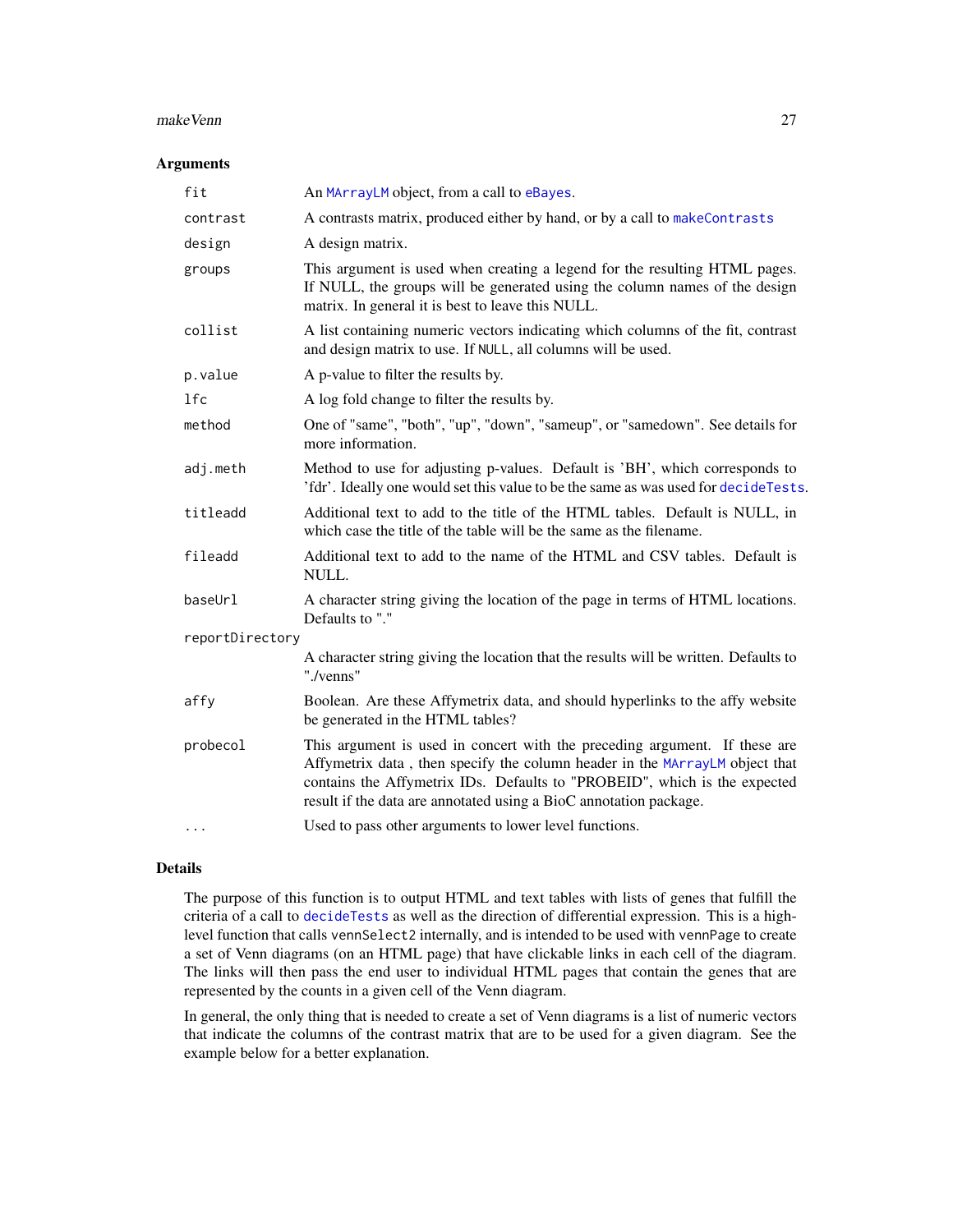Some important things to note: First, the names of the HTML and text tables are extracted from the colnames of the TestResults object, which come from the contrasts matrix, so it is important to use something descriptive. Second, the method argument is analogous to the include argument from [vennCounts](#page-0-0) or [vennDiagram](#page-0-0). Choosing "both" will select genes that are differentially expressed in one or more comparisons, regardless of direction. Choosing "up" or "down" will select genes that are only differentially expressed in one direction. Choosing "same" will select genes that are differentially expressed in the same direction. Choosing "sameup" or "samedown" will select genes that are differentially expressed in the same direction as well as 'up' or 'down'.

Note that this is different than sequentially choosing "up" and then "down". For instance, a gene that is upregulated in one comparison and downregulated in another comparison will be listed in the intersection of those two comparisons if "both" is chosen, it will be listed in only one comparison for both the "up" and "down" methods, and it will be listed in the union (e.g., not selected) if "same" is chosen.

Unlike vennSelect, this function automatically creates both HTML and CSV output files.

Also please note that this function relys on annotation information contained in the "genes" slot of the "fit" object. If there are no annotation data, then just statistics will be output in the resulting HTML tables.

#### Value

A list containing the output from calling vennSelect2 on the columns specified by the collist argument. This is intended as input to vennPage, which will use those data to create the HTML page with Venn diagrams with clickable links.

#### Author(s)

James W. MacDonald <jmacdon@u.washington.edu>

#### Examples

```
## Not run:
   mat < - matrix(rnorm(1e6), ncol = 20)design <- model.matrix(~factor(1:4, each=5))
   colnames(design) <- LETTERS[1:4]
   contrast <- matrix(c(1,-1,0,0,1,0,-1,0,1,0,0,-1,0,1,-1,0,0,1,0,-1),
   ncol = 5colnames(contrast) <- paste(LETTERS[c(1,1,1,2,2)],
   LETTERS[c(2,3,4,3,4)], sep = " vs ")
   fit <- lmFit(mat, design)
   fit2 <- contrasts.fit(fit, contrast)
   fit2 <- eBayes(fit2)
   ## two Venn diagrams - a 3-way Venn with the first three contrasts
   ## and a 2-way Venn with the last two contrasts
   collist <- list(1:3,4:5)
   venn <- makeVenn(fit2, contrast, design, collist = collist)
   vennPage(venn, "index.html", "Venn diagrams")
```
## End(Not run)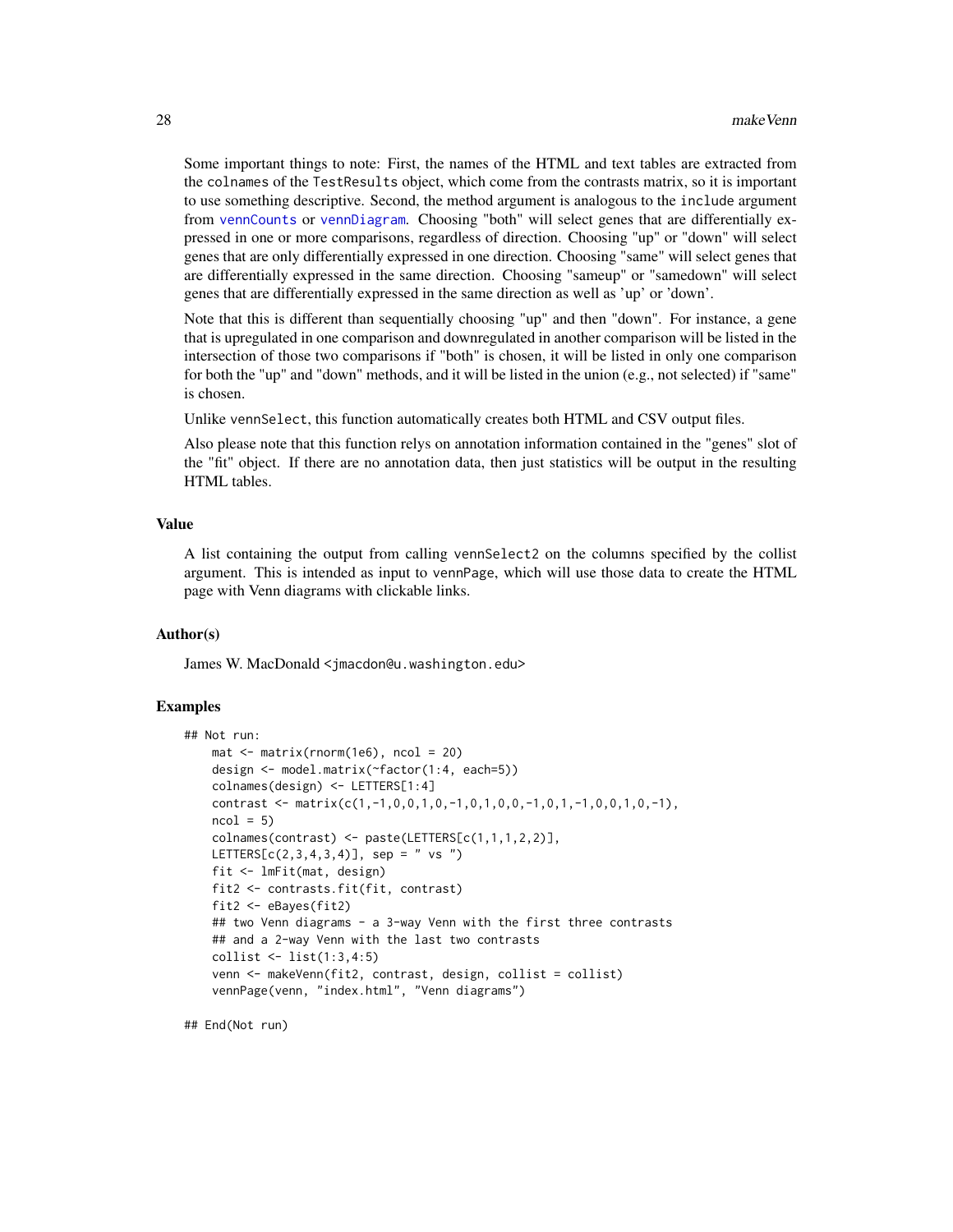<span id="page-28-0"></span>

#### Description

This function creates an MA plot for all arrays in either an ExpressionSet or a matrix. A 'baseline' array is created using the median expression for each gene, and each array is then compared to the baseline array.

#### Usage

maplot(object, layout = NULL, ...)

#### Arguments

| object | An ExpressionSet or matrix containing log-transformed array data.                                                                 |
|--------|-----------------------------------------------------------------------------------------------------------------------------------|
| lavout | A numeric vector, length two. Best results will be obtained if both values are<br>the same, and between 2 and 5 (e.g., $c(3,3)$ ) |
| .      | Other arguments that will be passed down to the xyplot function from the lattice<br>package.                                      |

#### Value

No output. Used only for the side effect of creating MA plots.

#### Author(s)

James W. MacDonald <jmacdon@u.washington.edu>

<span id="page-28-1"></span>mirna2mrna *A function to map miRNA to mRNA.*

#### Description

This function is intended use when there are miRNA and mRNA data for the same subjects, and the goal is to detect mRNAs that appear to be targeted by the miRNA.

#### Usage

```
mirna2mrna(miRNAids, miRNAannot, mRNAids, orgPkg, chipPkg, sanger = TRUE,
  miRNAcol = NULL, mRNAcol = NULL, transType = "ensembl")
```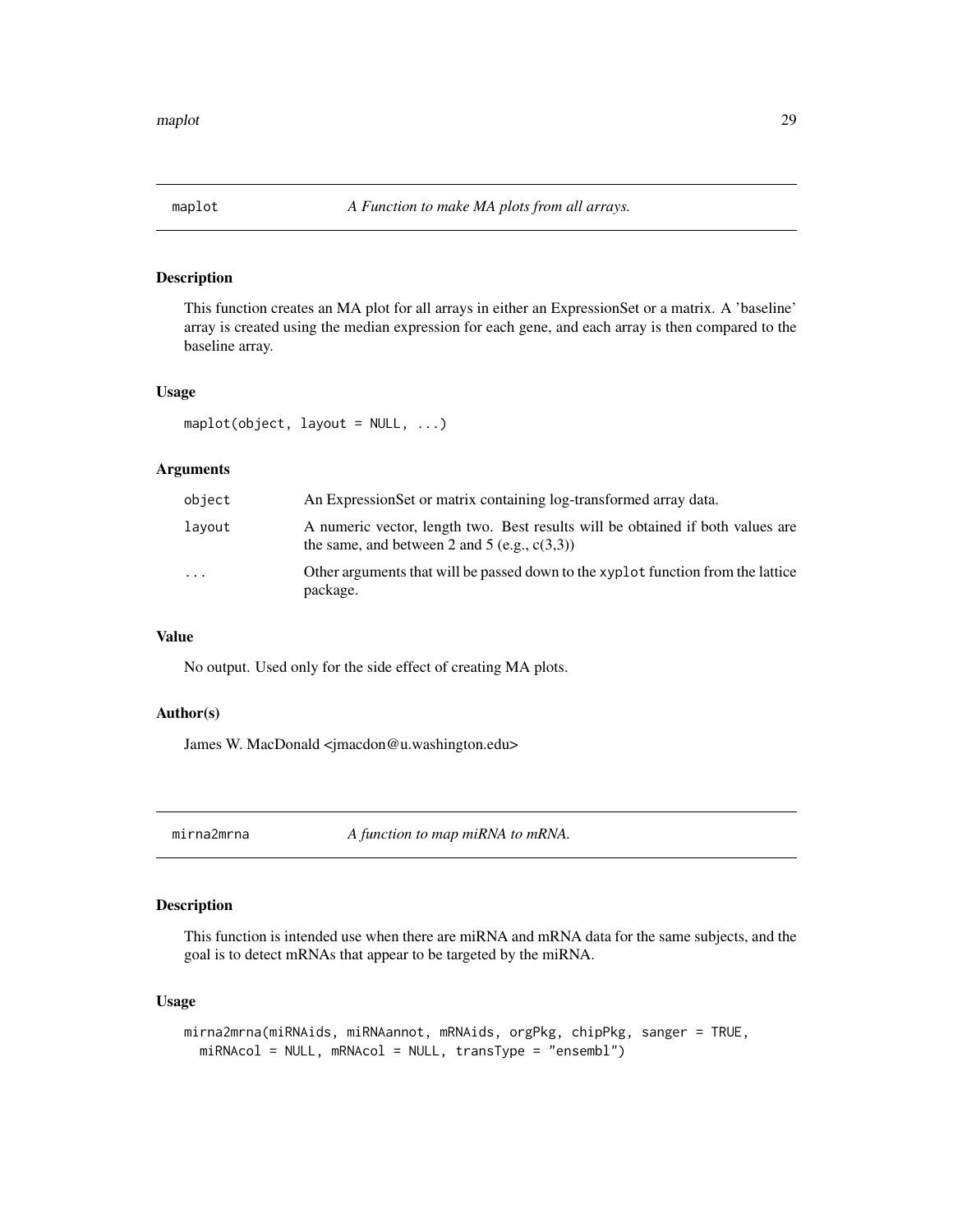#### Arguments

| miRNAids   | A character vector of miRNA IDs. Currently only supports Affymetrix platform.                                                                                                                  |
|------------|------------------------------------------------------------------------------------------------------------------------------------------------------------------------------------------------|
| miRNAannot | Character. The filename (including path if not in working directory) for the file<br>containing miRNA to mRNA mappings.                                                                        |
| mRNAids    | A character vector of mRNA IDs. Currently only supports Affymetrix platform.                                                                                                                   |
| orgPkg     | Character. The Bioconductor organism package (e.g., org. Hs.eg.db) to be used<br>for mapping.                                                                                                  |
| chipPkg    | Character. The Bioconductor chip-specific package (e.g., hgu133plus2.db) to be<br>used for mapping.                                                                                            |
| sanger     | Boolean. Is the miRNA annot file a Sanger miRB as targets file? These can be<br>downloaded from http://www.ebi.ac.uk/enright-srv/microcosm/cgi-bin/targets/v5/download.pl                      |
| miRNAcol   | Numeric. If using a Sanger miRBase targets file, leave NULL. Otherwise, use this<br>to indicate which column of the miRNA annot file contains miRNA IDs.                                       |
| mRNAcol    | Numeric. If using Sanger miRBase targets file, leave NULL. Otherwise, use this<br>to indicate which column of the miRNA annot file contains mRNA IDs.                                          |
| transType  | Character. Designates the type of transcript ID for mRNA supplied by the miR-<br>NAannot file. If using the Sanger miRBase files, this is ensembl. Other choices<br>include refseq and accnum. |

#### Details

This function is intended to take a vector of miRNA IDs that are significantly differentially expressed in a given experiment and then map those IDs to putative mRNA transcripts that the miR-NAs are supposed to target. The mRNA transcript IDs are then mapped to chip-specific probeset IDs, which are then subsetted to only include those probesets that were also significantly differentially expressed.

The output from this function is intended as input for [makeHmap](#page-23-1).

#### Value

A list with names that correspond to each significant miRNA, and the mRNA probeset IDs that are targeted by that miRNA.

#### Author(s)

James W. MacDonald

#### See Also

makeHmap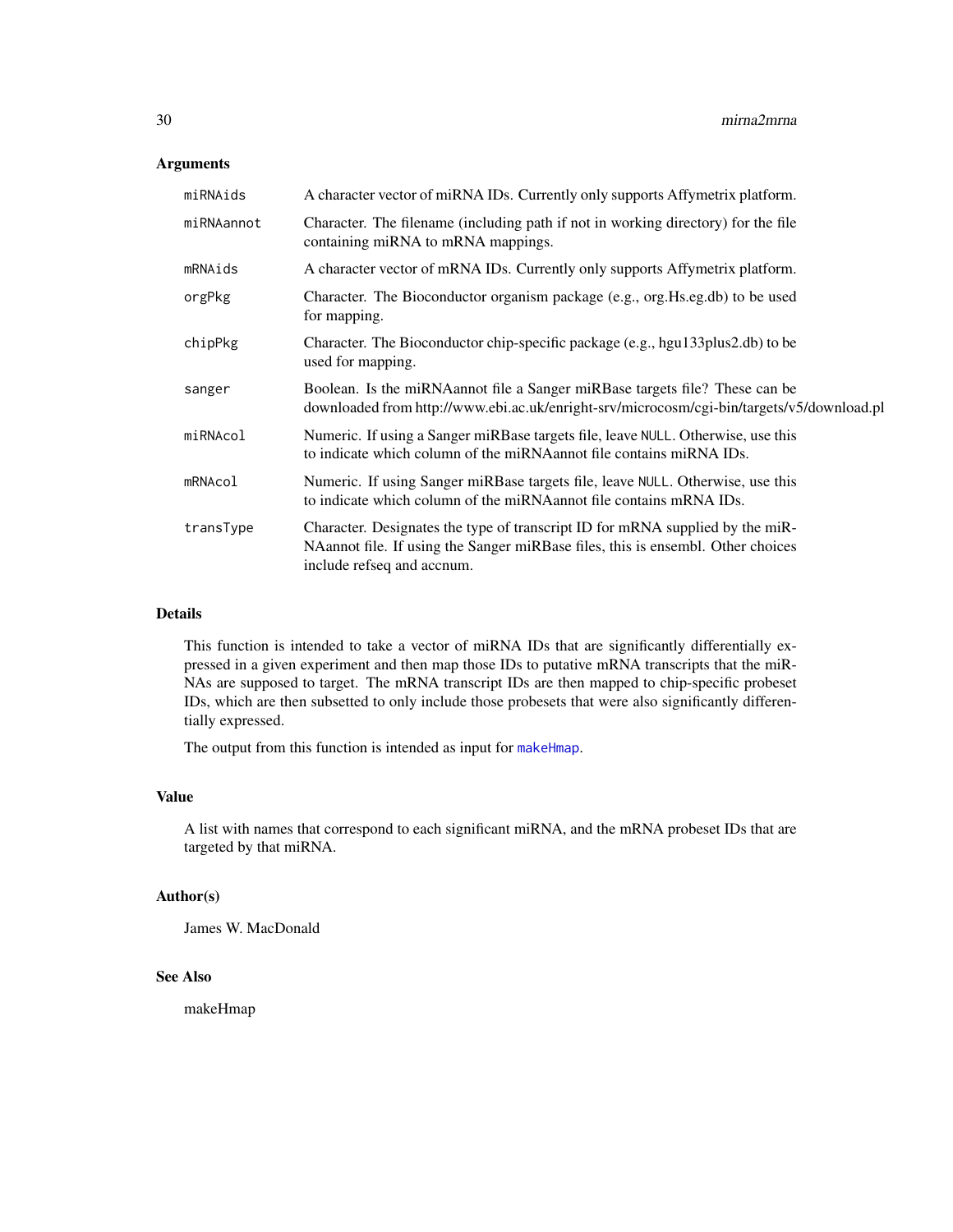<span id="page-30-0"></span>

#### Description

This function is actually intended to be a sub-function of runRomer, but can hypothetically run by itself if the [romer](#page-0-0) step has already been done.

#### Usage

```
outputRomer(rsltlst, genesetlst, eset, fit, design = NULL, contrast = NULL,
  changenames = TRUE, dir = "genesets", explanation = NULL,
 baseline.hmap = TRUE, file = "indexRomer.html", affy = TRUE, ...)
```

| rsltlst       | A list of results, generated by the romer function. See discussion for more<br>information.                                                                                                                                                                                                                                                                       |
|---------------|-------------------------------------------------------------------------------------------------------------------------------------------------------------------------------------------------------------------------------------------------------------------------------------------------------------------------------------------------------------------|
| genesetlst    | A list of genesets, usually created by loading in the RData files that can be<br>downloaded from http://bioinf.wehi.edu.au/software/MSigDB/. See details for<br>more information.                                                                                                                                                                                 |
| eset          | An ExpressionSet containing normalized, summarized gene expression data.                                                                                                                                                                                                                                                                                          |
| fit           | An MArrayLM object, containing the fitted data.                                                                                                                                                                                                                                                                                                                   |
| design        | A design matrix describing the model.                                                                                                                                                                                                                                                                                                                             |
| contrast      | A contrast matrix describing the contrasts that were fit. This matrix should have<br>colnames, which will be used to name subdirectories containing results.                                                                                                                                                                                                      |
| changenames   | Boolean. When creating heatmaps of the gene sets, should the columns be ap-<br>pended with the colnames from the design matrix? If FALSE, the sampleNames<br>will be used.                                                                                                                                                                                        |
| dir           | Character. The subdirectory to use for the output data. Defaults to 'genesets'.                                                                                                                                                                                                                                                                                   |
| explanation   | If NULL, a generic paragraph will be placed at the top of the indexRomer.html<br>page, giving a brief explanation of the analysis. Alternatively, this can be re-<br>placed with other text. Please note that this text should conform to HTML stan-<br>dards (e.g., will be pasted into the HTML document as-is, so should contain any<br>required HTML markup). |
| baseline.hmap | Boolean. If TRUE, then the resulting heatmaps will be centered by subtracting<br>the mean of the baseline sample. As an example, in a contrast of treatment A<br>- treatment B, the mean of the treatment B samples will be subtracted. The<br>heatmap colors then represent the fold change between the A and B samples.                                         |
| file          | Character. The filename to output. Defaults to 'indexRomer.html'.                                                                                                                                                                                                                                                                                                 |
| affy          | Boolean. Are these Affymetrix arrays? if TRUE, then thre will be links generated<br>in the HTML table to the netaffx site.                                                                                                                                                                                                                                        |
| $\cdots$      | Arguments to be passed to lower-level functions. See geneSetPage, dataAndHeatmapPage<br>and gsHeatmap for available arguments.                                                                                                                                                                                                                                    |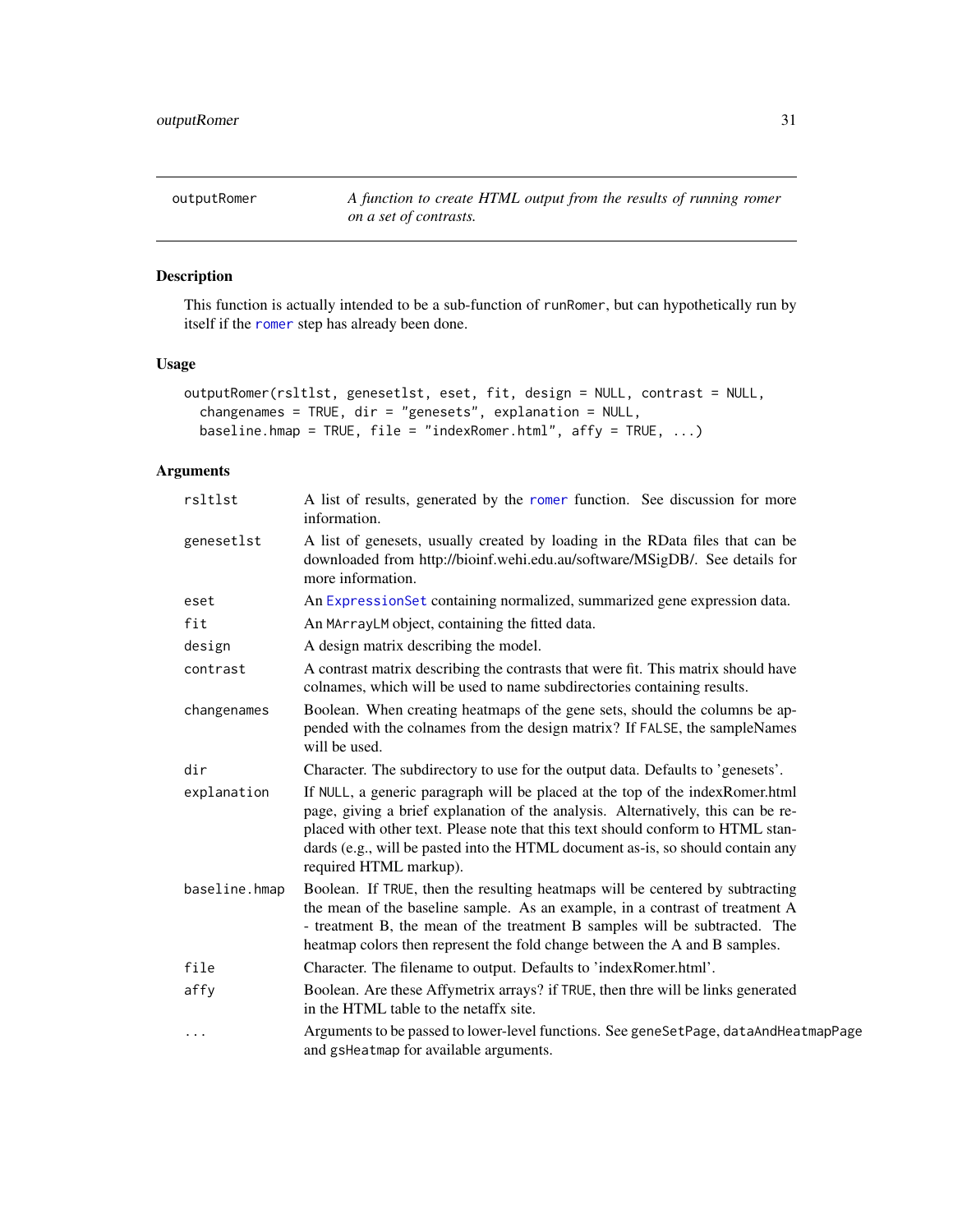#### <span id="page-31-0"></span>Details

This function is intended to be an internal function for runRomer. However, it is possible that runRomer errored out after saving the results from running [romer](#page-0-0) on a set of contrasts, and all that remains is to create the output HTML.

Please note that the first two arguments to this function have certain expectations. The rsltlst should be the output from running [romer](#page-0-0). If using the saved output from runRomer, one should first load the 'romer.Rdata' file, which will introduce a list object with the name 'romerlst' into the working directory, so the first argument should be rsltlst = romerlst.

Second, see the code for runRomer, specifically the line that creates the 'sets' object, which will show how to create the correct genesetlst object.

#### Value

Nothing is returned. The function is run only for the side effect of creating HTML tables with output for each significant gene set.

#### Author(s)

James W. MacDonald <jmacdon@u.washington.edu>

plotDeg *Functions to Plot Density and RNA Degradation Plots*

#### Description

These functions make density and RNA degradation plots with automatic placement of legends.

#### Usage

```
plotDeg(dat, filenames = NULL)
```
#### Arguments

| dat       | An AffyBatch object, or in the case of plothist, a matrix (e.g., from a call to<br>read.probematrix. Note that plotDeg requires an AffyBatch object to work<br>correctly.        |
|-----------|----------------------------------------------------------------------------------------------------------------------------------------------------------------------------------|
| filenames | Filenames that will be used in the legend of the resulting plot. If NULL (the de-<br>fault), these names will be extracted from the sampleNames slot of the AffyBatch<br>object. |

#### Value

These functions are called only for the side effect of making the plots. Nothing else is returned.

#### Author(s)

James W. MacDonald <jmacdon@u.washington.edu>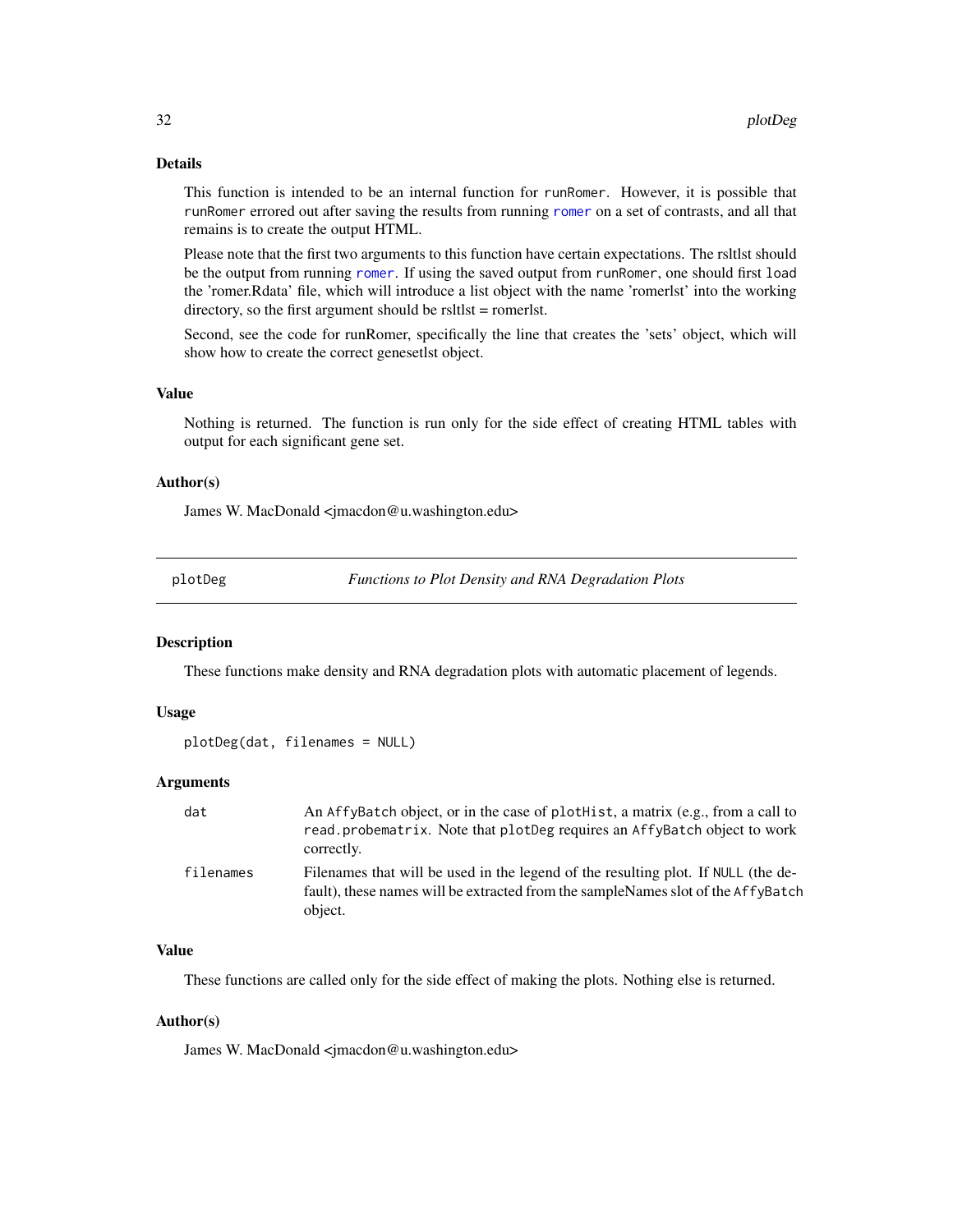#### <span id="page-32-0"></span>plotPCA 33

#### Examples

```
library("affydata")
data(Dilution)
plotDeg(Dilution)
plotHist(Dilution)
```
plotPCA *A Function to Make a PCA Plot from an ExpressionSet*

#### Description

This function makes a PCA plot from an ExpressionSet or matrix

#### Usage

```
plotPCA(object, groups = NULL, groupnames = NULL, addtext = NULL,
 x.coord = NULL, y.coord = NULL, screeplot = FALSE, squarepca = FALSE,
 pch = NULL, col = NULL, pcs = c(1, 2), legend = TRUE,
 main = "Principal Components Plot", plot3d = FALSE, outside = FALSE,
  ...)
```

| object     | An ExpressionSet, matrix or prcomp object.                                                                                                                                                                            |
|------------|-----------------------------------------------------------------------------------------------------------------------------------------------------------------------------------------------------------------------|
| groups     | A numeric vector delineating group membership for samples. Default is NULL,<br>in which case default plotting symbols and colors will be used.                                                                        |
| groupnames | A character vector describing the different groups. Default is NULL, in which<br>case the sample names will be used.                                                                                                  |
| addtext    | A character vector of additional text to be placed just above the plotting symbol<br>for each sample. This is helpful if there are a lot of samples for identifying e.g.,<br>outliers.                                |
| x.coord    | Pass an x-coordinate if automatic legend placement fails                                                                                                                                                              |
| y.coord    | Pass a y-coordinate if automatic legend placement fails.                                                                                                                                                              |
| screeplot  | Boolean: Plot a screeplot instead of a PCA plot? Defaults to FALSE.                                                                                                                                                   |
| squarepca  | Should the y-axis of the PCA plot be made comparable to the x-axis? This may<br>aid in interpretation of the PCA plot. Defaults to FALSE.                                                                             |
| pch        | A numeric vector indicating what plotting symbols to use. Default is NULL, in<br>which case default plotting symbols will be used. Note that this argument will<br>override the 'groups' argument.                    |
| col        | A numeric or character vector indicating what color(s) to use for the plotting<br>symbols. Default is NULL in which case default colors will be used. Note that<br>this argument will override the 'groups' argument. |
| pcs        | A character vector of length two (or three if plot3d is TRUE), indicating which<br>principal components to plot. Defaults to the first two principal components.                                                      |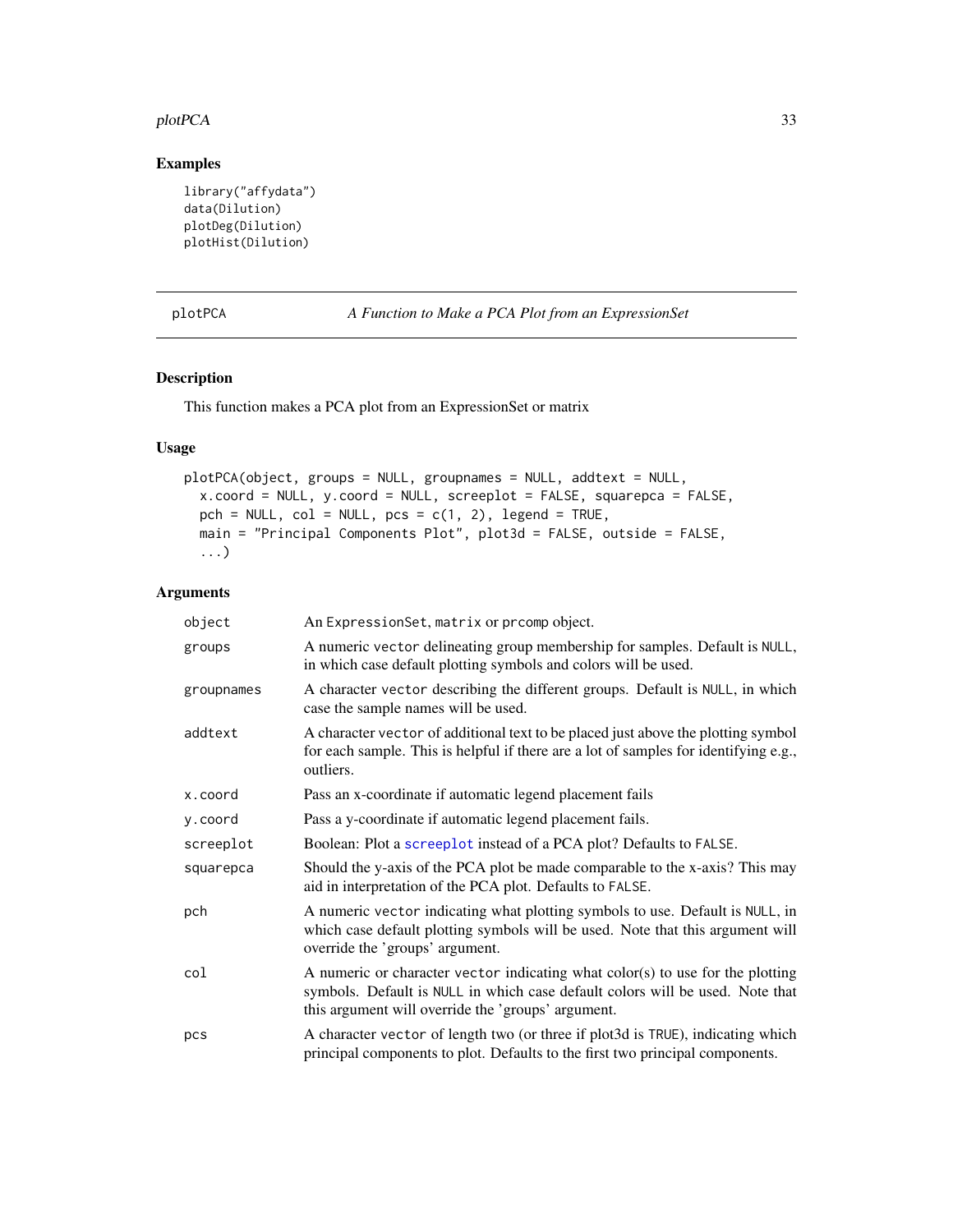<span id="page-33-0"></span>

| legend   | Boolean. Should a legend be added to the plot? Defaults to TRUE.                                                                                                                    |
|----------|-------------------------------------------------------------------------------------------------------------------------------------------------------------------------------------|
| main     | A character vector for the plot title.                                                                                                                                              |
| plot3d   | Boolean. If TRUE, then the PCA plot will be rendered in 3D using the rgl pack-<br>age. Defaults to FALSE. Note that the pcs argument should have a length of three<br>in this case. |
| outside  | Boolean. If TRUE the legend will be placed outside the plotting region, at the top<br>right of the plot.                                                                            |
| $\cdots$ | Further arguments to be passed to plot. See the help page for plot for further<br>information.                                                                                      |

#### Value

This function returns nothing. It is called only for the side effect of producing a PCA plot or screeplot.

#### Author(s)

James W. MacDonald <jmacdon@u.washington.edu>

#### Examples

```
library("affy")
data(sample.ExpressionSet)
plotPCA(sample.ExpressionSet, groups =
as.numeric(pData(sample.ExpressionSet)[,2]), groupnames =
 levels(pData(sample.ExpressionSet)[,2]))
```
probes2table *Convert Affy Probe ids to Annotated HTML Table*

#### Description

A function to convert a vector of Affy ids to an annotated HTML table.

#### Usage

```
probes2table(eset, probids, lib, otherdata = NULL,
  anncols = aaf.handler() [c(1:3, 6:7, 9:12)], html = TRUE, text = FALSE,express = TRUE, save = FALSE, filename, title = NULL)
```

| eset    | An Expression Set containing Affy expression values. |
|---------|------------------------------------------------------|
| probids | A vector of probe ids.                               |
| lib     | An annotation package for the Affy chips used.       |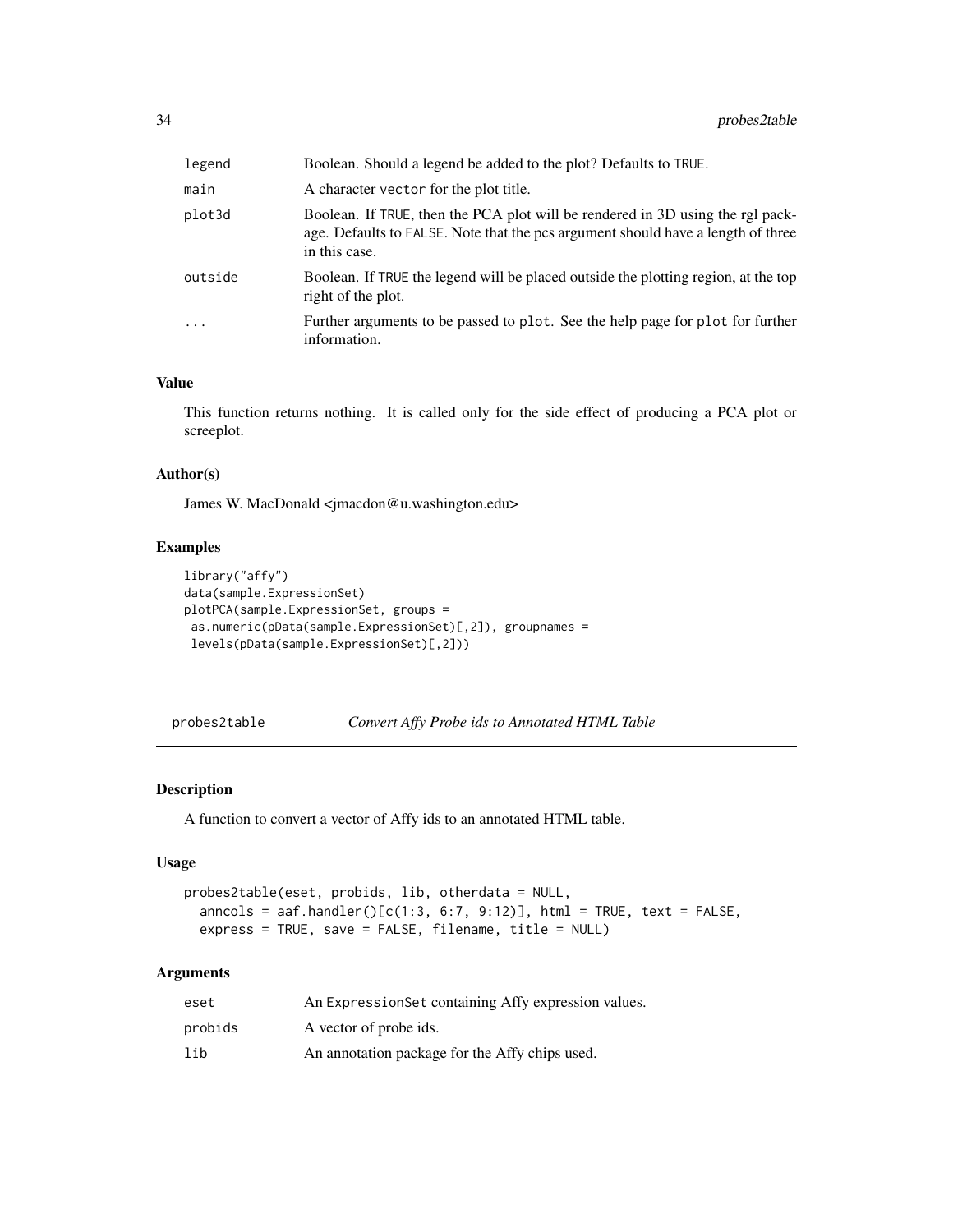#### <span id="page-34-0"></span>probes2tableBM 35

| otherdata | A *named* list of additional information to include in the resulting table. Ex-<br>amples would be t-statistics, p-values, fold change, etc. Each list item should be<br>a vector the same length as the probids vector. The name associated with each<br>list item will be used as the column name in the resulting table. |  |  |  |  |  |
|-----------|-----------------------------------------------------------------------------------------------------------------------------------------------------------------------------------------------------------------------------------------------------------------------------------------------------------------------------|--|--|--|--|--|
| anncols   | A vector of things to annotate, produced by a call to aaf.handler().                                                                                                                                                                                                                                                        |  |  |  |  |  |
| html      | Output data in HTML tables? Defaults to TRUE.                                                                                                                                                                                                                                                                               |  |  |  |  |  |
| text      | Output data in text tables? Defaults to TRUE.                                                                                                                                                                                                                                                                               |  |  |  |  |  |
| express   | Output expression values in table? Defaults to TRUE.                                                                                                                                                                                                                                                                        |  |  |  |  |  |
| save      | Should tables be saved as R objects for further processing? Defaults to FALSE.                                                                                                                                                                                                                                              |  |  |  |  |  |
| filename  | Filename of the resulting HTML table.                                                                                                                                                                                                                                                                                       |  |  |  |  |  |
| title     | Title for HTML table. If NULL, the filename will be used.                                                                                                                                                                                                                                                                   |  |  |  |  |  |
|           |                                                                                                                                                                                                                                                                                                                             |  |  |  |  |  |

#### Value

If save is TRUE, a data. frame is saved containing the data.

#### Author(s)

James W. MacDonald <jmacdon@u.washington.edu>

#### See Also

[topTable](#page-0-0), [aafTableAnn](#page-0-0)

probes2tableBM *Convert Affy Probe ids to Annotated HTML Table using biomaRt*

#### Description

A function to convert a vector of Affy ids to an annotated HTML or text table. This function is very similar to probes2table, except it uses the biomaRt package to annotate genes, and the annotate package to create the HTML table.

#### Usage

```
probes2tableBM(eset, probids, species, filename, otherdata = NULL,
  links = linksBM()[1:3], other, an RMA()ann.source = "entrezgene", express = TRUE, html = TRUE, text = TRUE,
  affyid = FALSE)
```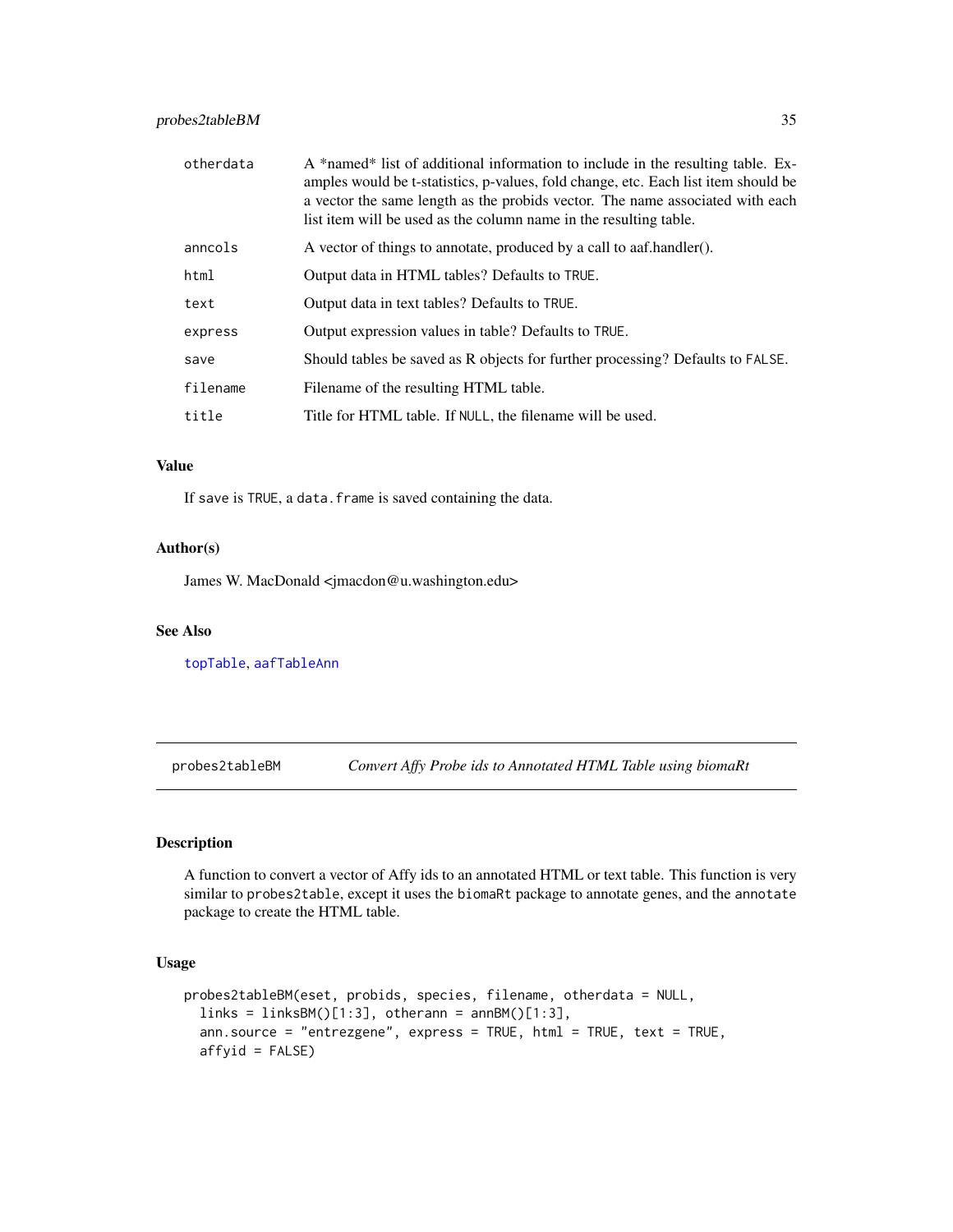#### **Arguments**

| eset       | An ExpressionSet containing Affy expression values.                                                                                                                                                                                                                                                                         |  |  |  |  |
|------------|-----------------------------------------------------------------------------------------------------------------------------------------------------------------------------------------------------------------------------------------------------------------------------------------------------------------------------|--|--|--|--|
| probids    | A vector of probe ids.                                                                                                                                                                                                                                                                                                      |  |  |  |  |
| species    | The species name. This must be in a particular format for biomaRt. An example<br>for human is "hsapiens" or for mouse is "mmusculus".                                                                                                                                                                                       |  |  |  |  |
| filename   | File name of the resulting HTML table.                                                                                                                                                                                                                                                                                      |  |  |  |  |
| otherdata  | A *named* list of additional information to include in the resulting table. Ex-<br>amples would be t-statistics, p-values, fold change, etc. Each list item should be<br>a vector the same length as the probids vector. The name associated with each<br>list item will be used as the column name in the resulting table. |  |  |  |  |
| links      | A character vector of things to annotate with hyperlinks to online databases. See<br>linksBM for possible values.                                                                                                                                                                                                           |  |  |  |  |
| otherann   | A character vector of things to annotate with text only (i.e., no hyperlinks). See<br>annBM for possible values.                                                                                                                                                                                                            |  |  |  |  |
| ann.source | The annotation source of the IDs that will be used to annotate the genes. The<br>default value is "entrezgene". See details for other possibilities.                                                                                                                                                                        |  |  |  |  |
| express    | Output expression values in table? Defaults to TRUE.                                                                                                                                                                                                                                                                        |  |  |  |  |
| html       | Boolean. Output HTML table? Defaults to TRUE                                                                                                                                                                                                                                                                                |  |  |  |  |
| text       | Boolean. Output text table? Defaults to TRUE                                                                                                                                                                                                                                                                                |  |  |  |  |
| affyid     | Boolean. Are the IDs used to annotate these data Affymetrix IDs?                                                                                                                                                                                                                                                            |  |  |  |  |
|            |                                                                                                                                                                                                                                                                                                                             |  |  |  |  |

#### Details

This function is designed to output HTML tables based on a set of IDs. This function currently only supports Affymetrix data. It is designed for Affymetrix chips that don't have an annotation package, which includes data that have been analyzed using the 're-mapped' CDFs supplied to BioC by MBNI at University of Michigan.

The IDs that will be used to annotate the genes depend on the source of the data. If, for example, one is using an Affymetrix chip that doesn't have a BioC annotation package, then the IDs will be Affymetrix IDs. To find out the correct name to use for the ann.source argument, one can create a connection to a Biomart database using [useMart](#page-0-0) and then get a list of available Affy arrays using [listFilters](#page-0-0).

If one is using one of the re-mapped CDFs from MBNI at University of Michigan, then the IDs to use depend on the mapping used to create the CDF. At this time, only three types of CDFs can be used; EntrezGene, UniGene, and RefSeq. One can determine the correct ann.source argument by creating a connection to a Biomart database, and then calling linksBM(mart,linksBM())[[3]].

#### Value

This function is only used for the side effect of outputting an HTML table.

#### Author(s)

James W. MacDonald <jmacdon@u.washington.edu>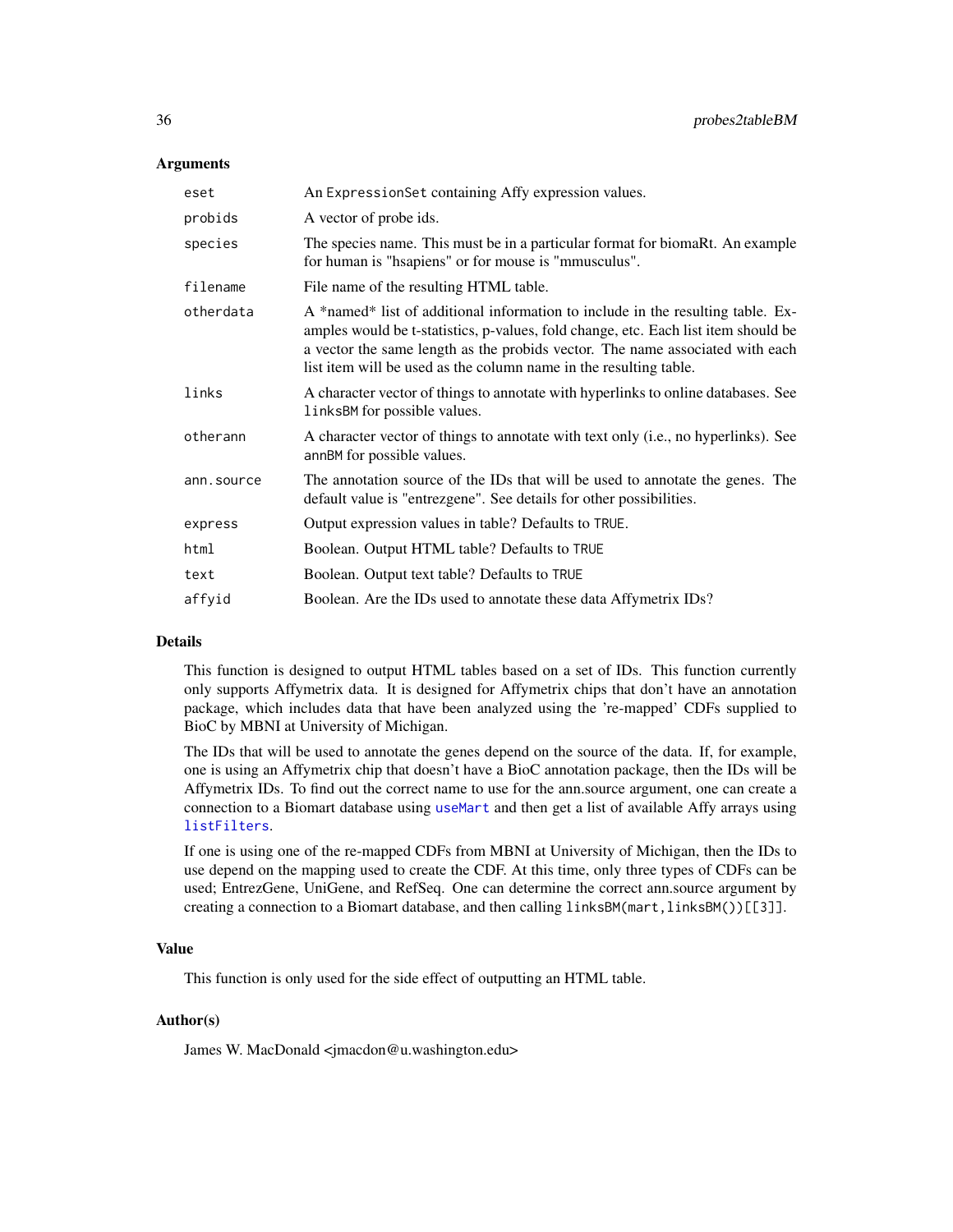#### <span id="page-36-0"></span>runRomer 37

#### See Also

[topTable](#page-0-0)

runRomer *A function to run the romer function on a set of contrasts.*

#### Description

This function automates both running [romer](#page-0-0) on a set of contrasts as well as the creation of output HTML tables that can be used to explore the results. The basic idea here is that one might have used limma to fit a model and compute some contrasts, and then want to do a GSEA using [romer](#page-0-0).

#### Usage

```
runRomer(setloc, annot = NULL, eset, design = NULL, contrast = NULL, fit,
 wts = NULL, save = TRUE, baseline.hmap = TRUE, affy = TRUE, \dots)
```

| setloc        | A character vector giving the path for gene set RData files (see description for<br>more information).                                                                                                                                                                                                                    |  |  |  |
|---------------|---------------------------------------------------------------------------------------------------------------------------------------------------------------------------------------------------------------------------------------------------------------------------------------------------------------------------|--|--|--|
| annot         | Character. The name of the array annotation package.                                                                                                                                                                                                                                                                      |  |  |  |
| eset          | An ExpressionSet containing normalized expression data.                                                                                                                                                                                                                                                                   |  |  |  |
| design        | A design matrix describing the model fit to the data.                                                                                                                                                                                                                                                                     |  |  |  |
| contrast      | A contrast matrix describing the contrasts that were computed from the data.<br>This contrast should have colnames, which will be used to create parts of the<br>resulting directory structure.                                                                                                                           |  |  |  |
| fit           | An MArrayLM object, containing the fitted model data.                                                                                                                                                                                                                                                                     |  |  |  |
| wts           | Optional weights vector - if array weights were used to fit the model, they should<br>be supplied here as well.                                                                                                                                                                                                           |  |  |  |
| save          | Boolean. If true, after running the romer step, the results will be saved in a file<br>'romer.Rdata', which can be used as input for outputRomer to create HTML<br>tables. Since romer can take a long time to run, it is advantageous to keep the<br>default.                                                            |  |  |  |
| baseline.hmap | Boolean. If TRUE, then the resulting heatmaps will be centered by subtracting<br>the mean of the baseline sample. As an example, in a contrast of treatment A<br>- treatment B, the mean of the treatment B samples will be subtracted. The<br>heatmap colors then represent the fold change between the A and B samples. |  |  |  |
| affy          | Boolean; are these Affymetrix arrays? If TRUE, the output tables will contain<br>links to the netaffx site.                                                                                                                                                                                                               |  |  |  |
| $\cdots$      | Used to pass arguments to lower-level functions. See outputRomer geneSetPage,<br>dataAndHeatmapPage and gsHeatmap for available arguments.                                                                                                                                                                                |  |  |  |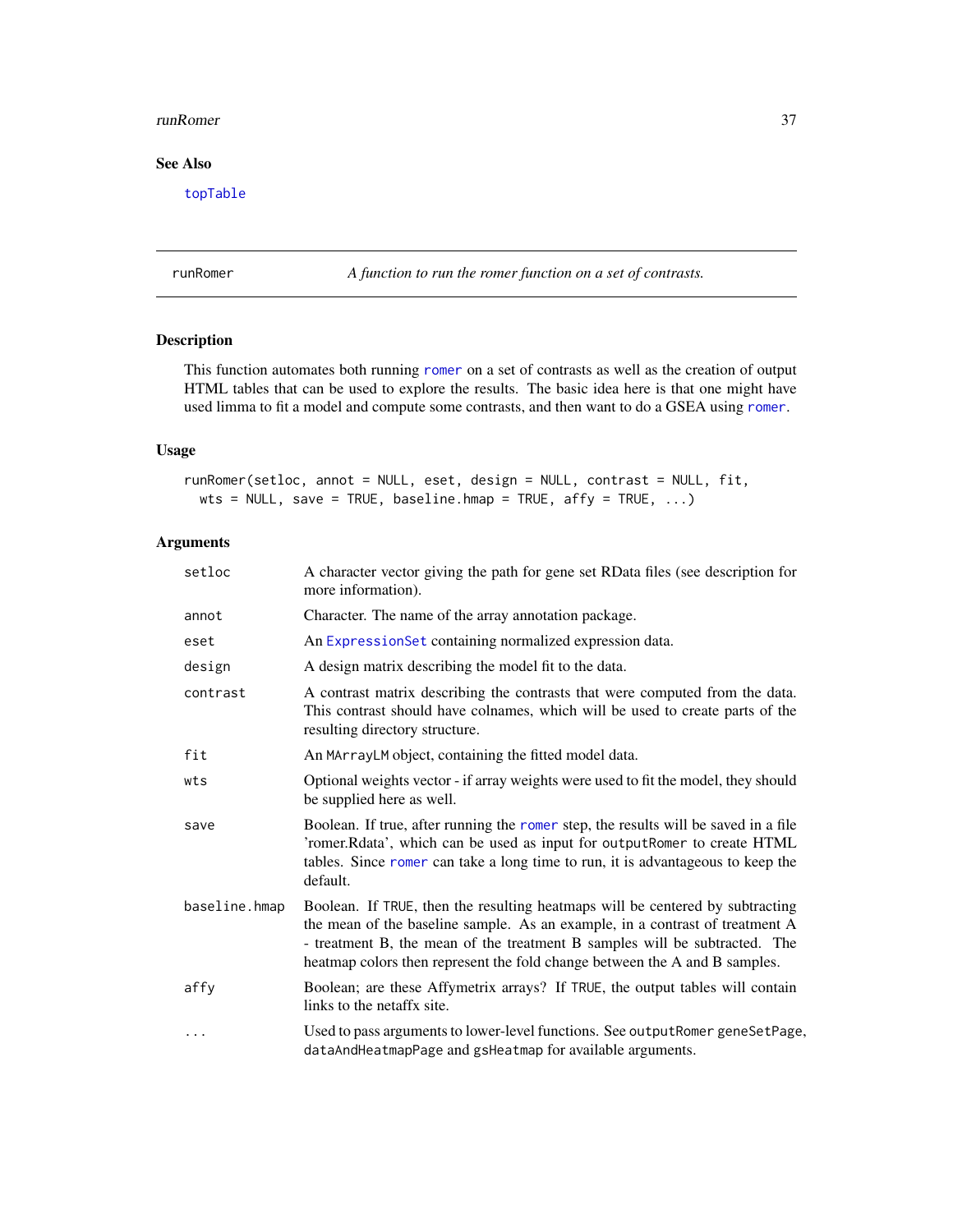#### Details

The [romer](#page-0-0) expects as input a list or lists of gene symbols that represent individual gene sets. One example is the various gene sets from the Broad Institute that are available at http://bioinf.wehi.edu.au/software/MSigDB/, which are distributed as RData files. The default assumption for this function is that the end user will have downloaded these files, and the setloc argument simply tells runRomer where to find them.

Alternatively, user-based gene sets could be created (these should consist of lists of character vectors of gene symbols - see one of the Broad gene sets for an example).

This function will run [romer](#page-0-0) using all the gene sets in the referenced directory, on all the contrasts supplied, and then output the results in a (default) 'genesets' subdirectory. There will be an HTML file in the working directory with a (default) filename of 'indexRomer.html' that will point to individual HTML files in the genesets subdirectory, which will point to individual files in subdirectories within the genesets subdirectory (named after the colnames of the contrast matrix).

#### Value

Nothing is returned. This function is called only for the side-effects of creating output HTML files in the working and sub-directories.

#### Author(s)

James W. MacDonald <jmacdon@u.washington.edu>

venn4Way *4-way Venn Diagrams*

#### Description

A function to create a 4-way Venn diagram

#### Usage

```
venn4Way(fit, contrast, p.value, lfc, adj.meth, baseUrl = ".",
  reportDirectory = "./venns", ...)
```

| fit             | An MArrayLM object, created by the limma package.                                               |  |  |  |  |
|-----------------|-------------------------------------------------------------------------------------------------|--|--|--|--|
| contrast        | A contrasts matrix, used by limma to generate the comparisons made.                             |  |  |  |  |
| p.value         | A p-value cutoff for significance                                                               |  |  |  |  |
| 1fc             | A log fold change cutoff                                                                        |  |  |  |  |
| adj.meth        | The method used to adjust for multiple comparisons.                                             |  |  |  |  |
| baseUrl         | The base directory for the tables generated. Defaults to ".", meaning the current<br>directory. |  |  |  |  |
| reportDirectory |                                                                                                 |  |  |  |  |
|                 | The directory in which to put the results. Defaults to a "venns" subdirectory.                  |  |  |  |  |
| $\cdots$        | Allows arbitrary arguments to be passed to lower level functions                                |  |  |  |  |
|                 |                                                                                                 |  |  |  |  |

<span id="page-37-0"></span>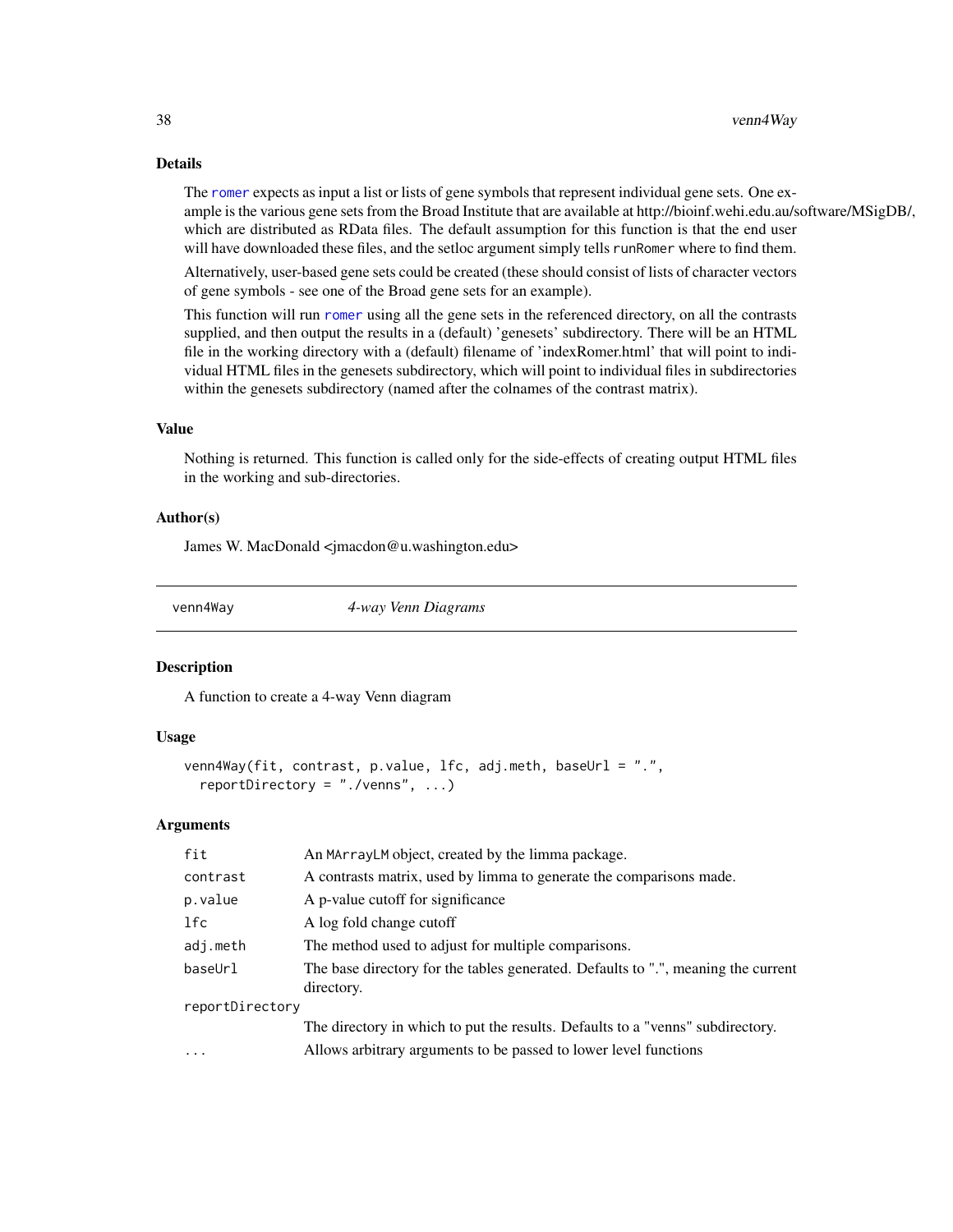#### <span id="page-38-0"></span>vennCounts2 39

#### Details

This function is an internal function and not really intended to be called by the end user. It is generally called by the vennPage function. The goal is to create a 4-way Venn diagram in an HTML page with clickable links to tables of the genes found in a given cell. In addition, the numbers in each cell are underlined with colored bars that help end users tell what contrasts are captured by that cell.

#### Value

Returns a list. The first item is a (list of) HTMLReportRef objects that can be used by Reporting-Tools to create HTML links. The second item is the output from the venn function in gtools, and the third item is the name of the contrasts used to generate the Venn diagram.

#### Author(s)

James W. MacDonald <jmacdon@u.washington.edu>

vennCounts2 *Compute Counts for Venn Diagram*

#### **Description**

This function is designed to compute counts for a Venn diagram. It is slightly different from [vennCounts](#page-0-0) in the additional ability to compute counts for genes that are differentially expressed in the same direction.

#### Usage

```
vennCounts2(x, method = "same", fit = NULL, foldFilt = NULL
```
#### Arguments

| X        | A TestResults object, produced by a call to decideTests or foldFilt.                                                      |
|----------|---------------------------------------------------------------------------------------------------------------------------|
| method   | One of "same", "both", "up", "down". See details for more information.                                                    |
| fit      | An MArrayLM object, produced by a call<br>to $lmFit$ and eBayes. Only necessary if 'foldFilt' = TRUE.                     |
| foldFilt | A fold change to filter samples. This is primarily here for consistency with the<br>corresponding argument in vennSelect. |

#### Details

The function [vennCounts](#page-0-0) will return identical results except for the "same" method. This will only select those genes that both pass the criteria of [decideTests](#page-0-0) as well as being differentially expressed in the same direction. Note that this is different from the "both" method, which simply requires that a given gene be differentially expressed in e.g., two different comparisons without any requirement that the direction be the same.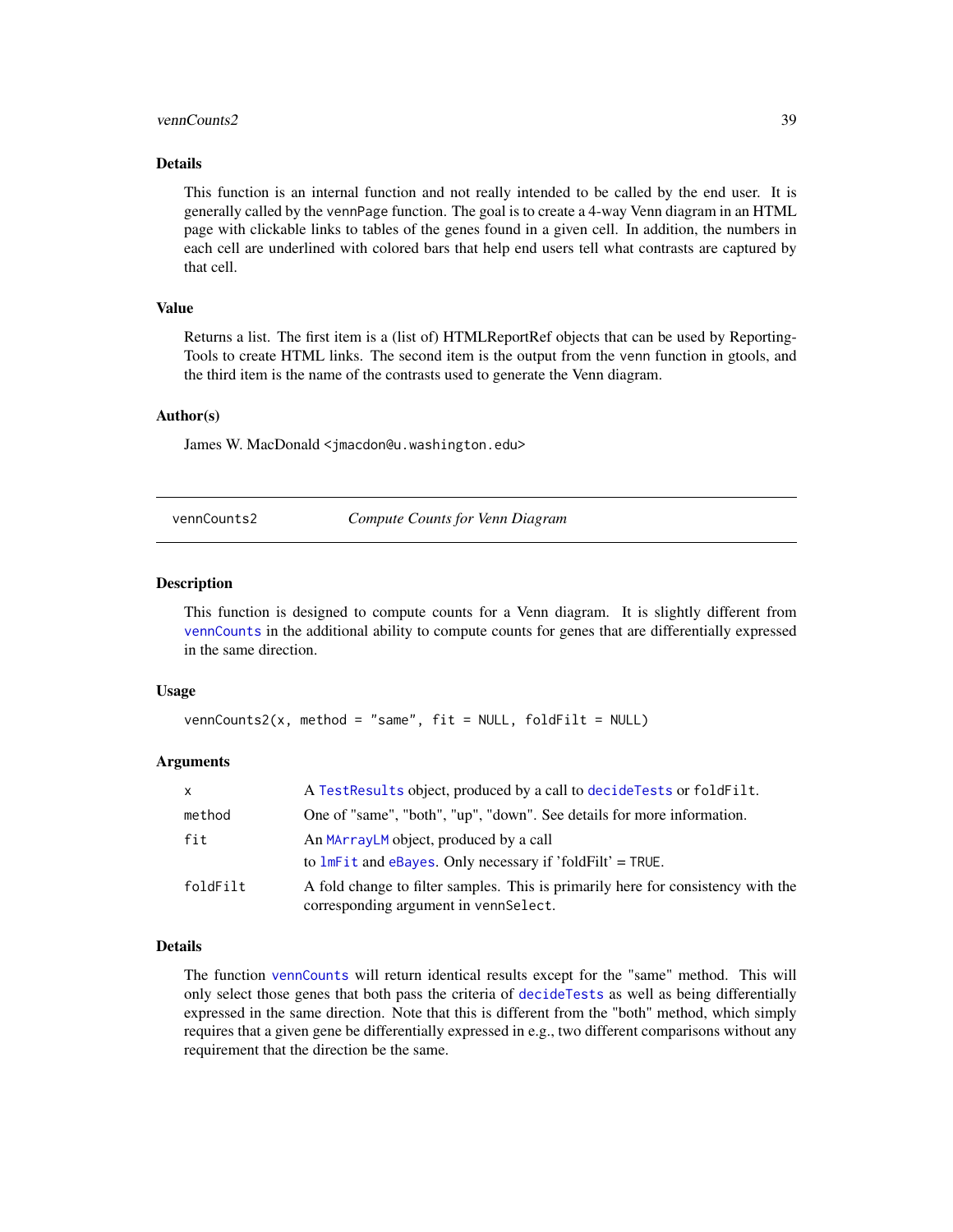40 vennPage

#### Value

A [VennCounts](#page-0-0) object.

#### Author(s)

James W. MacDonald <jmacdon@u.washington.edu>

#### Examples

```
library("limma")
tstat <- matrix(rt(300,df=10),100,3)
tstat[1:33,] <- tstat[1:33,]+2
clas <- classifyTestsF(tstat,df=10,p.value=0.05)
a <- vennCounts2(clas)
print(a)
vennDiagram(a)
```
vennPage *High-level function for making Venn diagrams with clickable links to HTML pages with the underlying genes.*

#### Description

This function is designed to be used in conjunction with the makeVenn function, to first create a set of HTML pages containing the genes that are represented by the cells of a Venn diagram, and then create an HTML page with the same Venn diagrams, with clickable links that will point the end user to the HTML pages.

#### Usage

```
vennPage(vennlst, pagename, pagetitle, cex.venn = 1, shift.title = FALSE,
 baseUrl = ".". reportDirectory = NULL, ...)
```

| vennlst     | The output from makeVenn.                                                                                                                                                                                                                                                         |  |  |  |  |
|-------------|-----------------------------------------------------------------------------------------------------------------------------------------------------------------------------------------------------------------------------------------------------------------------------------|--|--|--|--|
| pagename    | Character. The file name for the resulting HTML page. Something like 'venns'<br>is reasonable. Note that the .html will automatically be appended.                                                                                                                                |  |  |  |  |
| pagetitle   | Character. The heading for the HTML page.                                                                                                                                                                                                                                         |  |  |  |  |
| cex.venn    | Numeric. Adjusts the size of the font in the Venn diagram. Usually the default<br>is OK.                                                                                                                                                                                          |  |  |  |  |
| shift.title | Boolean. Should the right contrast name of the Venn diagram be shifted down?<br>Useful for long contrast names. If a two-way Venn diagram, this will shift the<br>right name down so they don't overlap. If a three-way Venn diagram, this will<br>shift the top right name down. |  |  |  |  |

<span id="page-39-0"></span>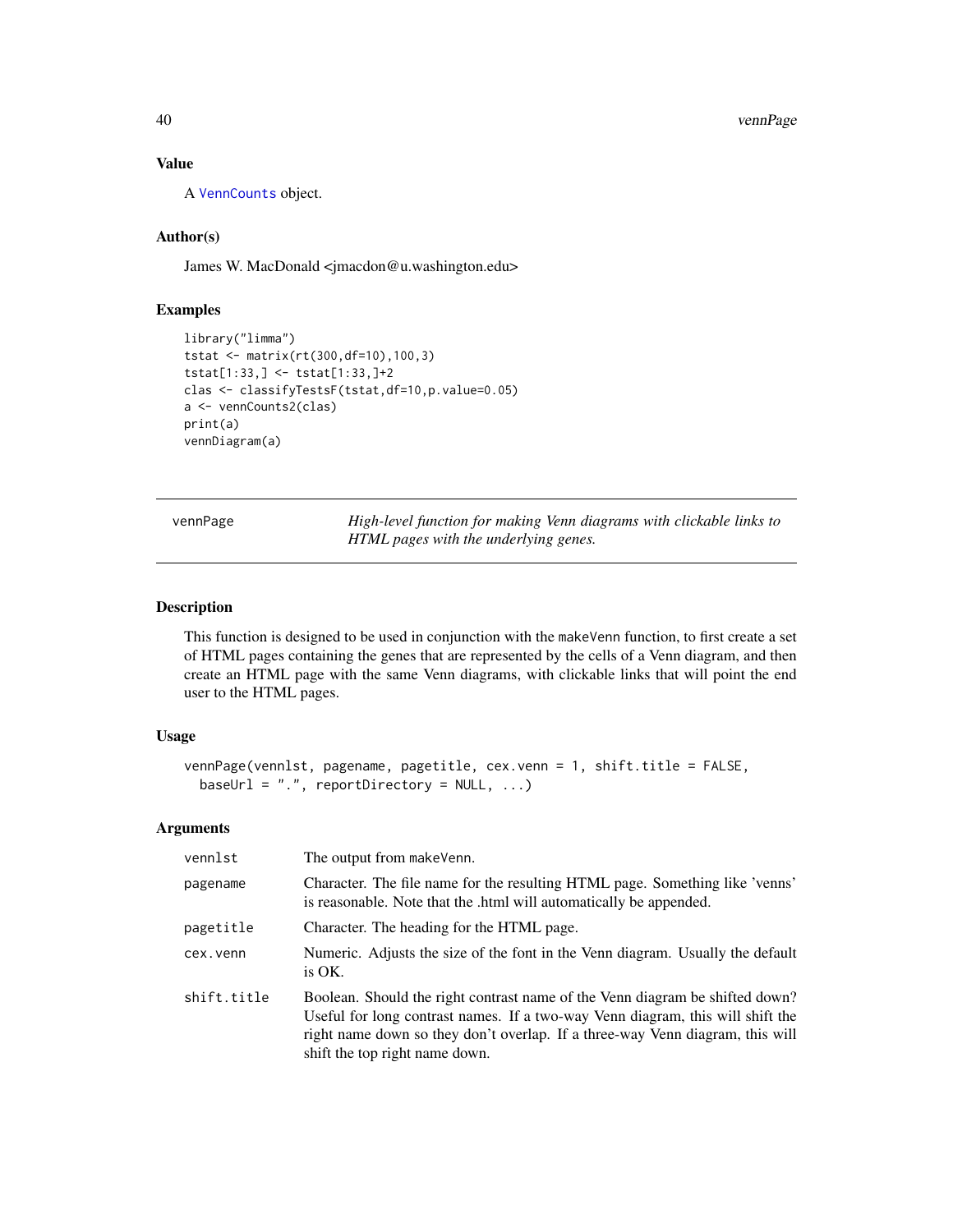#### vennPage 41

| baseUrl         | Character. The base URL for the resulting HTML page. The default of "." is<br>usually optimal.          |  |  |  |
|-----------------|---------------------------------------------------------------------------------------------------------|--|--|--|
| reportDirectory |                                                                                                         |  |  |  |
|                 | If NULL, the reportDirectory will be extracted from the vennist. This is usually<br>what one should do. |  |  |  |
| $\cdots$        | To allow passing other arguments to lower level functions. Currently not used.                          |  |  |  |

#### Details

This function is intended to be used as part of a pipeline, by first calling makeVenn and then using the output from that function as input to this function to create the HTML page with clickable links.

#### Value

An HTMLReport object. If used as input to the ReportingTools publish function, this will create a link on an index page to the Venn diagram HTML page. See e.g., the microarray analysis vignette for ReportingTools for more information.

#### Author(s)

James W. MacDonald <jmacdon@u.washington.edu>

#### Examples

```
## Not run:
   mat < -matrix(rnorm(1e6), ncol = 20)design <- model.matrix(~factor(1:4, each=5))
   colnames(design) <- LETTERS[1:4]
   contrast <- matrix(c(1,-1,0,0,1,0,-1,0,1,0,0,-1,0,1,-1,0,0,1,0,-1),
   ncol = 5colnames(contrast) <- paste(LETTERS[c(1,1,1,2,2)],
   LETTERS[c(2,3,4,3,4)], sep = " vs ")
   fit <- lmFit(mat, design)
   fit2 <- contrasts.fit(fit, contrast)
   fit2 <- eBayes(fit2)
   ## two Venn diagrams - a 3-way Venn with the first three contrasts
   ## and a 2-way Venn with the last two contrasts
   collist <- list(1:3,4:5)
   venn <- makeVenn(fit2, contrast, design, eset, collist = collist)
   vennreport <- vennPage(venn, "index.html", "Venn diagrams")
    indexPage <- HTMLReport("index", "My results", reportDirectory =
    ".", baseUrl = ".")
    publish(vennreport)
    finish(indexPage)
```
## End(Not run)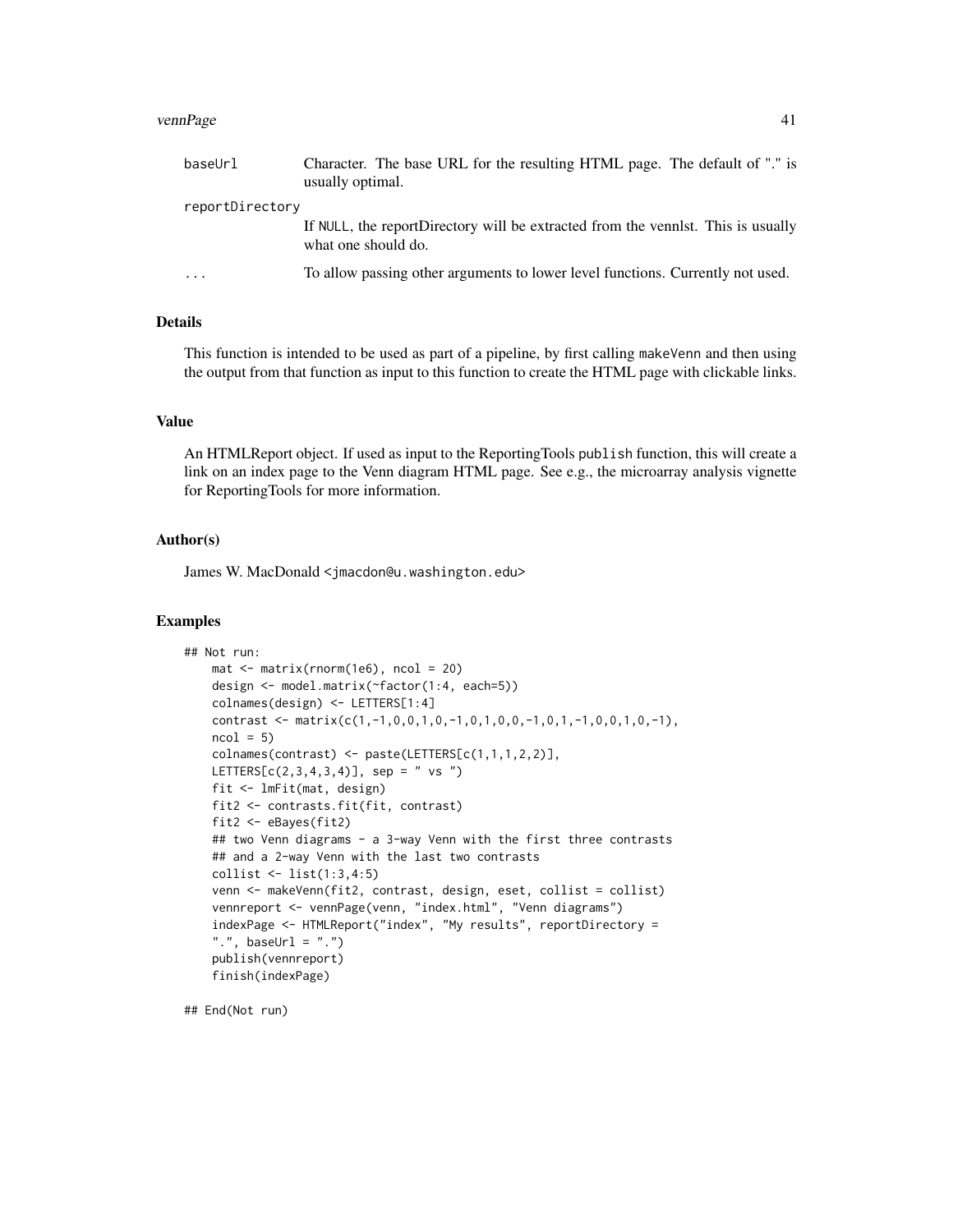#### Description

This function is designed to output text and/or HTML tables based on the results of a call to [decideTests](#page-0-0).

#### Usage

```
vennSelect(eset, design, x, contrast, fit, method = "same", adj.meth = "BH",
  stat = "fstat", otherstats = c("pval", "FC"), order.py = "pval",foldFilt = NULL, save = FALSE, titleadd = NULL, ...)
```

| eset       | An ExpressionSet object.                                                                                                                                                                                                                                                                                                                                                                                  |  |  |  |  |  |
|------------|-----------------------------------------------------------------------------------------------------------------------------------------------------------------------------------------------------------------------------------------------------------------------------------------------------------------------------------------------------------------------------------------------------------|--|--|--|--|--|
| design     | A design matrix.                                                                                                                                                                                                                                                                                                                                                                                          |  |  |  |  |  |
| X          | A TestResults object, usually from a call to decideTests.                                                                                                                                                                                                                                                                                                                                                 |  |  |  |  |  |
| contrast   | A contrasts matrix, produced either by hand, or by a call to makeContrasts                                                                                                                                                                                                                                                                                                                                |  |  |  |  |  |
| fit        | An MArrayLM object, from a call to eBayes.                                                                                                                                                                                                                                                                                                                                                                |  |  |  |  |  |
| method     | One of "same", "both", "up", "down", "sameup", or "samedown". See details for<br>more information.                                                                                                                                                                                                                                                                                                        |  |  |  |  |  |
| adj.meth   | Method to use for adjusting p-values. Default is 'BH', which corresponds to<br>'fdr'. Ideally one would set this value to be the same as was used for decideTests.                                                                                                                                                                                                                                        |  |  |  |  |  |
| stat       | The statistic to report in the resulting HTML tables. Choices are 'fstat', 'tstat',<br>and NULL. Ideally, the statistic chosen would correspond to the method used in<br>decideTests. In other words, if one used methods such as 'separate' or 'hier-<br>archical', which are based on a t-statistic, one should choose 'tstat', however, if<br>one used 'nestedF', the logical choice would be 'fstat'. |  |  |  |  |  |
| otherstats | Other statistics to be included in the HTML tables. Choices include 'pval' and<br>'FC'.                                                                                                                                                                                                                                                                                                                   |  |  |  |  |  |
| order.by   | Which statistic should be used to order the probesets? Choices include 'fstat',<br>'tstat', 'pval', and 'FC'. Note that if 'FC' is chosen and there are more than one<br>set of fold changes, the first will be used.                                                                                                                                                                                     |  |  |  |  |  |
| foldFilt   | A log fold change to filter results.                                                                                                                                                                                                                                                                                                                                                                      |  |  |  |  |  |
| save       | Boolean. Save the results for further processing?                                                                                                                                                                                                                                                                                                                                                         |  |  |  |  |  |
| titleadd   | Additional text to add to the title of the HTML tables. Default is NULL, in<br>which case the title of the table will be the same as the filename.                                                                                                                                                                                                                                                        |  |  |  |  |  |
| $\ddots$   | Used to pass other arguments to probes2table, in particular, to change the ar-<br>gument to anncols which controls the columns of hyperlinks to online databases<br>(e.g., Entrez Gene, etc.). See aaf . handler for more information.                                                                                                                                                                    |  |  |  |  |  |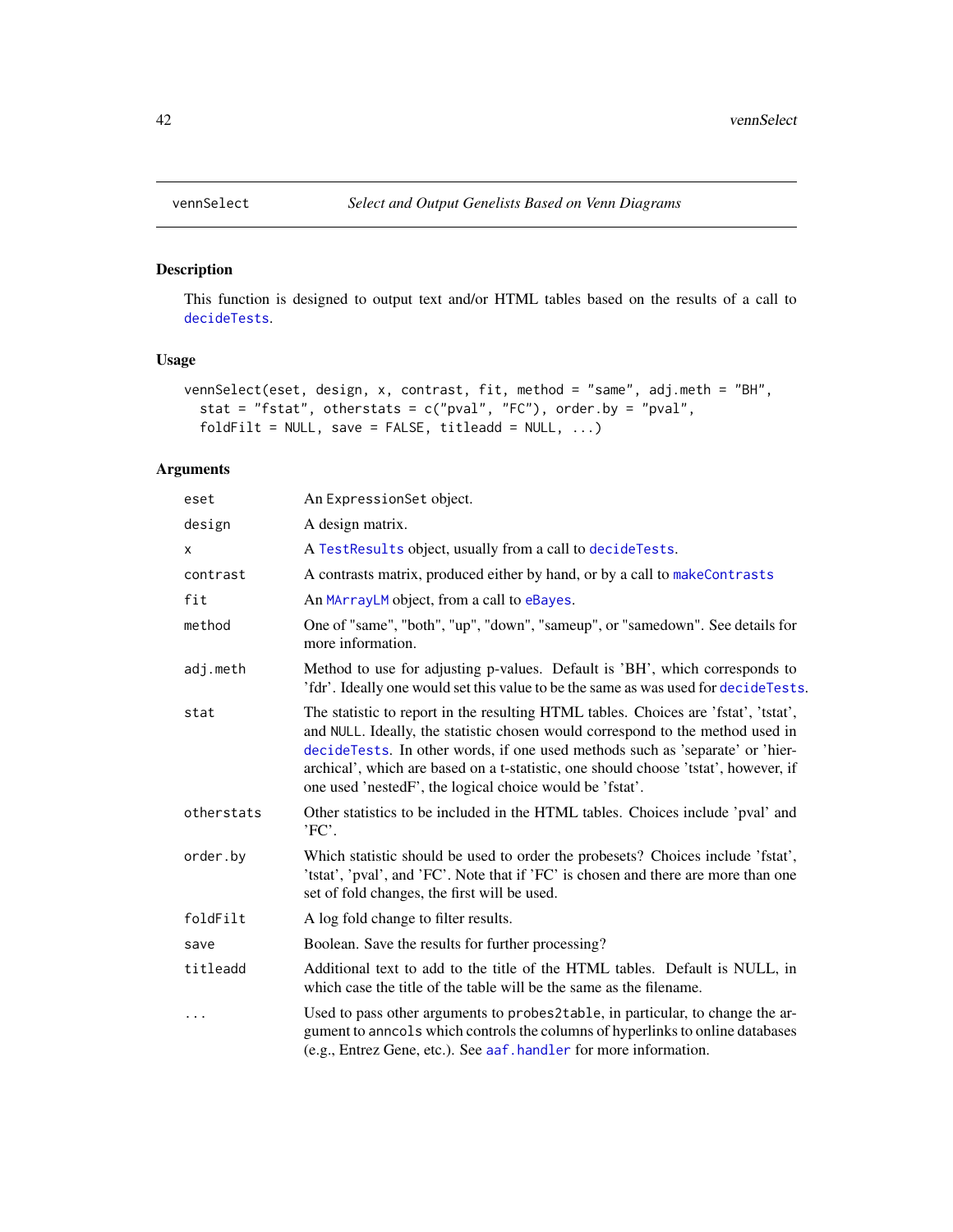#### <span id="page-42-0"></span>vennSelect2 43

#### Details

The purpose of this function is to output HTML and text tables with lists of genes that fulfill the criteria of a call to [decideTests](#page-0-0) as well as the direction of differential expression.

Some important things to note: First, the names of the HTML and text tables are extracted from the colnames of the TestResults object, which come from the contrasts matrix, so it is important to use something descriptive. Second, the method argument is analogous to the include argument from [vennCounts](#page-0-0) or [vennDiagram](#page-0-0). Choosing "both" will select genes that are differentially expressed in one or more comparisons, regardless of direction. Choosing "up" or "down" will select genes that are only differentially expressed in one direction. Choosing "same" will select genes that are differentially expressed in the same direction. Choosing "sameup" or "samedown" will select genes that are differentially expressed in the same direction as well as 'up' or 'down'.

Note that this is different than sequentially choosing "up" and then "down". For instance, a gene that is upregulated in one comparison and downregulated in another comparison will be listed in the intersection of those two comparisons if "both" is chosen, it will be listed in only one comparison for both the "up" and "down" methods, and it will be listed in the union (e.g., not selected) if "same" is chosen.

Calling the function normally will result in the output of HTML and text tables:

vennSelect(eset, fit, design, x)

Calling the function with save set to TRUE will output both HTML and text tables as well as a vector of counts for each comparison. This is useful when using the function programmatically (e.g., when making reports using Sweave).

out <- vennSelect(eset, fit, design, x, save = TRUE)

An alternative would be to use vennCounts2 and [vennDiagram](#page-0-0) to output a Venn diagram, which is probably more reasonable since the tables being output are supposed to be based on a Venn diagram.

#### Value

Normally called only for the side effect of producing HTML and text tables. However, setting save to TRUE will output a vector of counts that can be used for making Sweave-style reports.

#### Author(s)

James W. MacDonald <jmacdon@u.washington.edu>

vennSelect2 *Select and Output Genelists Based on Venn Diagrams*

#### Description

This function is designed to output text and/or HTML tables based on the results of a call to [decideTests](#page-0-0), using the ReportingTools package.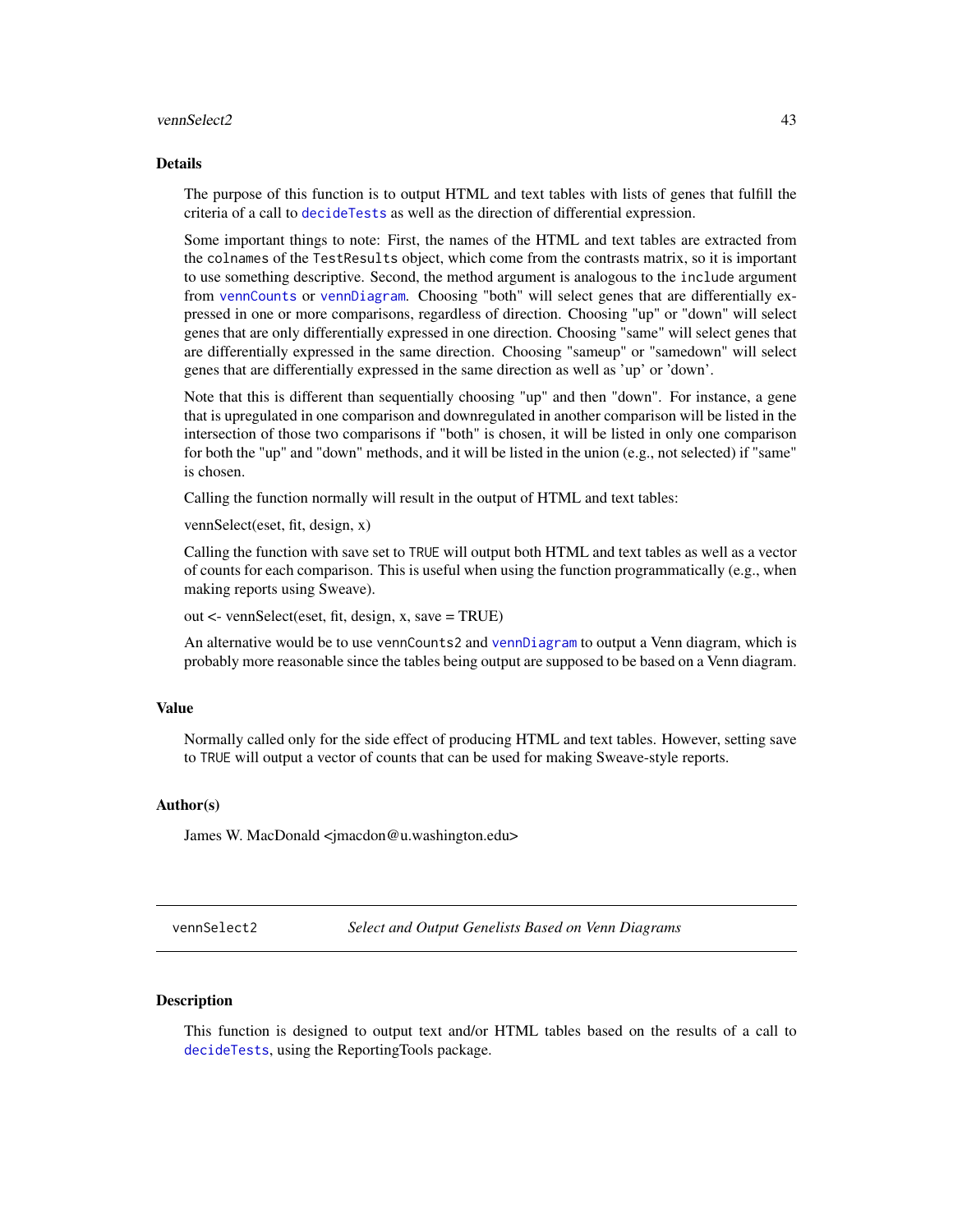```
vennSelect2(fit, contrast, design, groups = NULL, cols = NULL,
 p.value = 0.05, lfc = 0, method = "same", adj.meth = "BH",
  titleadd = NULL, fileadd = NULL, baseUrl = ".",
  reportDirectory = "./venns", affy = TRUE, probecol = "PROBEID", ...)
```
#### Arguments

| fit             | An MArrayLM object, from a call to eBayes.                                                                                                                                                                        |  |  |  |  |
|-----------------|-------------------------------------------------------------------------------------------------------------------------------------------------------------------------------------------------------------------|--|--|--|--|
| contrast        | A contrasts matrix, produced either by hand, or by a call to makeContrasts                                                                                                                                        |  |  |  |  |
| design          | A design matrix.                                                                                                                                                                                                  |  |  |  |  |
| groups          | This argument is used when creating a legend for the resulting HTML pages.<br>If NULL, the groups will be generated using the column names of the design<br>matrix.                                               |  |  |  |  |
| cols            | A numeric vector indicating which columns of the fit, contrast and design matrix<br>to use. If NULL, all columns will be used.                                                                                    |  |  |  |  |
| p.value         | A p-value to filter the results by.                                                                                                                                                                               |  |  |  |  |
| 1fc             | A log fold change to filter the results by.                                                                                                                                                                       |  |  |  |  |
| method          | One of "same", "both", "up", "down", "sameup", or "samedown". See details for<br>more information.                                                                                                                |  |  |  |  |
| adj.meth        | Method to use for adjusting p-values. Default is 'BH', which corresponds to<br>'fdr'. Ideally one would set this value to be the same as was used for decideTests.                                                |  |  |  |  |
| titleadd        | Additional text to add to the title of the HTML tables. Default is NULL, in<br>which case the title of the table will be the same as the filename.                                                                |  |  |  |  |
| fileadd         | Additional text to add to the name of the HTML and CSV tables. Default is<br>NULL.                                                                                                                                |  |  |  |  |
| baseUrl         | A character string giving the location of the page in terms of HTML locations.<br>Defaults to "."                                                                                                                 |  |  |  |  |
| reportDirectory |                                                                                                                                                                                                                   |  |  |  |  |
|                 | A character string giving the location that the results will be written. Defaults to<br>"./venns"                                                                                                                 |  |  |  |  |
| affy            | Boolean; are these Affymetrix arrays, and do you want hyperlinks for each<br>probeset to the Affy website to be generated for the resulting HTML tables?                                                          |  |  |  |  |
| probecol        | If the "affy" argument is TRUE, what is the column header for the Affymetrix<br>probeset IDs? Defaults to "PROBEID", which is the default if the data are an-<br>notated using a Bioconductor annotation package. |  |  |  |  |
| $\cdots$        | Used to pass arguments to lower level functions.                                                                                                                                                                  |  |  |  |  |
|                 |                                                                                                                                                                                                                   |  |  |  |  |

#### Details

The purpose of this function is to output HTML and text tables with lists of genes that fulfill the criteria of a call to [decideTests](#page-0-0) as well as the direction of differential expression.

Some important things to note: First, the names of the HTML and text tables are extracted from the colnames of the TestResults object, which come from the contrasts matrix, so it is important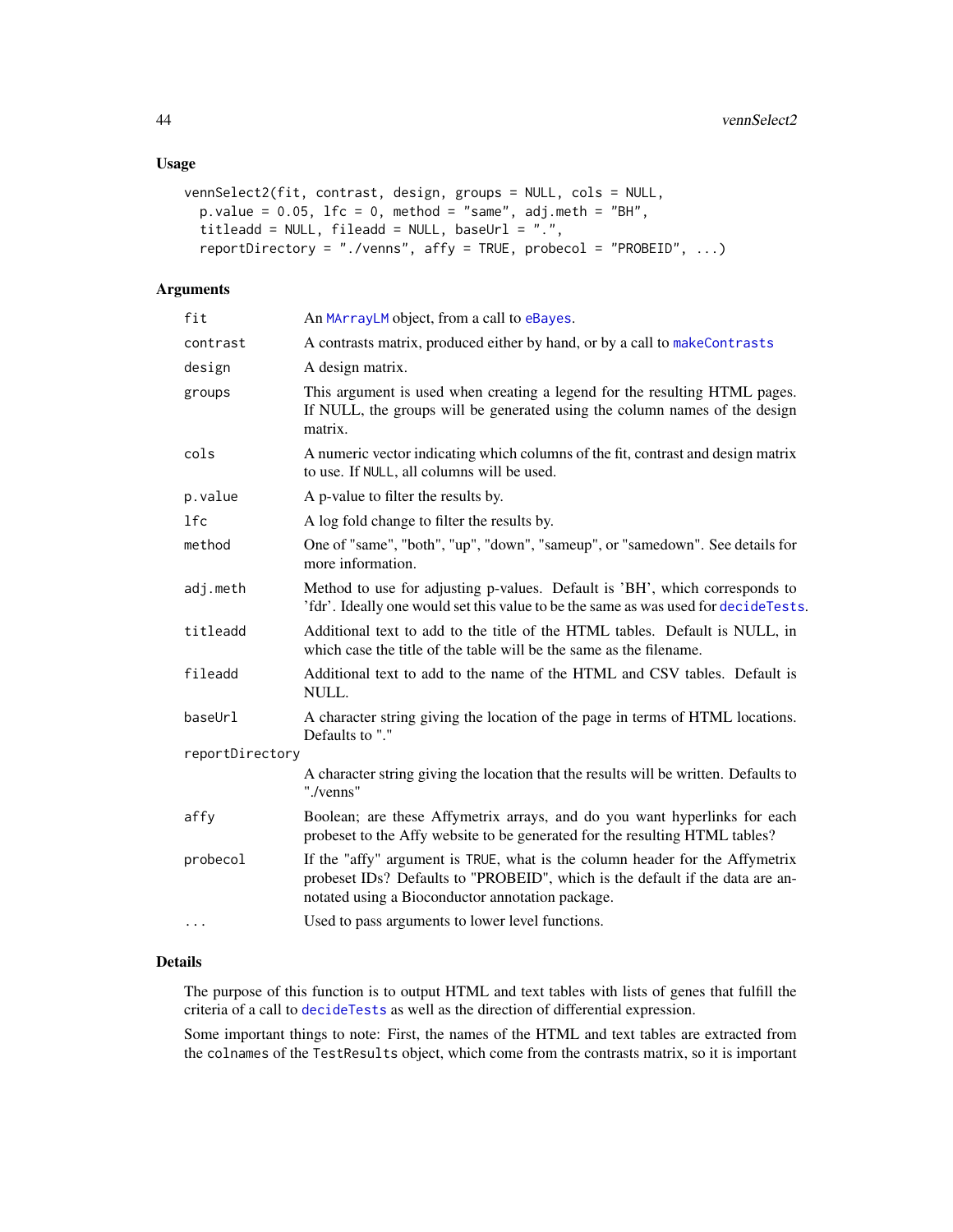#### <span id="page-44-0"></span>vennSelectBM 45

to use something descriptive. Second, the method argument is analogous to the include argument from [vennCounts](#page-0-0) or [vennDiagram](#page-0-0). Choosing "both" will select genes that are differentially expressed in one or more comparisons, regardless of direction. Choosing "up" or "down" will select genes that are only differentially expressed in one direction. Choosing "same" will select genes that are differentially expressed in the same direction. Choosing "sameup" or "samedown" will select genes that are differentially expressed in the same direction as well as 'up' or 'down'.

Note that this is different than sequentially choosing "up" and then "down". For instance, a gene that is upregulated in one comparison and downregulated in another comparison will be listed in the intersection of those two comparisons if "both" is chosen, it will be listed in only one comparison for both the "up" and "down" methods, and it will be listed in the union (e.g., not selected) if "same" is chosen.

Unlike vennSelect, this function automatically creates both HTML and CSV output files.

#### Value

A list with two items. First, a list of HTMLReport objects from the ReportingTools package, which can be used to create an index page with links to the HTML pages created by this function. See the help page for HTMLReport in ReportingTools as well as the vignettes for more information. The second item is a vennCounts object from limma, which can be used to create a Venn diagram, e.g., in a report if this function is called within a Sweave or knitR pipeline.

#### Author(s)

James W. MacDonald <jmacdon@u.washington.edu>

vennSelectBM *Select and Output Genelists Based on Venn Diagrams using biomaRt*

#### **Description**

This function is designed to output HTML and text tables based on the results of a call to [decideTests](#page-0-0). This function is very similar to vennSelect, except it uses the biomaRt package to annotate genes, and the annotate package to create the HTML table.

#### Usage

```
vennSelectBM(eset, design, x, contrast, fit, method = "same",
  adj.meth = "BH", stat = "fstat", otherstats = c("pval", "FC"),order.by = "pval", foldFilt = NULL, save = FALSE, species,
  links = linksBM([1:3], otherdata = annBM([1:3],
  ann.source = "entrezgene", html = TRUE, text = TRUE, affyid = FALSE,
  ...)
```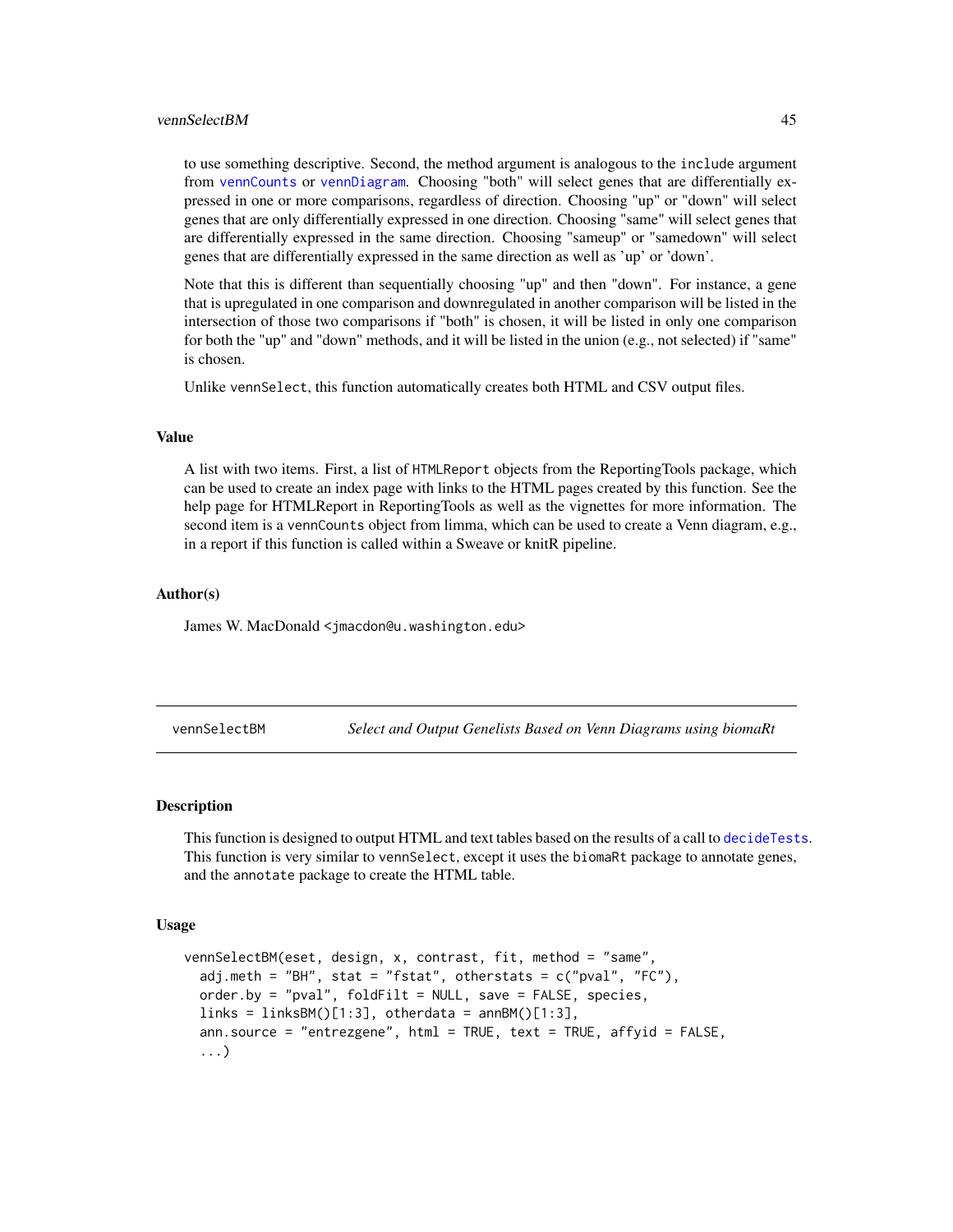| eset       | A ExpressionSet object.                                                                                                                                                                                                                                                                                                                                                                                   |  |  |  |  |  |
|------------|-----------------------------------------------------------------------------------------------------------------------------------------------------------------------------------------------------------------------------------------------------------------------------------------------------------------------------------------------------------------------------------------------------------|--|--|--|--|--|
| design     | A design matrix, usually from a call to model.matrix. See details for more<br>information.                                                                                                                                                                                                                                                                                                                |  |  |  |  |  |
| х          | A TestResults object, usually from a call to decideTests.                                                                                                                                                                                                                                                                                                                                                 |  |  |  |  |  |
| contrast   | A contrasts matrix, produced either by hand, or by a call to makeContrasts                                                                                                                                                                                                                                                                                                                                |  |  |  |  |  |
| fit        | An MArrayLM object, from a call to eBayes.                                                                                                                                                                                                                                                                                                                                                                |  |  |  |  |  |
| method     | One of "same", "both", "up", "down", "sameup", or "samedown". See details for<br>more information.                                                                                                                                                                                                                                                                                                        |  |  |  |  |  |
| adj.meth   | Method to use for adjusting p-values. Default is 'BH', which corresponds to<br>'fdr'. Ideally one would set this value to be the same as was used for decideTests.                                                                                                                                                                                                                                        |  |  |  |  |  |
| stat       | The statistic to report in the resulting HTML tables. Choices are 'fstat', 'tstat',<br>and NULL. Ideally, the statistic chosen would correspond to the method used in<br>decideTests. In other words, if one used methods such as 'separate' or 'hier-<br>archical', which are based on a t-statistic, one should choose 'tstat', however, if<br>one used 'nestedF', the logical choice would be 'fstat'. |  |  |  |  |  |
| otherstats | Other statistics to be included in the HTML tables. Choices include 'pval' and<br>'FC'.                                                                                                                                                                                                                                                                                                                   |  |  |  |  |  |
| order.by   | Which statistic should be used to order the probesets? Choices include 'fstat',<br>'tstat', 'pval', and 'FC'. Note that if 'FC' is chosen and there are more than one<br>set of fold changes, the first will be used.                                                                                                                                                                                     |  |  |  |  |  |
| foldFilt   | A fold change to use for filtering. Default is NULL, meaning no filtering will be<br>done.                                                                                                                                                                                                                                                                                                                |  |  |  |  |  |
| save       | Boolean - If TRUE, output a count of genes that fulfill the criteria. Useful for e.g.,<br>Sweave-type reports.                                                                                                                                                                                                                                                                                            |  |  |  |  |  |
| species    | The species name. This must be in a particular format for biomaRt. An example<br>for human is "hsapiens", or for mouse "mmusculus".                                                                                                                                                                                                                                                                       |  |  |  |  |  |
| links      | A character vector of things to annotate with hyperlinks to online databases. See<br>linksBM for possible values.                                                                                                                                                                                                                                                                                         |  |  |  |  |  |
| otherdata  | A character vector of things to annotate with text only (i.e., no hyperlinks). See<br>annBM for possible values.                                                                                                                                                                                                                                                                                          |  |  |  |  |  |
| ann.source | The annotation source of the IDs that will be used to annotate the genes. The<br>default value is "entrezgene". See details for other possibilities.                                                                                                                                                                                                                                                      |  |  |  |  |  |
| html       | Boolean. Output HTML tables? Defaults to TRUE                                                                                                                                                                                                                                                                                                                                                             |  |  |  |  |  |
| text       | Boolean. Output text tables? Defaulst to TRUE                                                                                                                                                                                                                                                                                                                                                             |  |  |  |  |  |
| affyid     | Boolean. Are the IDs used to annotate these data Affymetrix IDs?                                                                                                                                                                                                                                                                                                                                          |  |  |  |  |  |
| $\cdots$   | Used to pass other variables to e.g., htmlpage.                                                                                                                                                                                                                                                                                                                                                           |  |  |  |  |  |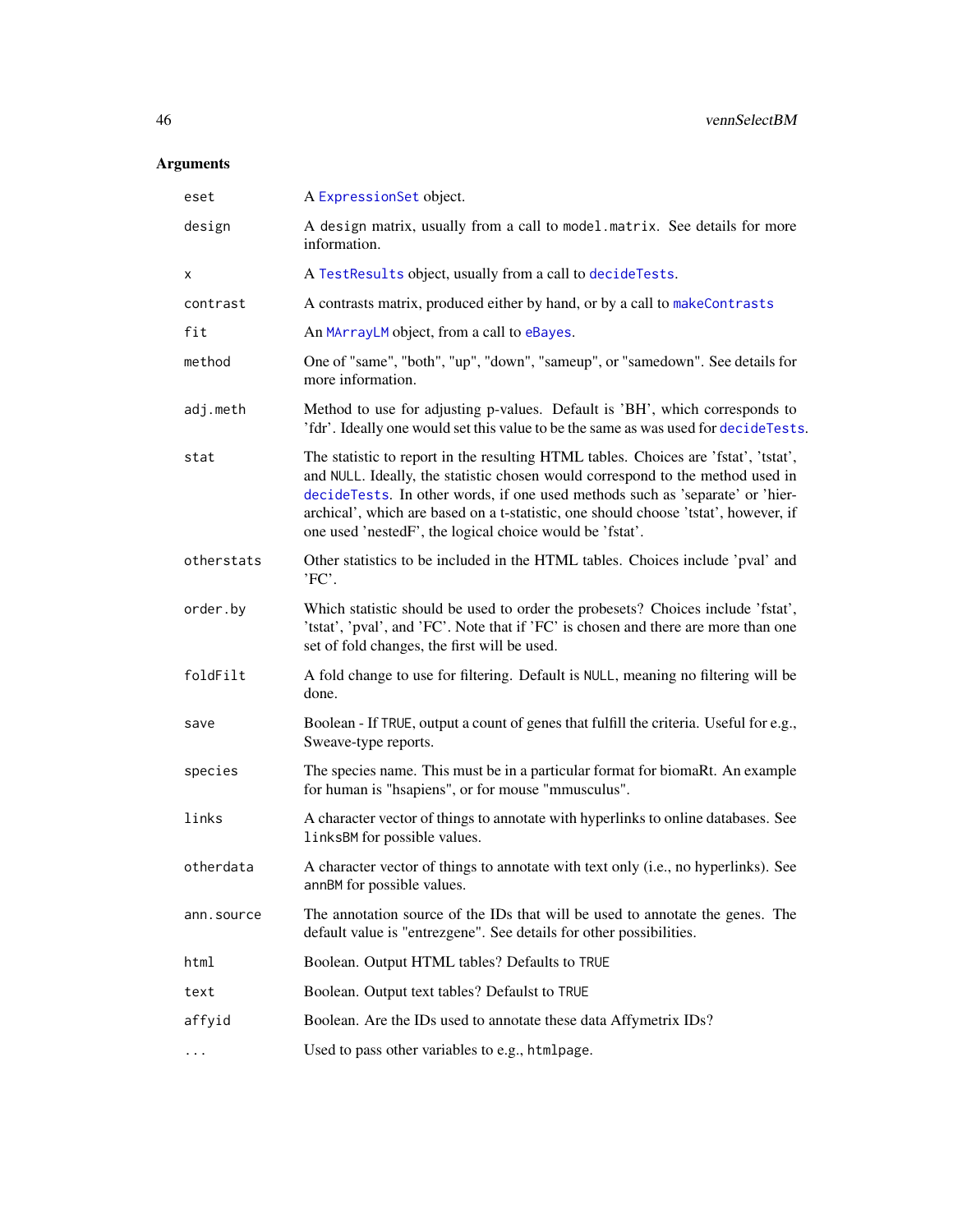#### vennSelectBM 47

#### Details

The purpose of this function is to output HTML tables with lists of genes that fulfill the criteria of a call to [decideTests](#page-0-0) as well as the direction of differential expression.

The IDs that will be used to annotate the genes depend on the source of the data. If, for example, one is using an Affymetrix chip that doesn't have a BioC annotation package, then the IDs will be Affymetrix IDs. To find out the correct name to use for the ann.source argument, one can create a connection to a Biomart database using use Mart and then deduce the correct argument by the output from listFilters(mart). It will usually be something starting with 'affy', and contain the name of the chip.

If one is using one of the re-mapped CDFs from MBNI at University of Michigan, then the IDs to use depend on the mapping used to create the CDF. At this time, only three types of CDFs can be used; EntrezGene, UniGene, and RefSeq. One can determine the correct ann.source argument by creating a connection to a Biomart database, and then calling linksBM(mart,linksBM())[[3]].

Some important things to note: First, the names of the HTML tables are extracted from the colnames of the TestResults object, which come from the contrasts matrix, so it is important to use something descriptive. Second, the method argument is analogous to the include argument from [vennCounts](#page-0-0) or [vennDiagram](#page-0-0). Choosing "both" will select genes that are differentially expressed in one or more comparisons, regardless of direction. Choosing "up" or "down" will select genes that are only differentially expressed in one direction. Choosing "same" will select genes that are differentially expressed in the same direction. Choosing "sameup" or "samedown" will select genes that are differentially expressed in the same direction as well as 'up' or 'down'.

Note that this is different than sequentially choosing "up" and then "down". For instance, a gene that is upregulated in one comparison and downregulated in another comparison will be listed in the intersection of those two comparisons if "both" is chosen, it will be listed in only one comparison for both the "up" and "down" methods, and it will be listed in the union (e.g., not selected) if "same" is chosen.

Calling the function normally will result in the output of HTML tables.

Calling the function with save set to TRUE will output HTML tables as well as a vector of counts for each comparison. This is useful when using the function programmatically (e.g., when making reports using Sweave).

out <- vennSelectBM(eset, fit, design, x, <other arguments>, save = TRUE)

An alternative would be to use vennCounts2 and [vennDiagram](#page-0-0) to output a Venn diagram, which is probably more reasonable since the tables being output are supposed to be based on a Venn diagram.

#### Value

Normally called only for the side effect of producing HTML tables. However, setting save to TRUE will output a vector of counts that can be used for making Sweave-style reports.

#### Author(s)

James W. MacDonald <jmacdon@u.washington.edu>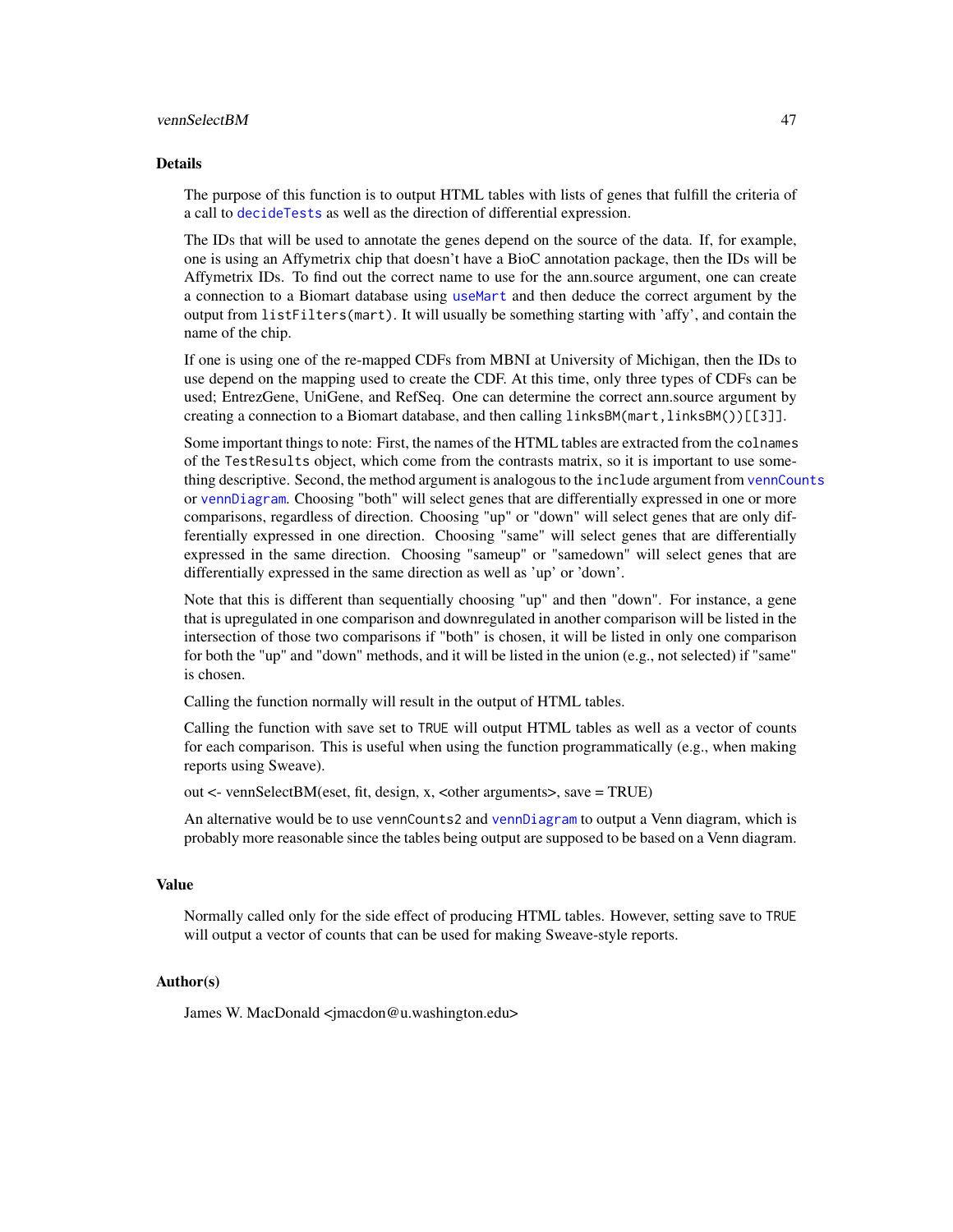#### **Description**

This function is designed to output text and/or HTML tables based on the results of a call to foldFilt. The general idea being that one might want to create a Venn diagram showing probesets that are unique to particular comparisons, or consistent between comparisons, and then might want to output the probesets that are contained in each cell of the Venn diagram.

#### Usage

```
vennSelectFC(eset, x, comps, order.by = "sum", method = "same",
  text = TRUE, html = TRUE, ...)
```
#### Arguments

| eset     | A ExpressionSet object.                                                                                                                                                                                                               |  |  |  |  |
|----------|---------------------------------------------------------------------------------------------------------------------------------------------------------------------------------------------------------------------------------------|--|--|--|--|
| x        | An indicator matrix showing up or down regulation based on fold change, usu-<br>ally from a call to fold Filt. See details for more information.                                                                                      |  |  |  |  |
| comps    | A list containing all the comparisons to be made. Each list item should be a<br>vector of length two. This should be identical to the 'comps' argument used in<br>the call to fold Filt See details for more information.             |  |  |  |  |
| order.bv | One of 'sum', 'max', 'median', or 'mean'. This orders the output for those tables<br>that have multiple fold change values based on the summary statistic chosen.<br>Defaults to 'sum'.                                               |  |  |  |  |
| method   | One of "same", "both", "up", "down", "sameup", or "samedown". See details for<br>more information.                                                                                                                                    |  |  |  |  |
| text     | Boolean. Output text tables? Defaults to TRUE                                                                                                                                                                                         |  |  |  |  |
| html     | Boolean. Output HTML tables? Defaults to TRUE                                                                                                                                                                                         |  |  |  |  |
| .        | Used to pass other arguments to probes2table, in particular, to change the ar-<br>gument to anno ols which controls the columns of hyperlinks to online databases<br>(e.g., Entrez Gene, etc.). See aaf handler for more information. |  |  |  |  |

#### Details

The purpose of this function is to output the probesets listed in a Venn diagram that has been produced by a call to foldFilt. A small example would be as follows:

Assume an ExpressionSet exists that contains expression values for three Affymetrix chips, say a control, and two experimentals. One might want to know what probesets are different between each of the experimentals and the control, and those that are different between both of the experimentals and the control. We first make the comparisons, based on a fold change of 2 (or a difference of 1 on the log scale).

comps <- list(c(1,2), c(1,3))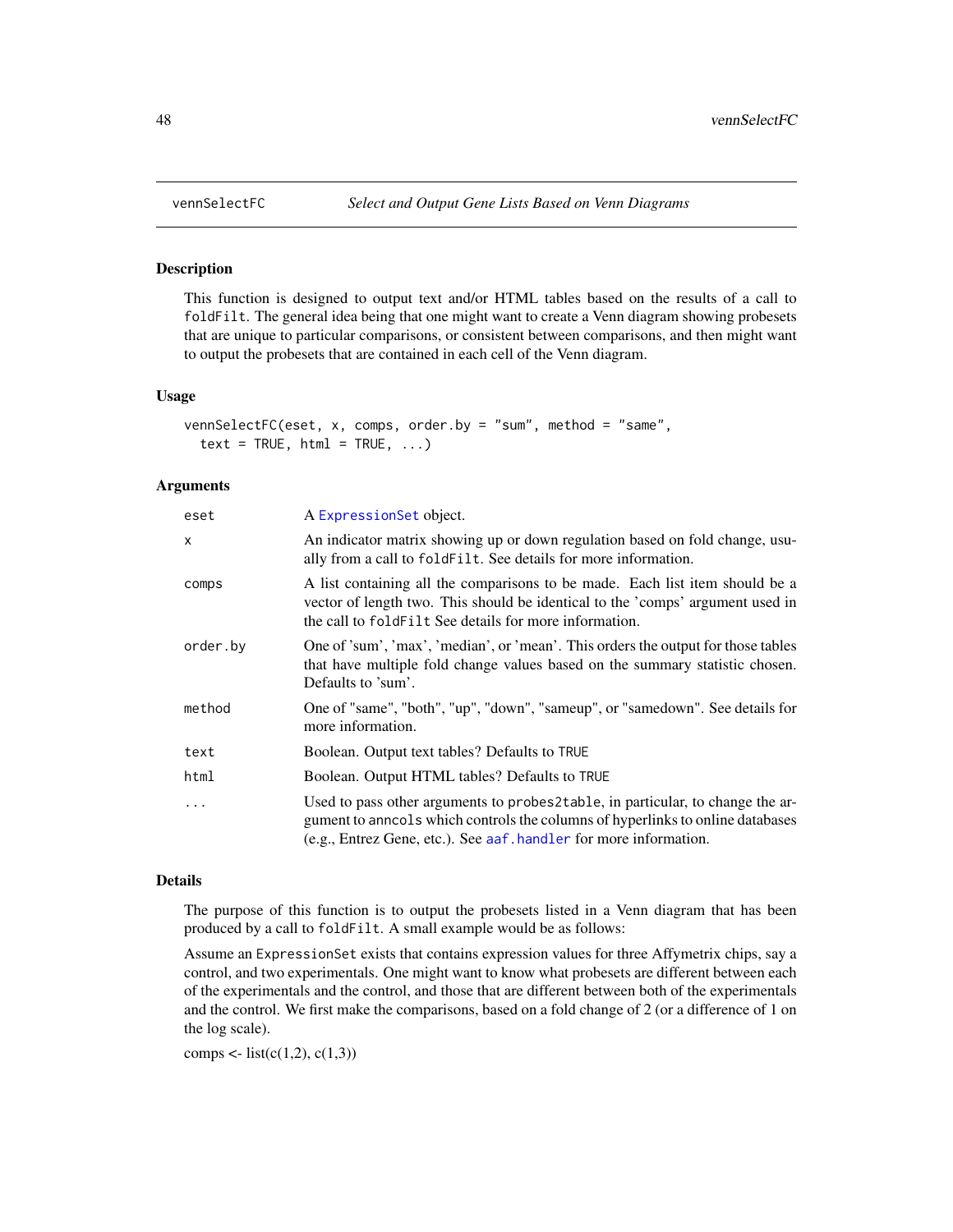#### <span id="page-48-0"></span>writeFit 49

This list indicates what comparisons we want. In this case 1vs2 and 1vs3.

out  $\lt$ - foldFilt(eset, fold = 1, groups = 1:3, comps = comps, compnames=c("Control vs experimental1", "Control vs experimental2"), save = TRUE)

By setting save = TRUE, we are saving a list, the first item being a vector of the number of probesets in each comparison, the second item being an indicator matrix showing up or down regulation based on a two-fold difference. We could make a Venn diagram using this matrix with vennCounts2 and [vennDiagram](#page-0-0). If we then wanted to output the probesets in each cell of that Venn diagram, we could use vennSelectFC as follows:

vennSelectFC(eset, out[[2]], comps)

One thing to note here is that the names of the resulting tables as well as the columns containing the fold change values will be extracted from the column names of the indicator matrix. This matrix will get its column names from the 'compnames' argument to foldFilt, so it is best to use reasonable names here. Also note that any character used in the 'compnames' argument that is not a valid character for a file name will be stripped out.

#### Value

Called only for the side effect of outputting HTML and/or text tables.

#### Author(s)

James W. MacDonald <jmacdon@u.washington.edu>

| writeFit |  |  |  |
|----------|--|--|--|
|          |  |  |  |

Function to output annotated fit data from limma

#### Description

This function is designed to take an ExpressionSet an annotation package and an lmFit object, and output an annotated text file containing t-statistics, p-values, and fold change data for all contrasts.

#### Usage

```
writeFit(fit, annotation = NULL, eset, touse = c("symbol", "genename",
  "accnum", "entrezid", "unigene"))
```

| fit        | A lmFit object, created by the limma package.                                                                                                                                          |
|------------|----------------------------------------------------------------------------------------------------------------------------------------------------------------------------------------|
| annotation | An annotation package, specific for the chip used in the analysis.                                                                                                                     |
| eset       | An Expression Set object containing expression values.                                                                                                                                 |
| touse      | Character vector of BiMaps from annotation package. As an example, if the<br>annotation package is the hgu133plus2.db package, then 'symbol' refers to the<br>hgu133plus2SYMBOL BiMap. |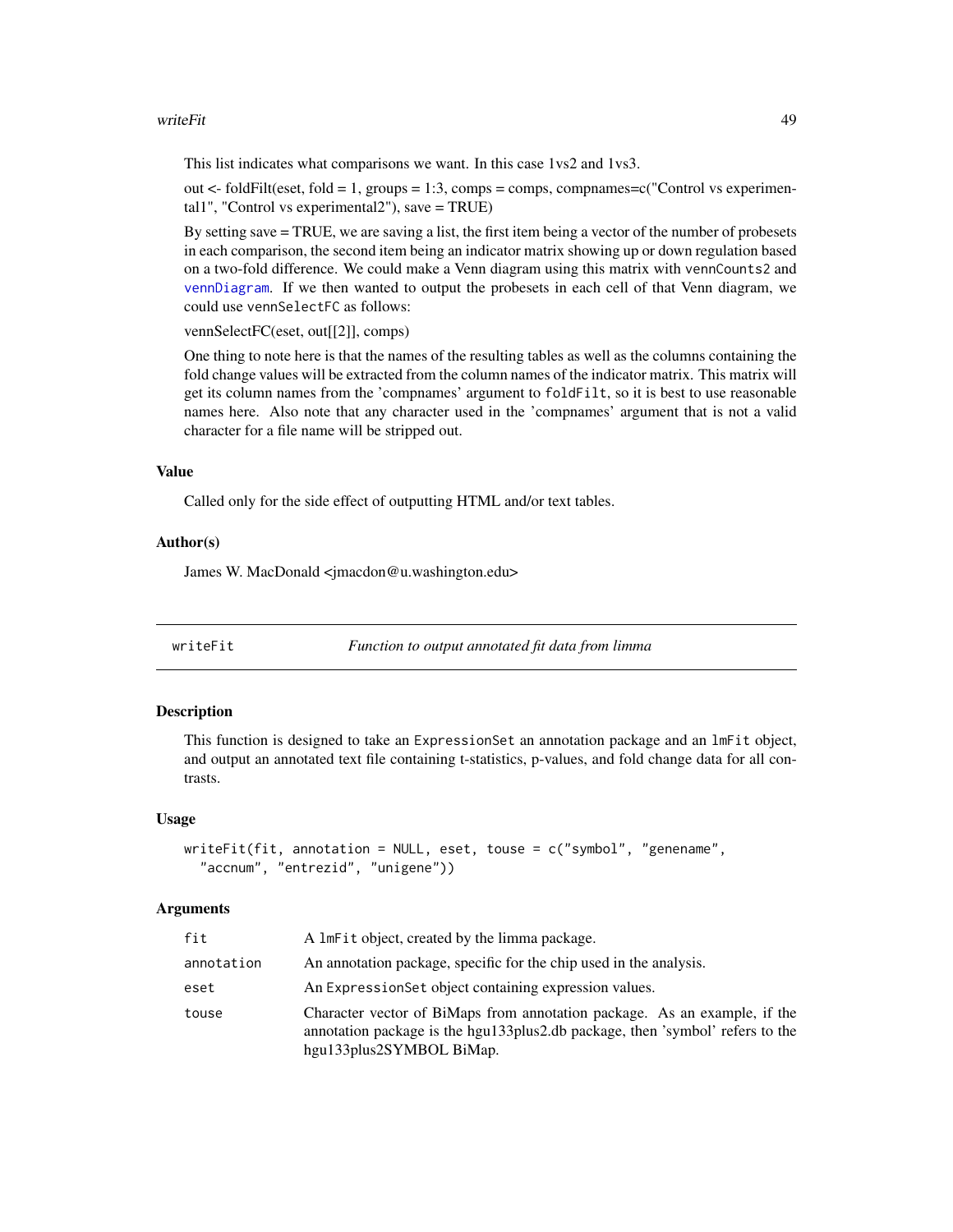#### Details

This function is designed to output annotation data as well as statistics (p-values, fold change, tstatistics) for all probes on a chip.

### Value

A data.frame is returned.

#### Author(s)

James W. MacDonald <jmacdon@u.washington.edu>

#### See Also

[write.fit](#page-0-0)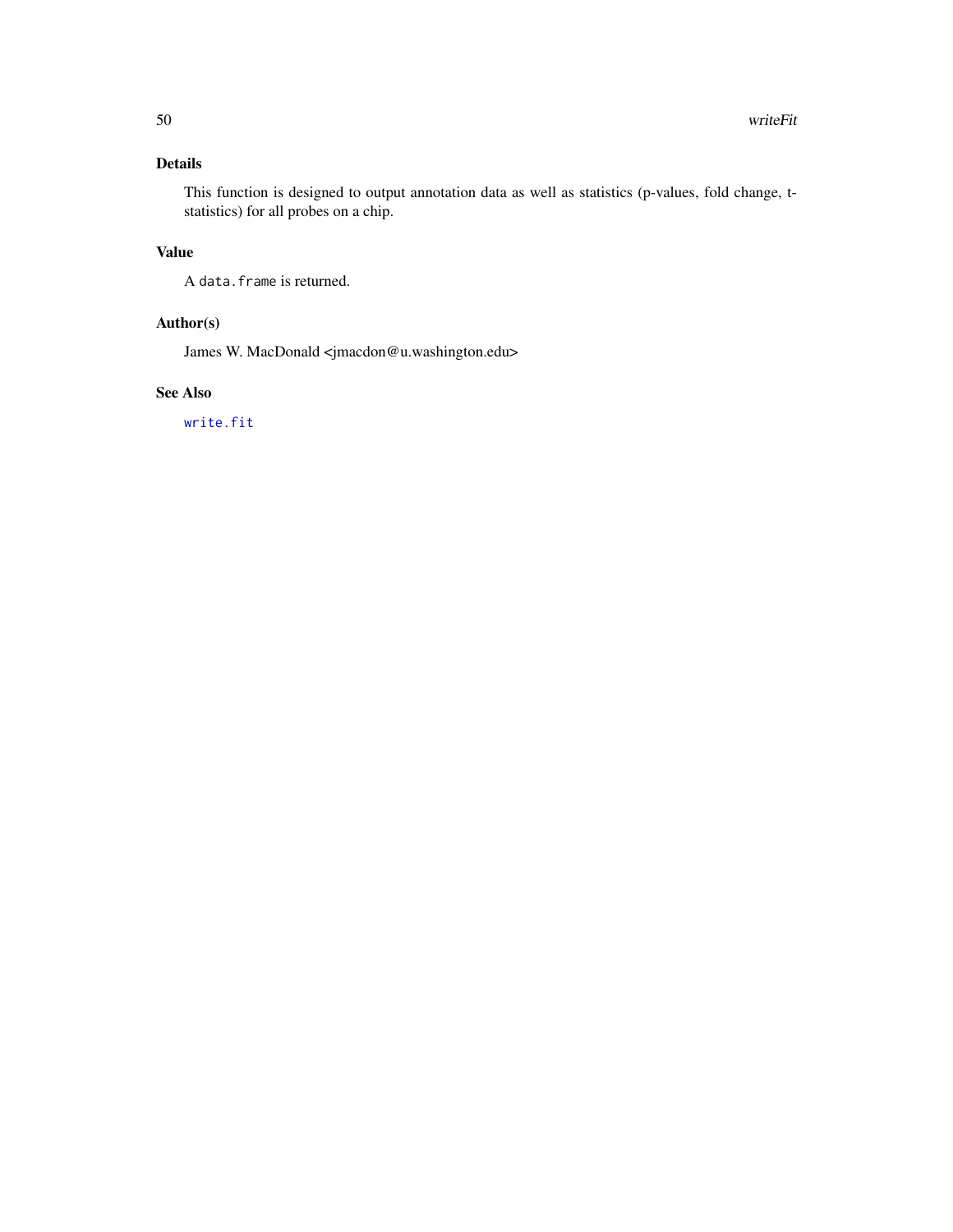# <span id="page-50-0"></span>**Index**

∗Topic hplot affystart, [3](#page-2-0) maplot, [29](#page-28-0) plotDeg, [32](#page-31-0) plotPCA, [33](#page-32-0) vennCounts2, [39](#page-38-0) ∗Topic htest hyperG2annaffy, [15](#page-14-0) ∗Topic manip affystart, [3](#page-2-0) annBM, [4](#page-3-0) entrezLinks, [6](#page-5-0) foldFilt, [8](#page-7-0) foldFiltBM, [9](#page-8-0) getMainProbes, [12](#page-11-0) getUniqueLL, [13](#page-12-0) hyperG2annaffy, [15](#page-14-0) hyperGoutput, [16](#page-15-0) limma2annaffy, [18](#page-17-0) limma2biomaRt, [20](#page-19-0) makeHmap, [24](#page-23-0) makeVenn, [26](#page-25-0) mirna2mrna, [29](#page-28-0) probes2table, [34](#page-33-0) probes2tableBM, [35](#page-34-0) vennCounts2, [39](#page-38-0) vennPage, [40](#page-39-0) vennSelect, [42](#page-41-0) vennSelect2, [43](#page-42-0) vennSelectBM, [45](#page-44-0) vennSelectFC, [48](#page-47-0) writeFit, [49](#page-48-0) aaf.handler, *17*, *42*, *48* aafTableAnn, *20*, *22*, *35* affycoretools, [2](#page-1-0) affycoretools-package *(*affycoretools*)*, [2](#page-1-0) affyLinks *(*entrezLinks*)*, [6](#page-5-0) affystart, [3](#page-2-0)

annBM, [4](#page-3-0)

bluered, *11*, *14* dataAndHeatmapPage, [5](#page-4-0) decideTests, *27*, *39*, *42–47* eBayes, *17*, *27*, *39*, *42*, *44*, *46* entrezLinks, [6](#page-5-0) ExpressionSet, *5*, *11*, *14*, *31*, *37*, *46*, *48* findLargest, *18* fixHeaderAndGo, [7](#page-6-0) foldFilt, [8](#page-7-0) foldFiltBM, [9](#page-8-0) genefilter, *8*, *10* geneSetPage, [11](#page-10-0) getMainProbes, [12](#page-11-0) getUniqueLL, [13](#page-12-0) GOHyperGResults, *22, 23* goLinks *(*entrezLinks*)*, [6](#page-5-0) gsHeatmap, [14](#page-13-0) htmlReport, *17, 18* HTMLReportRef, *22, 23* hyperG2annaffy, [15](#page-14-0) hyperGoutput, [16](#page-15-0) hyperGTest, *13*, *16–18* limma2annaffy, [18](#page-17-0) limma2biomaRt, [20](#page-19-0) linksBM *(*annBM*)*, [4](#page-3-0) listFilters, *21*, *36* lmFit, *15, 16*, *39* makeContrasts, *27*, *42*, *44*, *46* makeGoGeneTable, [22](#page-21-0) makeGoTable, [23](#page-22-0) makeHmap, [24,](#page-23-0) *30* makeImages, [25](#page-24-0) makeVenn, [26](#page-25-0) maplot, [29](#page-28-0)